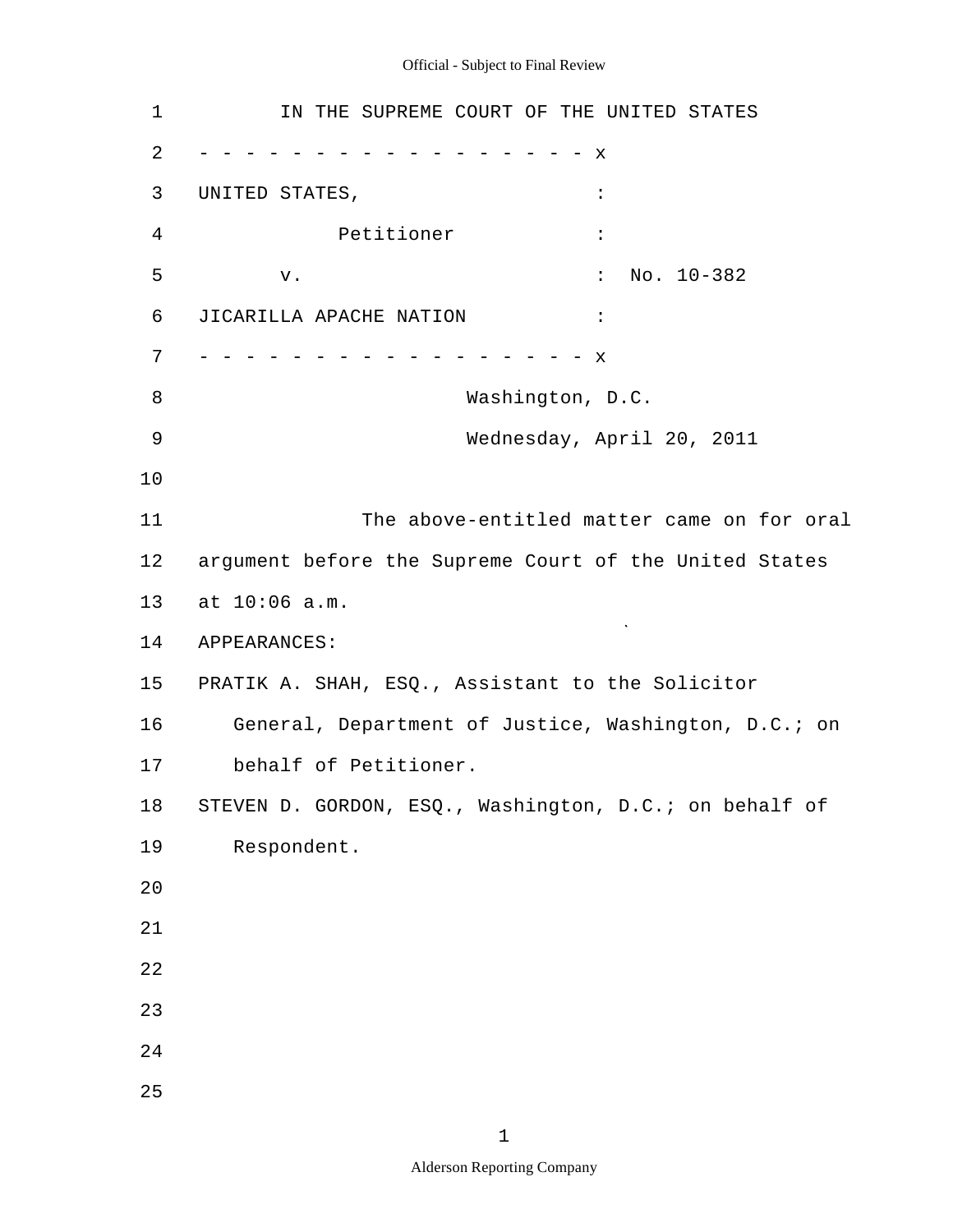| $\mathbf 1$    | CONTENTS                    |              |
|----------------|-----------------------------|--------------|
| 2              | ORAL ARGUMENT OF            | PAGE         |
| 3              | PRATIK A. SHAH, ESQ.        |              |
| $\overline{4}$ | On behalf of the Petitioner | $\mathsf{3}$ |
| 5              | ORAL ARGUMENT OF            |              |
| 6              | STEVEN D. GORDON, ESQ.      |              |
| 7              | On behalf of the Respondent | 24           |
| 8              | REBUTTAL ARGUMENT OF        |              |
| 9              | PRATIK A. SHAH, ESQ.        |              |
| 10             | On behalf of the Petitioner | 48           |
| $11$           |                             |              |
| 12             |                             |              |
| 13             |                             |              |
| 14             | $\mathbf{v}$                |              |
| 15             |                             |              |
| 16             |                             |              |
| 17             |                             |              |
| $1\,8$         |                             |              |
| 19             |                             |              |
| 20             |                             |              |
| 21             |                             |              |
| 22             |                             |              |
| 23             |                             |              |
| 24             |                             |              |
| 25             |                             |              |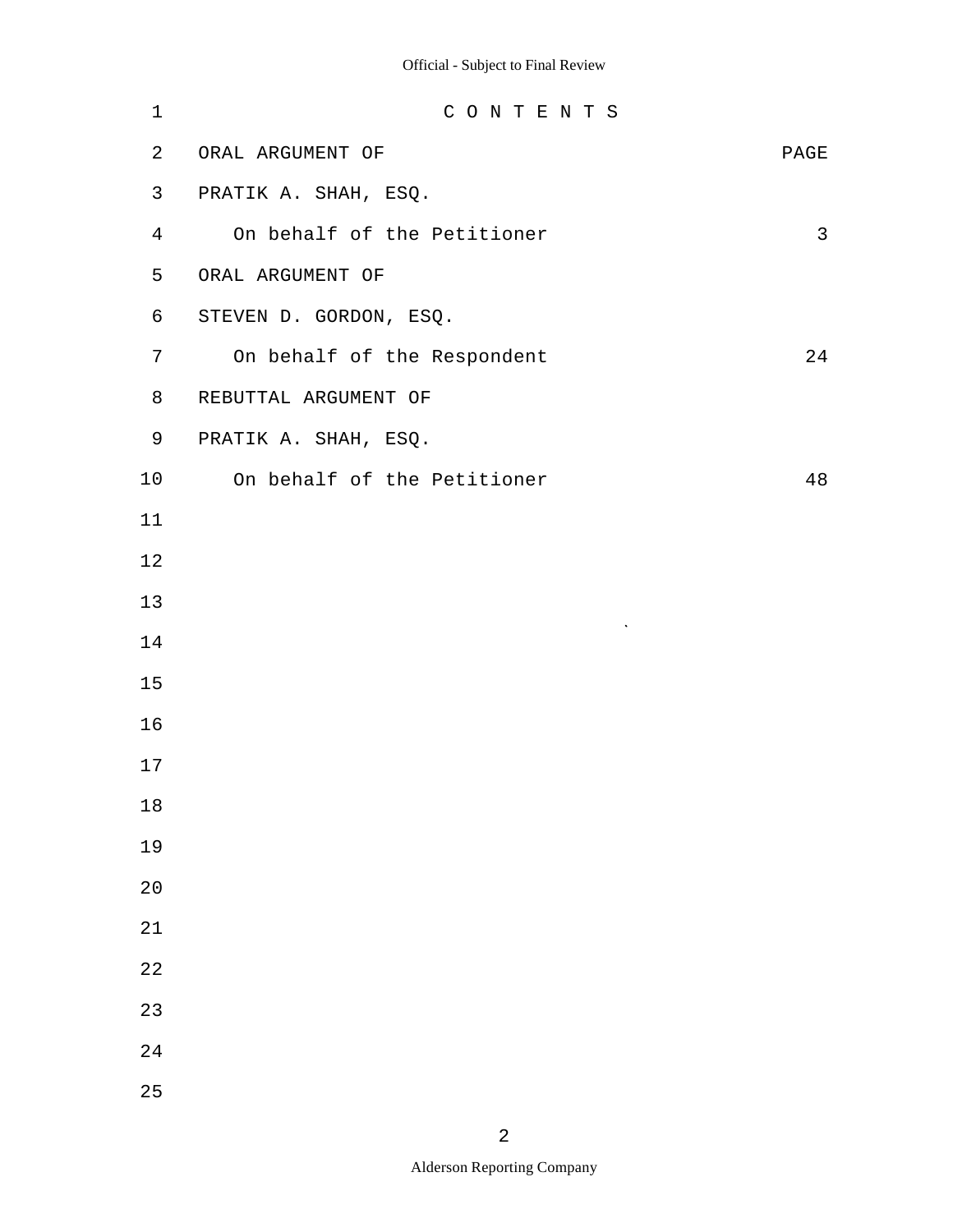| $\mathbf 1$ | PROCEEDINGS                                              |
|-------------|----------------------------------------------------------|
| 2           | (10:06 a.m.)                                             |
| 3           | CHIEF JUSTICE ROBERTS: We will hear                      |
| 4           | argument today in case 10-382, United States v.          |
| 5           | Jicarilla Apache Nation.                                 |
| 6           | Mr. Shah.                                                |
| 7           | ORAL ARGUMENT OF PRATIK A. SHAH                          |
| 8           | ON BEHALF OF THE PETITIONER                              |
| 9           | MR. SHAH: Mr. Chief Justice, and may it                  |
| 10          | please the Court:                                        |
| 11          | Relying on common law trust principles                   |
| 12          | applicable to private fiduciaries, the Federal Circuit   |
| 13          | imposed on the United States a duty to disclose          |
| 14          | attorney-client privileged communications to an Indian   |
| 15          | tribe.<br>That abrogation of the privilege should be     |
| 16          | reversed for at least three reasons.                     |
| 17          | First, reflecting the sovereign nature of                |
| 18          | the United States function, the Indian trust context     |
| 19          | lacks the factors essential to recognition of a private  |
| 20          | trust fiduciary exception. Unlike in a private trust,    |
| 21          | government attorneys and other Federal officials owe an  |
| 22          | exclusive duty of loyalty to the United States, not to   |
| 23          | the beneficiary. The government pays the cost of trust   |
| 24          | administration out of appropriated funds, not out of the |
| 25          | trust corpus. The government, not the trust, owns the    |

3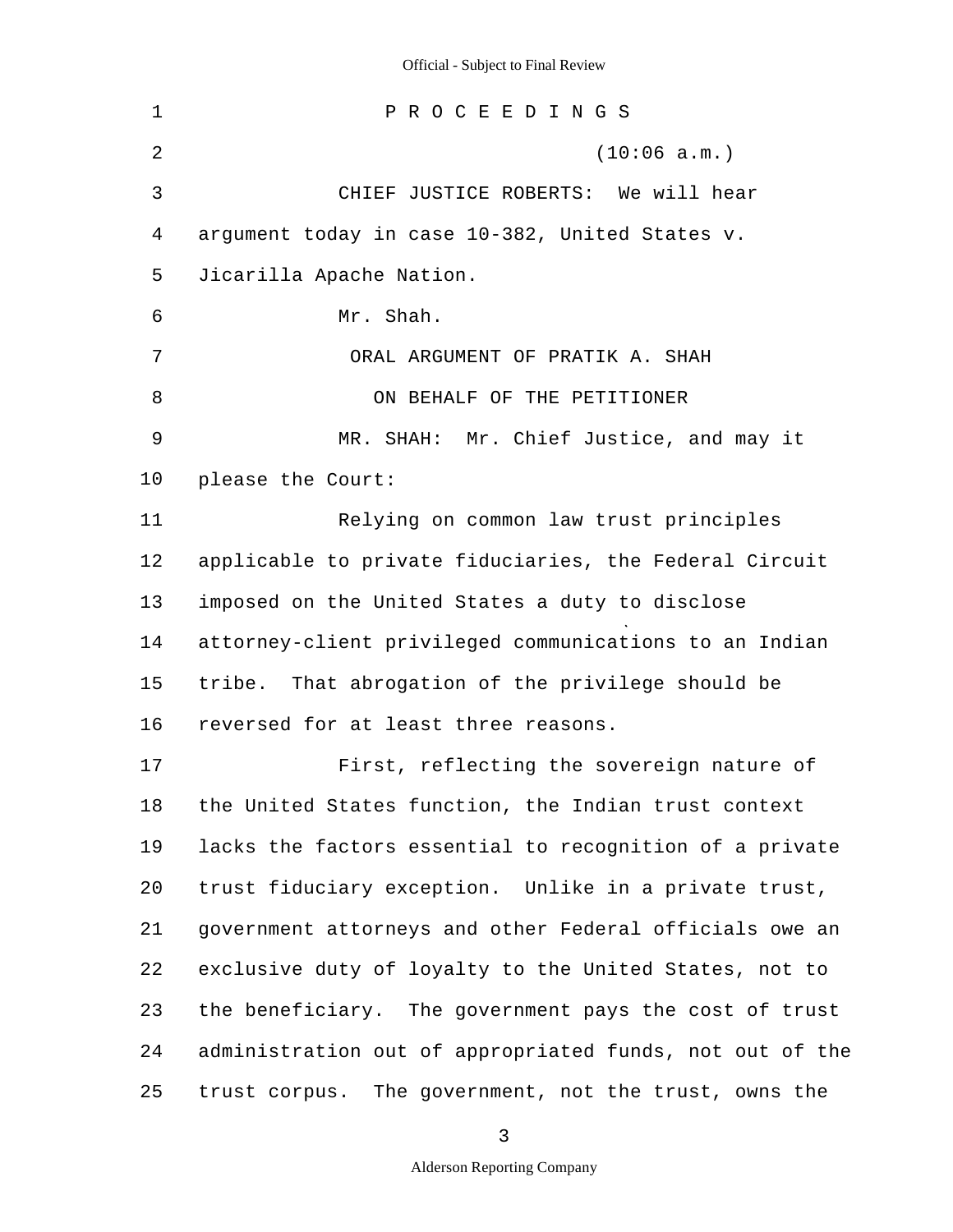#### Official - Subject to Final Review

5 10 15 20 25 1 resulting record, and the release of such governmental 2 record, including to a tribe or individual Indian, is 3 governed by specific statutes and regulations as well as 4 the Freedom of Information Act, not the common law. Second, the decision below conflicts with 6 this Court's precedents that distinguish the United 7 States from a private trustee and that reject 8 enforcement of duties governing the administration of 9 Indian property that are not set forth by specific statute or regulation. 11 The fiduciary exception to the 12 attorney-client privilege is premised on a private 13 trustee's general common law duty to disclose trust 14 information, but no statute or regulation imposes such a duty on the United States. 16 JUSTICE SOTOMAYOR: Counsel, all of the 17 statutes relating to these funds use the word "trust." 18 Not one statute defines trust and says in any way this 19 is not a fiduciary relationship. To the contrary, in fact, most of the statutes require what would be 21 consistent with fiduciary obligations, and at least one 22 of them that you rely on says "but not limited to." 23 So the issue before us doesn't involve a 24 competing sovereign interest by the U.S. You've conceded that in your cert petition. The circuit below

4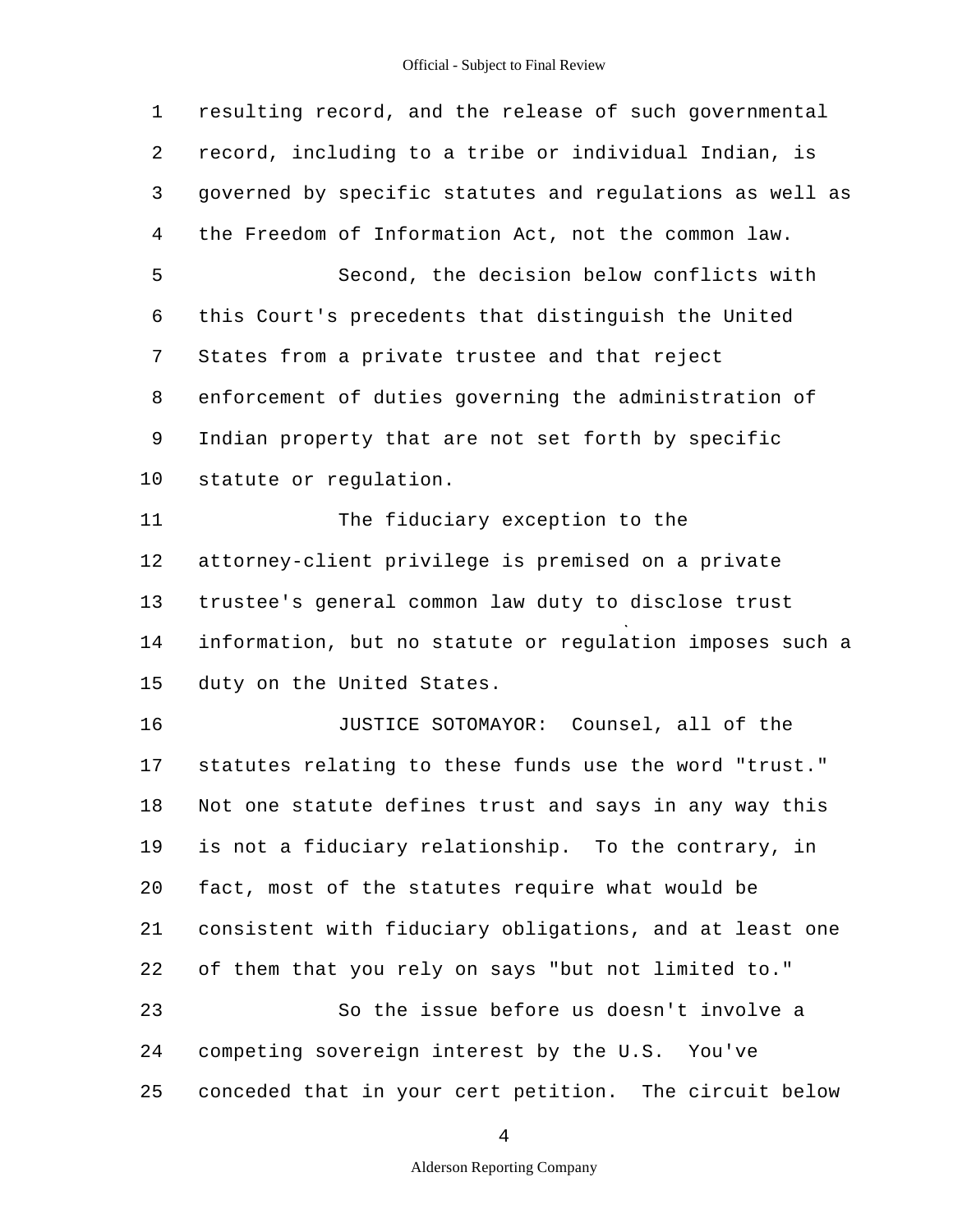| 1  | said this is not a case where there is an independent    |
|----|----------------------------------------------------------|
| 2  | sovereign issue governing the U.S. activities. Just      |
| 3  | explain to me what's the rationale that would permit a   |
| 4  | trustee of a trust fund to withhold from the beneficiary |
| 5  | the kinds of documents that relate to the management of  |
| 6  | the fund? If the funds exist for the benefit of the      |
| 7  | Indian tribe, why aren't they entitled to management     |
| 8  | documents?                                               |
| 9  | MR. SHAH: Okay --                                        |
| 10 | JUSTICE SOTOMAYOR: That's the part that                  |
| 11 | doesn't make -- that you're not explaining.              |
| 12 | JUSTICE GINSBURG: Mr. Shah, you might want               |
| 13 | to make your third point. You said you had three points  |
| 14 | preliminarily, so why don't you make your third point    |
| 15 | and then respond to the question.                        |
| 16 | MR. SHAH: Sure, Your Honor. The third                    |
| 17 | point is that the Federal Circuit's decision poses       |
| 18 | serious practical problems for the government because    |
| 19 | the general common law duty to disclose which undergirds |
| 20 | the fiduciary exception extends to all trust information |
| 21 | without regard to the existence of litigation; excepting |
| 22 | it implies a broad and burdensome disclosure obligation. |
| 23 | For example, there are over 300,000 individual account   |
| 24 | holders, individual Indian account holders on top of the |
| 25 | tribal, tribal account holders. If this Court were to    |

5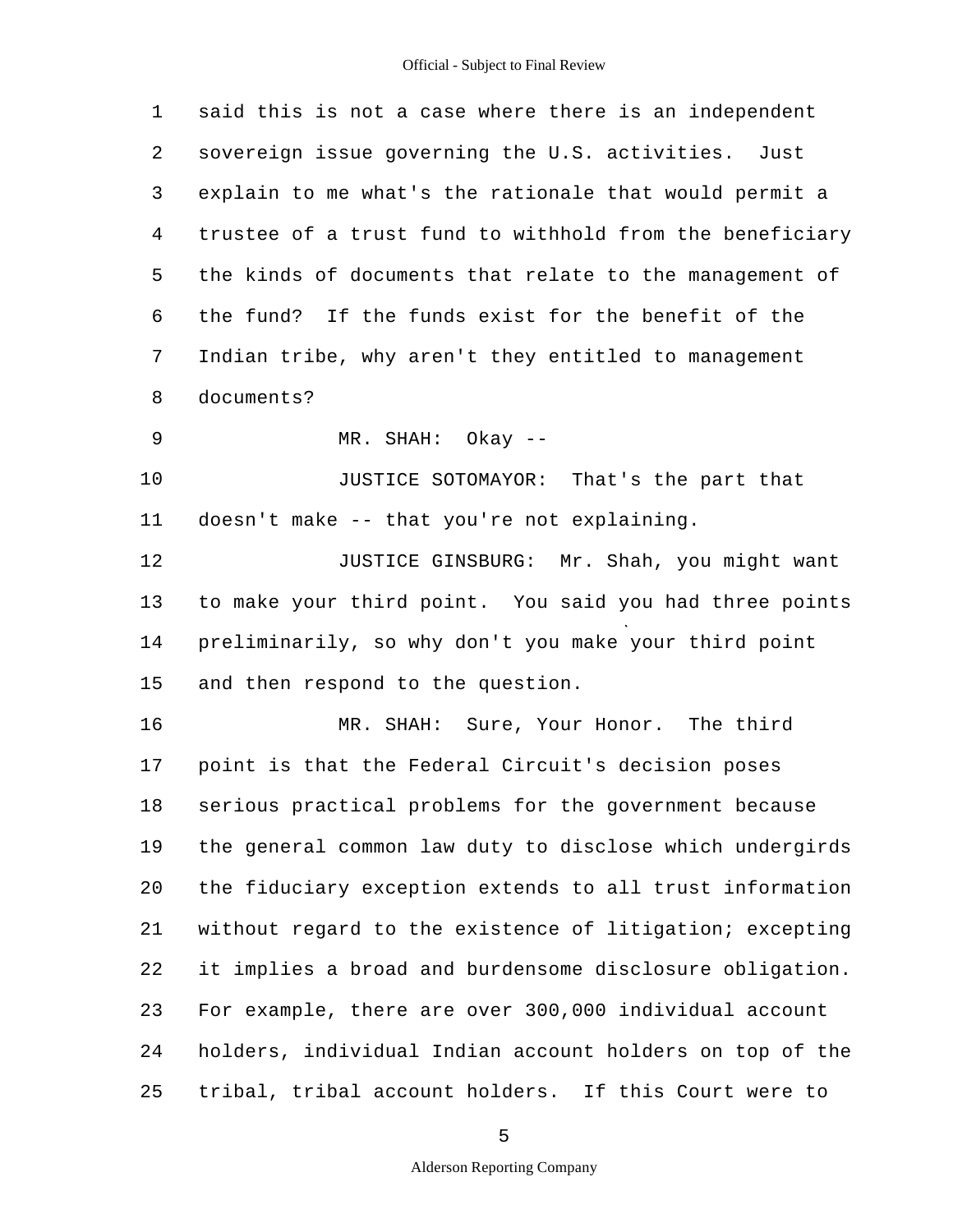5 1 accept the fiduciary exception and thereby ratify the 2 underlying rationale, presumably then any one of those 3 or all of those 300-plus thousand individual account 4 holders could simply call up the Interior Department and request all related trust records outside of the 6 existing statutory and regulatory regime.

10 15 7 Now, Justice Sotomayor, let me turn back to 8 your set of questions, and let me start with the first 9 point that you made, which is the statutes here use the term trust; why doesn't that connote some sort of broad 11 fiduciary relationship? This Court has made clear in 12 its precedents, and it dates back to the Mitchell 1, the 13 first decision in Mitchell case, where Congress's use of 14 the term "trust," the Court said, does not imply the full gamut of common law fiduciary obligations.

20 16 The dissent made precisely -- the dissent in 17 Mitchell made precisely the argument that you're 18 sketching out here, which is when Congress uses a term 19 like trust, we would naturally assume that it implies fiduciary obligations. The majority in Mitchell 21 rejected that notion, and in fact in Mitchell 2 in the 22 Navajo Nation decisions, the Court has continued to 23 reject that proposition. But more -- more than as a 24 matter of precedent I think that makes -

6

JUSTICE SOTOMAYOR: But in both -- in all of

25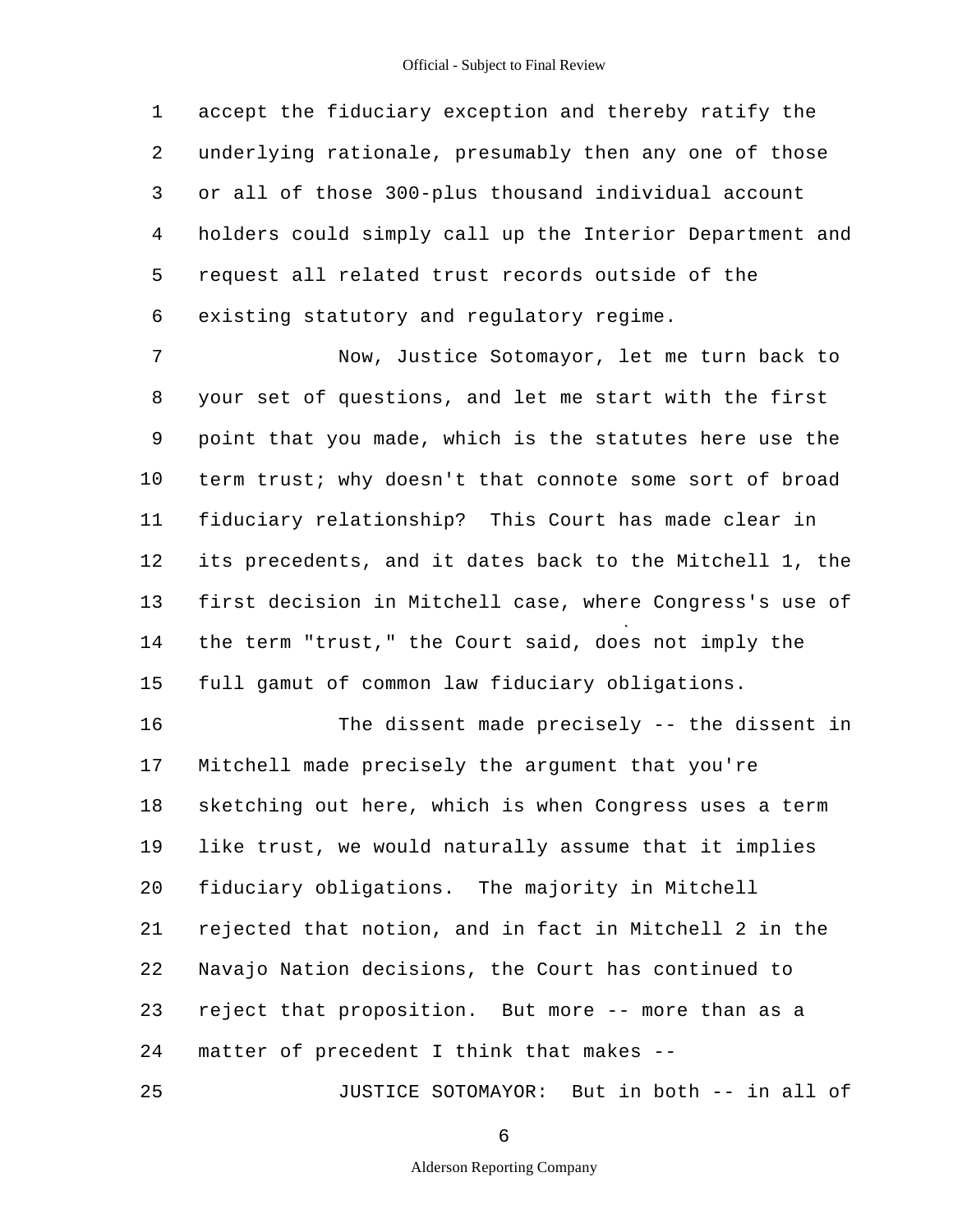5 1 those cases, counsel, it was a limitation related to 2 competing interests, meaning it was recognizing that 3 there are potentially moments in which an attorney is 4 acting both in the interest of the government and in the interest of the tribe.

10 15 20 6 MR. SHAH: Justice Sotomayor, with respect, 7 there is no competing interest that I'm aware of that 8 were mentioned in -- in the Mitchell decisions, Mitchell 9 1, Mitchell 2, or even the Navajo Nation decision. Those were simply -- in Mitchell 1 it was the Indian 11 General Allotment Act, which said that the United States 12 "shall hold in trust" land for the benefit of the 13 Indians. The argument made by the tribe in that case 14 and by the dissenters in the Court was when the Court said you shall hold the land in trust, that implies 16 certain management and other responsibilities for 17 resources related to that land. This Court said no, 18 when Congress uses the term "trust" in the Indian 19 context, that there must be specific statutory regulatory duties that the Court sets out. Let me 21 explain -

25 22 JUSTICE SOTOMAYOR: But that was a 23 jurisdictional question, not a question with respect 24 to -- to the -- to the obligation. You're not seriously suggesting that if you're a trustee of an Indian fund

7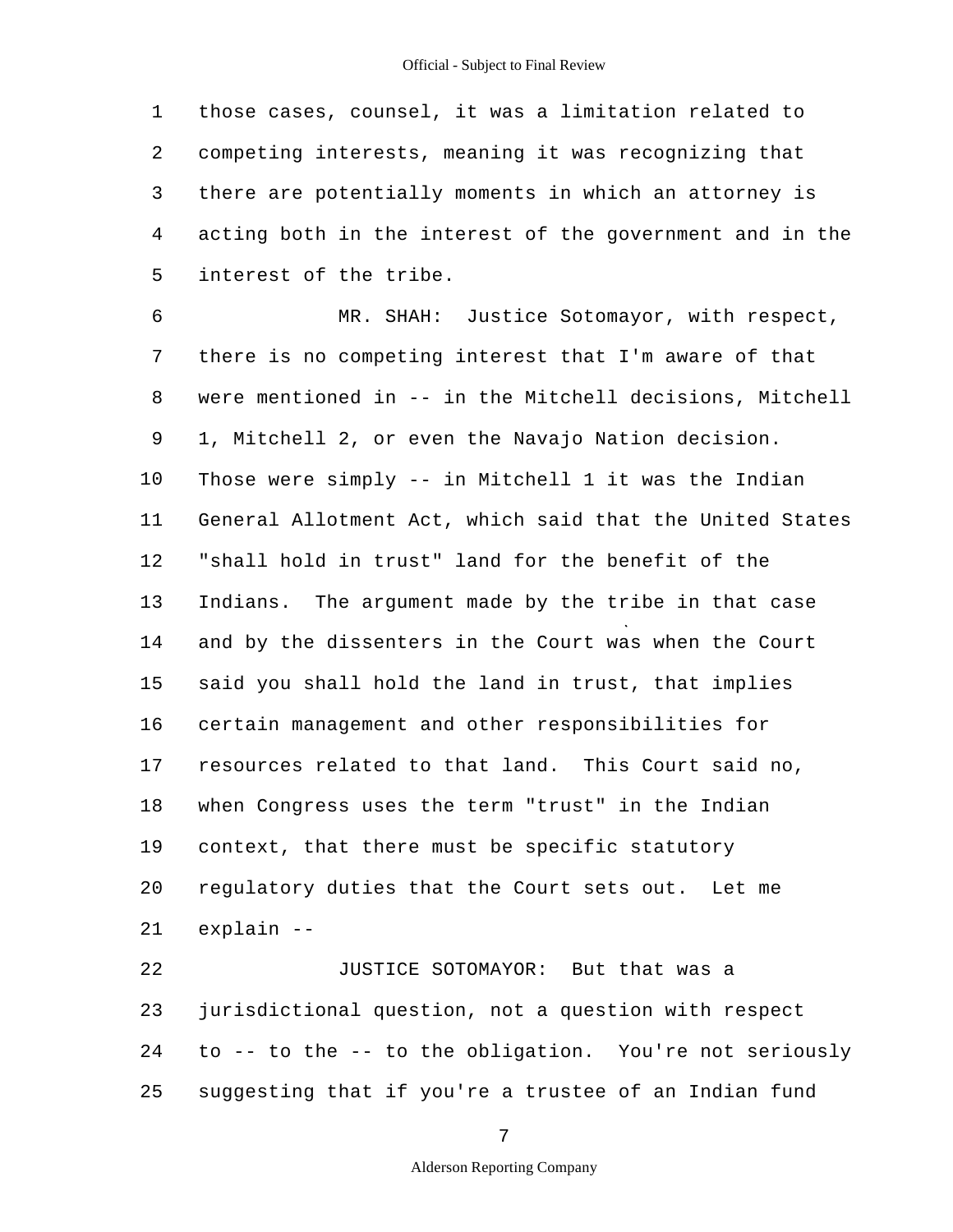5 10 15 20 25 1 that you can breach your fiduciary duty by simply not 2 exercising care in your investment strategies. So some 3 form of -- of duty exists. 4 MR. SHAH: Sure, and let me - JUSTICE SOTOMAYOR: -- from the common law, 6 and the common law has to define that. 7 MR. SHAH: Well, Your Honor, I agree 8 everything up to the point when you said we go to the 9 common law. Of course there would be in this context some enforceable duties with respect to investment of 11 the funds held in trust, and that's because the relevant 12 statutes, section 161a and 162a, set forth specific 13 investment duties that the government must comply with. 14 Now, as to your other point, that Mitchell 1 and the Navajo Nation - 16 JUSTICE SOTOMAYOR: And so why would, if it 17 imposes those duties, protect you from disclosing items 18 that might -- attorney confidences that go to that very 19 act, the very act of investing in the way, even under your definition, that the trust requires you to? 21 MR. SHAH: A couple responses, Your Honor. 22 The -- the two statutes that you're talking about, 161a 23 and 162a, set forth specific investment duties. They 24 don't say anything about disclosure. The 1994 Act does set forth some disclosure obligations, but they are

8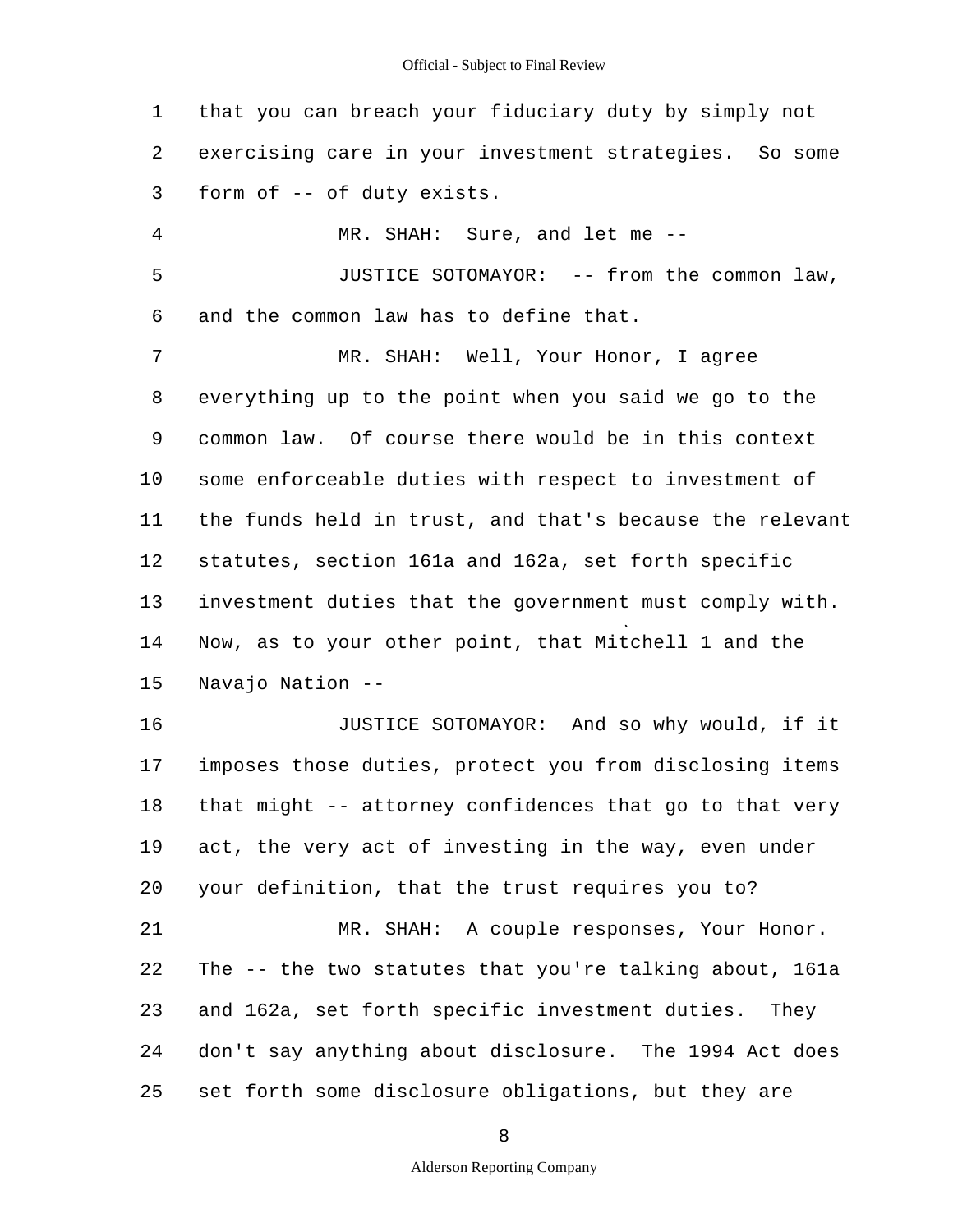#### Official - Subject to Final Review

5 1 extremely discrete. There are essentially two 2 disclosure obligations that all of these statutes 3 together impose. The -- the United States must provide 4 an account statement, a quarterly account statement; and the United States must provide the -- the Indian tribes 6 and individual Indians an annual audit. That is the 7 extent of disclosure obligations that Congress has set 8 forth and that the Interior Department by regulation has 9 implemented.

10 15 Now, to the -- to the extent that your 11 question suggests that the tribes may need more in order 12 to enforce those enforcement duties, I think the -- the 13 account statements and the annual audit goes a long way 14 towards suggesting that if there is a problem, then the tribe may want to try to enforce those duties.

20 25 16 The other point I would make is, although 17 the legally enforceable duties under this Court's 18 decisions in Mitchell and Navajo Nation are those set 19 forth by statute and regulation, that doesn't mean the Interior Department doesn't have discretion to provide 21 more information. And in fact, in practice, the 22 Interior Department does provide a much broader swath of 23 information to the Indian tribes regarding these 24 accounts than the two discrete pieces of information that the statutes set forth.

9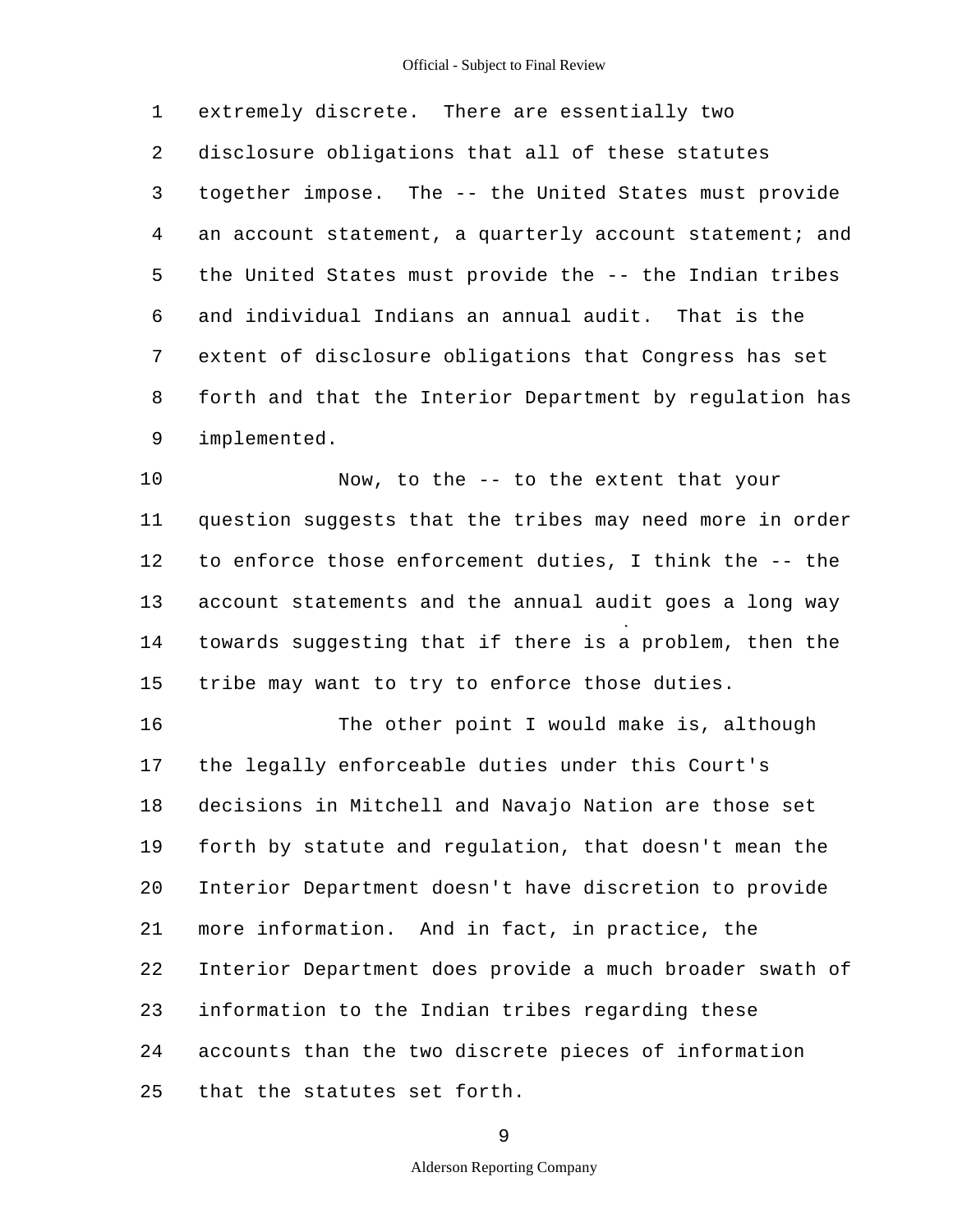5 10 15 20 25 1 JUSTICE ALITO: Do you agree that the -- do 2 you agree that the fiduciary exception is well 3 established as a general matter? 4 MR. SHAH: Your Honor, the United States does not contest the existence of a fiduciary exception 6 in certain private trust contexts where the criteria for 7 that exception are satisfied. So the answer is no, we 8 don't, we don't dispute the existence in certain 9 contexts under certain circumstances of a fiduciary exception. 11 JUSTICE ALITO: So if this cause arose in a 12 different context with a different trustee, the position 13 of the United States would be that under Rule 501 of the 14 Federal Rules of Evidence there is a fiduciary exception to the attorney-client privilege? 16 MR. SHAH: Yes, Your Honor. It would depend 17 on the circumstances. For example, if it were a private 18 trust and the factors that -- in which the courts, the 19 old English cases, for example, have recognized where the fiduciary exception applies, that is the information 21 is sought solely for the benefit of the beneficiary, the 22 expenses for that legal advice are paid out of the trust 23 corpus, and as a result of that, the resulting legal 24 advice and the resulting records belong to the trust corpus. All of those things give right, as the old

10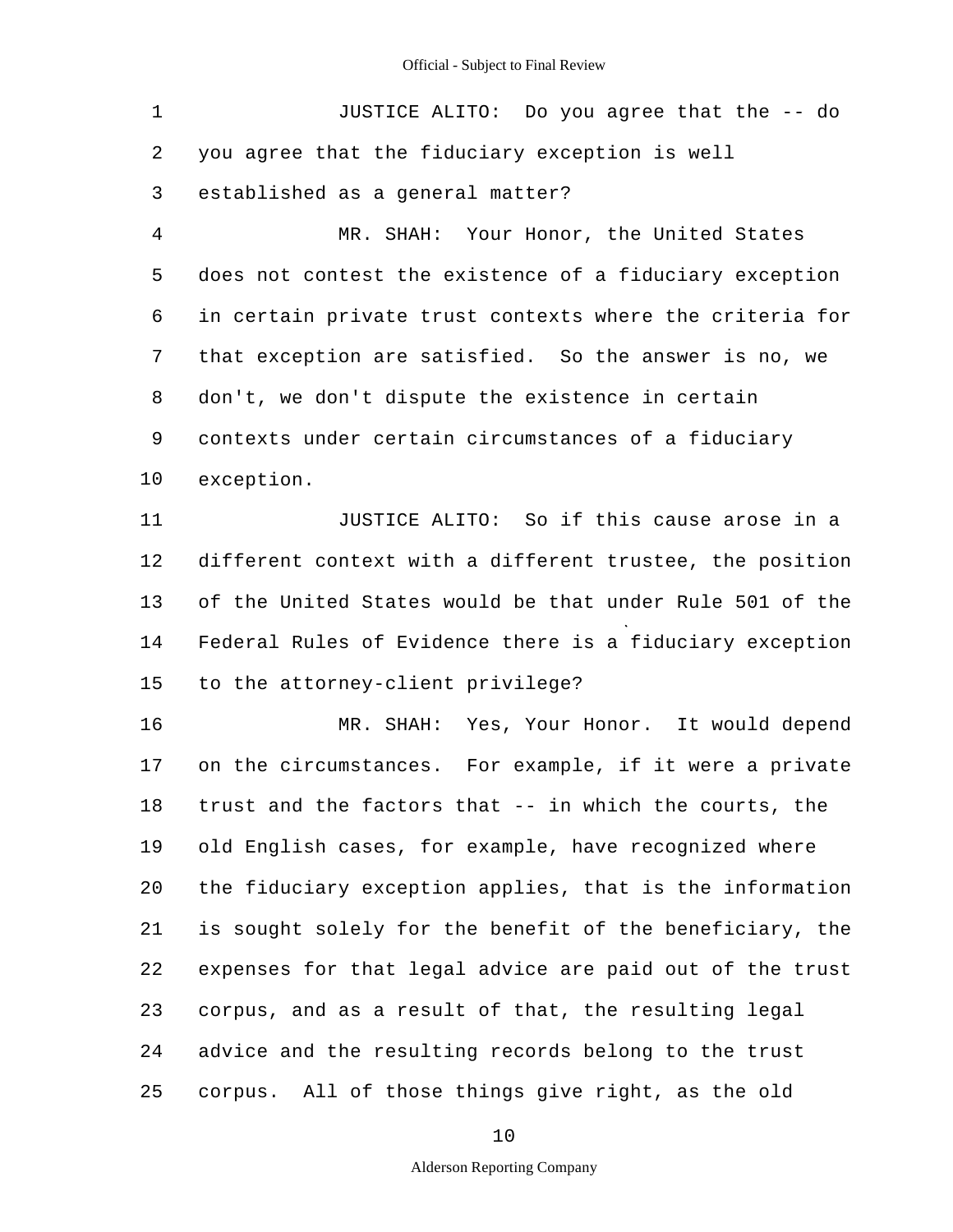1 English cases say, give right to a common law right of 2 access for the beneficiary to access those.

5 3 JUSTICE GINSBURG: Mr. Shah, you don't have 4 to take a position on that, because you don't represent a private trustee. And the government can accept 6 arguendo that there would be such a relationship, but I 7 don't think you have to defend it.

10 15 20 8 MR. SHAH: Absolutely, the Court need not 9 decide that question in order to reach the question. The Court can assume it arguendo and then go forward. I 11 think the critical point here is, though, that all of 12 the factors that underlie that -- that exception in the 13 private trustee concept are absent here. Here the 14 government is acting out of its own interest. It is paying for the legal advice out of congressional 16 appropriations. The government owns the records at 17 issue by virtue of the Federal Records Act, by virtue of 18 Interior Department regulations, which are cited in the 19 back of our brief make very clear that the government owns these records, and because they are governmental 21 records their disclosure is not governed by the common 22 law. There is a highly -

25 23 JUSTICE ALITO: The thrust of what -- my 24 understanding of the thrust of what Justice Sotomayor was asking is something like the following: It's easy

11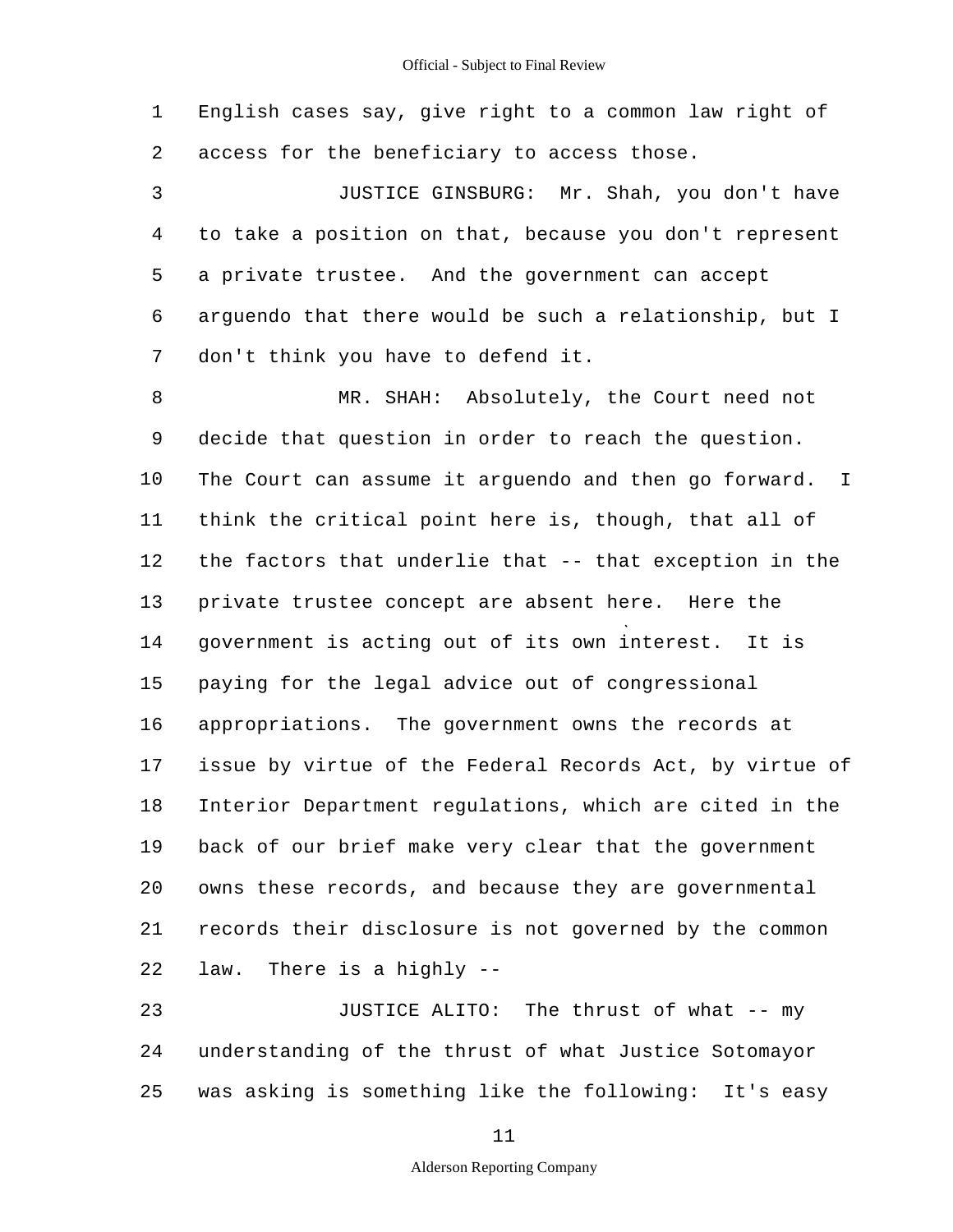#### Official - Subject to Final Review

5 1 to understand how there can be competing government 2 interests when you're talking about some, the management 3 of lands, things of that nature. But when you're just 4 talking about managing funds, what competing interests can there be in practical terms? If you assume arguendo 6 that this exception applies to a private trustee, why 7 should it not apply to the government in practical 8 terms?

10 15 20 9 MR. SHAH: Sure. Let me provide two responses, Justice Alito. First, I think as a formal 11 position I don't think our position turns, as a formal 12 matter, on the existence of a specific competing duty. 13 I think such a rule would overlook the ways in which the 14 U.S. inherently, United States inherently differs from a private trustee. And I think that's especially true in 16 the light of the complex multifaceted ways in which the 17 government interacts with Indians and Indian tribes. 18 Those sovereign obligations extend to law -- providing 19 law enforcement, educational duties, health services. One subset of those duties are the type of trust 21 responsibilities at issue in this case. 22 Now, to be more concrete, I think, even

25 23 putting aside that larger framework which may create 24 tensions between the United States and with -- and the Indian tribes in certain circumstances, I think even in

12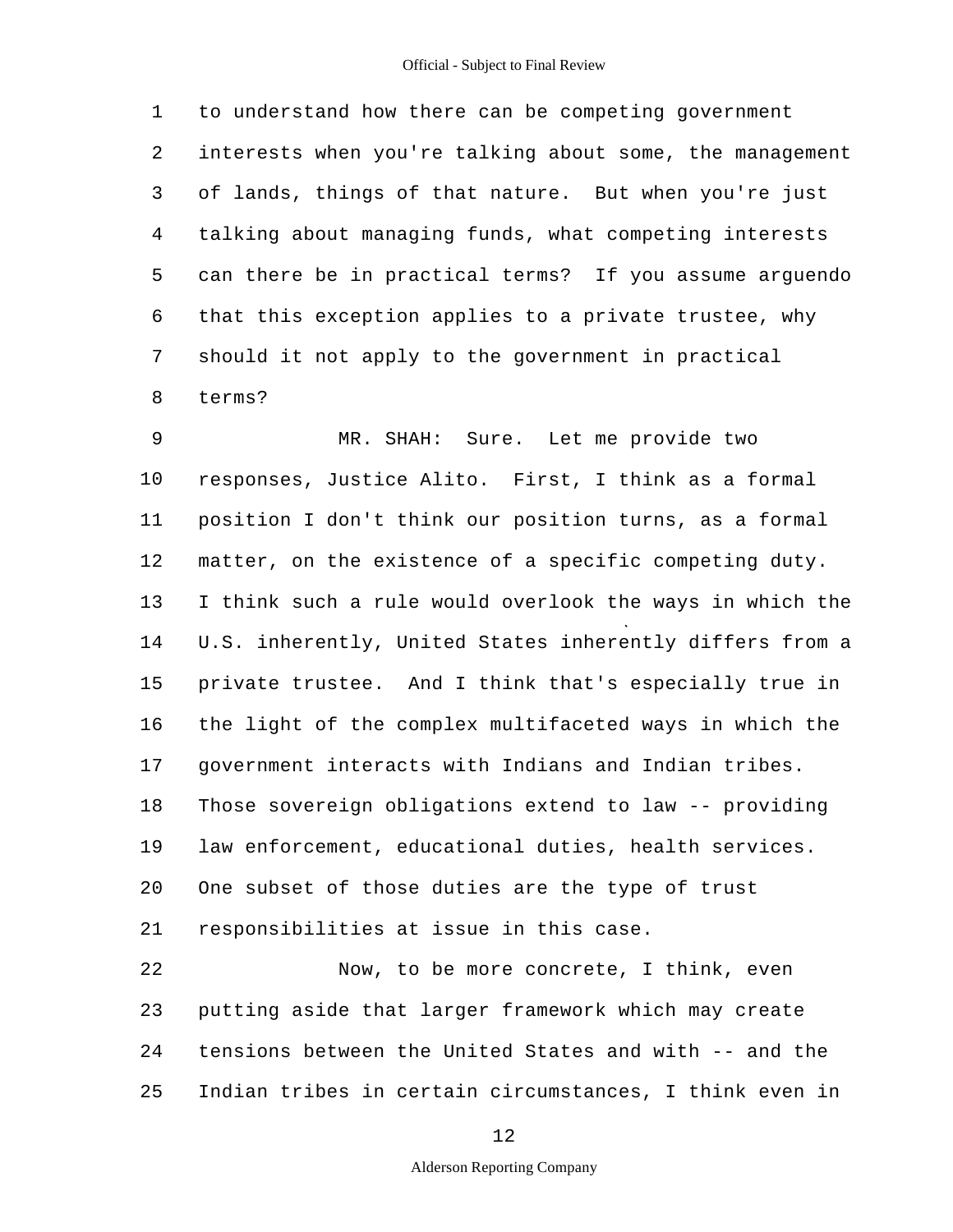1 the trust fund, purely in the trust fund context that 2 we're talking about, there could be at least tensions 3 that arise.

5 10 15 4 For example, the D.C. Circuit in the Cobell case when it talked about the accounting obligation that 6 it imposed on the government, it made clear that it's 7 not the same accounting obligation that would apply at 8 common law. And the reason the D.C. Circuit gave was 9 because the United States would be taking that performing that obligation at the expense of taxpayers. 11 There are budgetary constraints that the United States 12 must take into consideration as a sovereign. Maybe 13 that's not a specific competing obligation in the formal 14 sense, but I think it's -- it's a factor that distinguishes the United States from a private 16 fiduciary.

20 25 17 Also, there are -- for example in our brief 18 we discuss one of, just as an example, one of the 19 documents at issue in this case, which involves a judgment by a tribal court seeking to attach funds from 21 an individual Indian money account. The United States 22 acts as a trustee with respect to that individual - 23 Indian account. It may be the case that the United 24 States consistent with its fiduciary obligations in that sense could simply pay out the judgment, but I think

13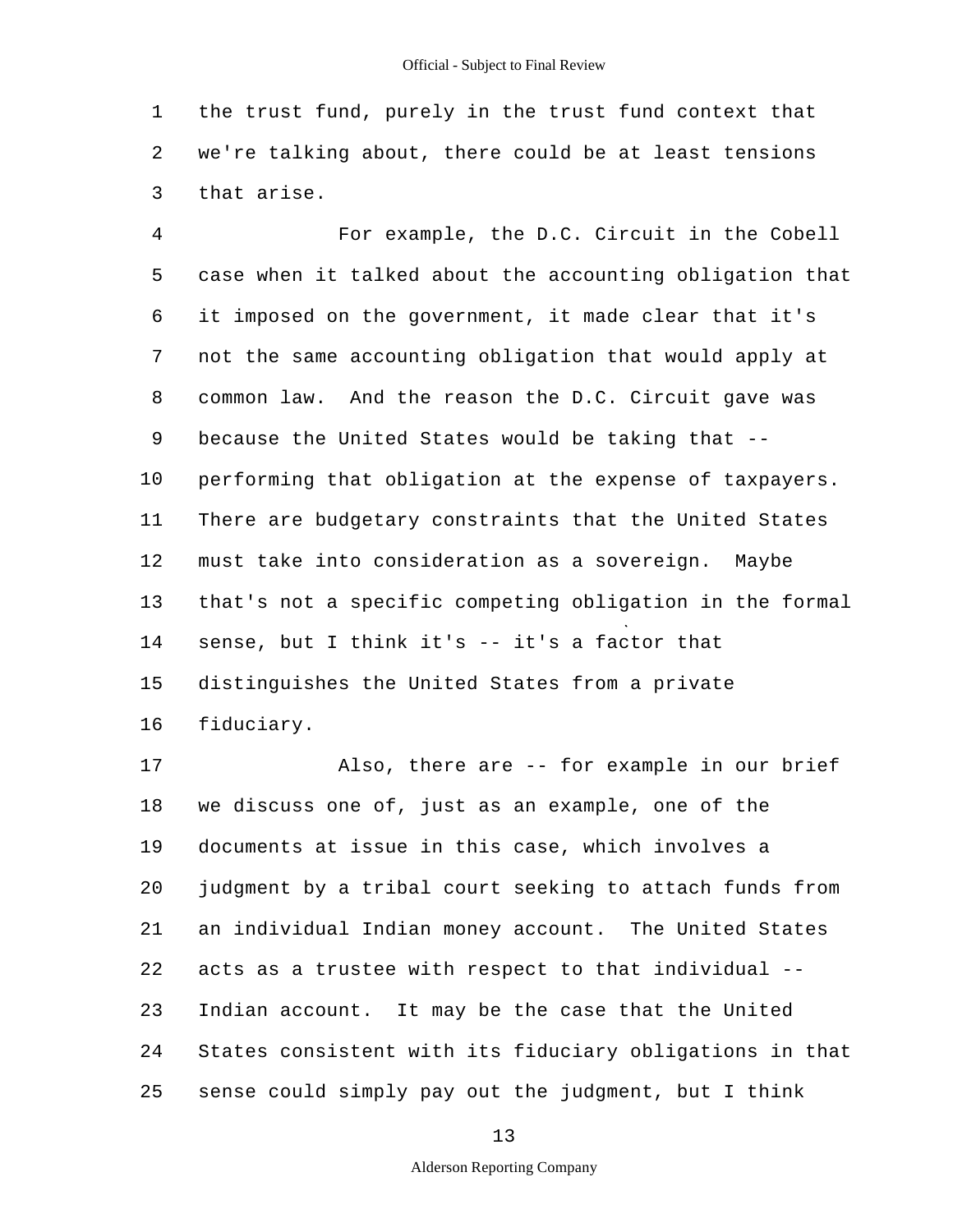Official - Subject to Final Review

1 there would be room for the United States to take a 2 closer look at the judgment, to make sure that it 3 complies with, for example, the Indian Civil Rights Act 4 or basic due process -

5 10 JUSTICE BREYER: Suppose we have the Union 6 Trust Company, a private company that has 5,000 trust 7 accounts. One day the president of the company says to 8 the lawyer: Mr. Smith's account is in a special 9 situation. Will you please look into what we should do for him as trustee? There's no implication for any 11 other account. There's no threat of litigation. I just 12 want to know what we're supposed to do. Now, I take it 13 the document that is subsequently written would be open 14 for Mr. Smith to get; is that right?

15 MR. SHAH: Yes, Your Honor. We do not --16 JUSTICE BREYER: Yes, okay. Now, why should 17 the government be treated differently were the situation 18 identical to what I just proposed?

20 19 MR. SHAH: I think the response is, Your Honor, is that the situation will never be identical to 21 the hypothetical you posed because the government 22 inherently differs, and let me set out -

25 23 JUSTICE SOTOMAYOR: But this argument, 24 frankly, would be -- we wouldn't have any need for 501, because if as an evidentiary rule the government is

14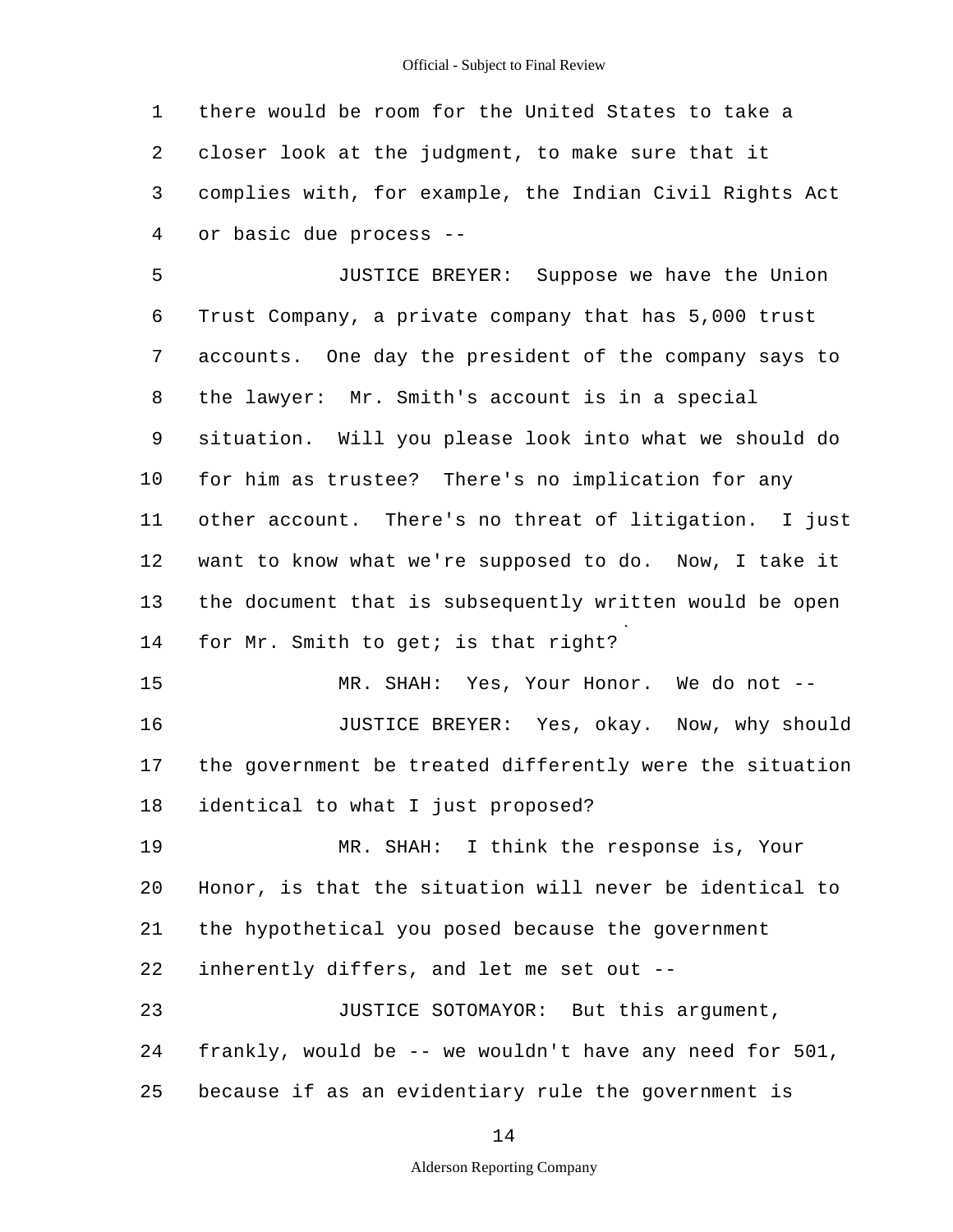5 10 15 20 1 always different, then there is no situation in which 2 fiduciary duties in common law would ever exist. 3 MR. SHAH: To be clear, Justice Sotomayor, 4 the government is not arguing that no common law exception to the attorney-client privilege can apply to 6 the government or that Federal Rule 501, Federal Rule of 7 Evidence 501 is otherwise inapplicable. We're making a 8 much more limited argument that this particular common 9 law fiduciary exception is not applicable to the government, and that is because the premise of that 11 fiduciary exception does not apply. 12 **JUSTICE SOTOMAYOR:** Is there -- is there any 13 greater value to a fiduciary duty than to manage the 14 account for the benefit of the beneficiary? That's the very essence of what a trust means, and so I'm having a 16 hard time understanding not a competing interest 17 situation where you're addressing a different statutory 18 requirement, but merely -- and that's what this case was 19 presented as, merely the management of the trust. So what you're, it seems to me, you're arguing is there is 21 no duty. You're saying it's all defined by statute 22 only, but you're rendering -- there's no need to use the

23 word "trust" because it wouldn't be a trust.

25 24 MR. SHAH: Well, Your Honor, I don't think that those two things are inconsistent. The fact that

15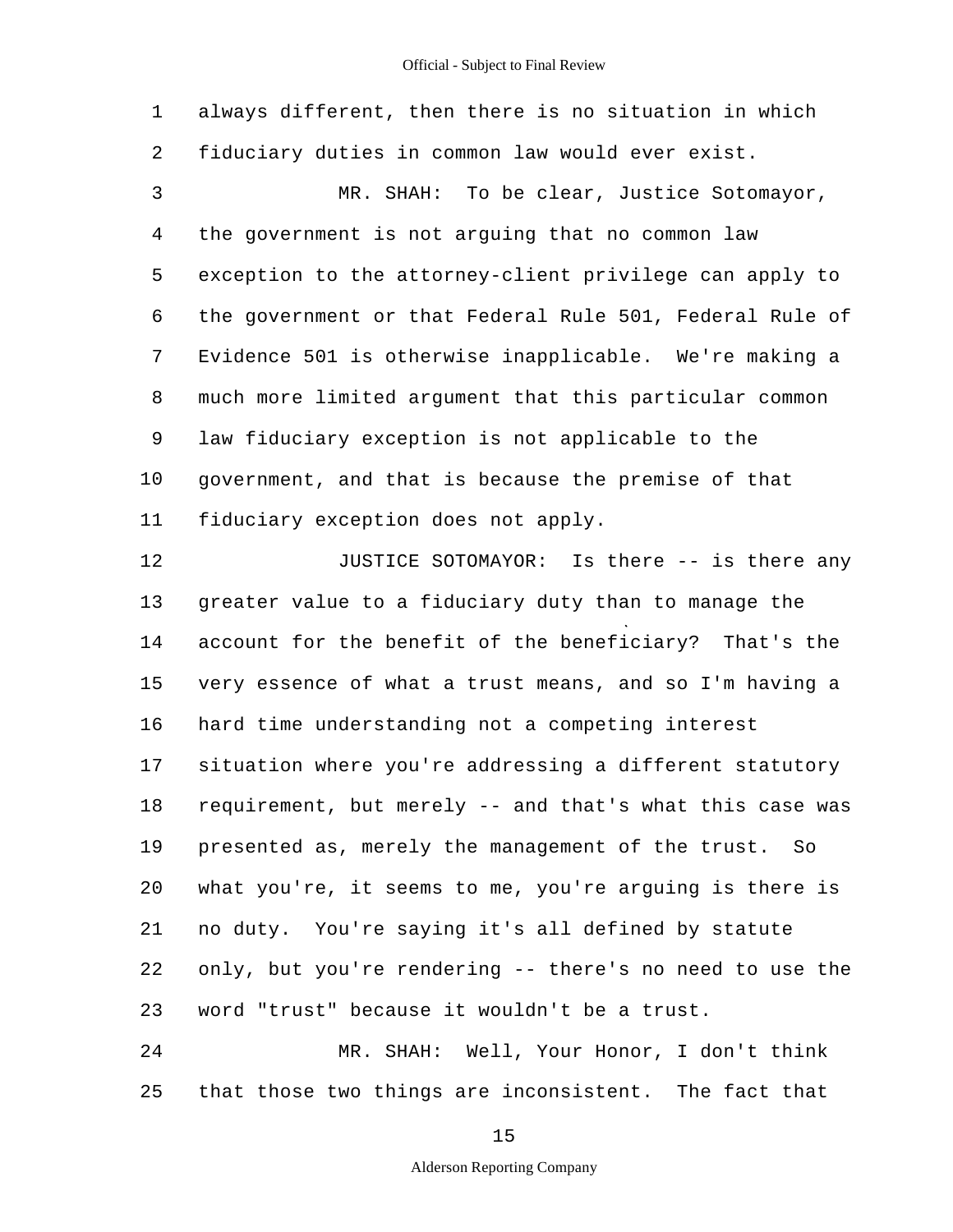| 1  | we don't look to the common law to fill in all of the    |  |  |  |  |  |
|----|----------------------------------------------------------|--|--|--|--|--|
| 2  | duties doesn't mean that the government doesn't have     |  |  |  |  |  |
| 3  | duties in this context. It has very specific duties, to  |  |  |  |  |  |
| 4  | invest the funds properly, to invest the funds as set    |  |  |  |  |  |
| 5  | forth in the statutes. What this Court has said could    |  |  |  |  |  |
| 6  | not be done is to look at the general common law to      |  |  |  |  |  |
| 7  | create obligations on the government.                    |  |  |  |  |  |
| 8  | JUSTICE BREYER: I would like to get an                   |  |  |  |  |  |
| 9  | answer to my question.                                   |  |  |  |  |  |
| 10 | MR. SHAH:<br>Sure.                                       |  |  |  |  |  |
| 11 | JUSTICE BREYER: My question, to go back to               |  |  |  |  |  |
| 12 | it, was imagine that the government has a thousand trust |  |  |  |  |  |
| 13 | accounts for a thousand tribes.                          |  |  |  |  |  |
| 14 | MR. SHAH: Okay.                                          |  |  |  |  |  |
| 15 | JUSTICE BREYER: And imagine that several of              |  |  |  |  |  |
| 16 | them consist of nothing more than \$500,000 in cash.     |  |  |  |  |  |
| 17 | Okay.<br>MR.<br>SHAH:                                    |  |  |  |  |  |
| 18 | JUSTICE BREYER: And one day the Secretary                |  |  |  |  |  |
| 19 | of the Interior says to a lawyer: I fear there is kind   |  |  |  |  |  |
| 20 | of a difficult fiduciary problem arising into account    |  |  |  |  |  |
| 21 | number 302, which is owned by such and such tribe.       |  |  |  |  |  |
| 22 | There is no threat of litigation. As far as I can tell,  |  |  |  |  |  |
| 23 | the answer to this will have no implication for anything |  |  |  |  |  |
| 24 | else in the government. Will you please look at it and   |  |  |  |  |  |
| 25 | give me a memo what to do?                               |  |  |  |  |  |

16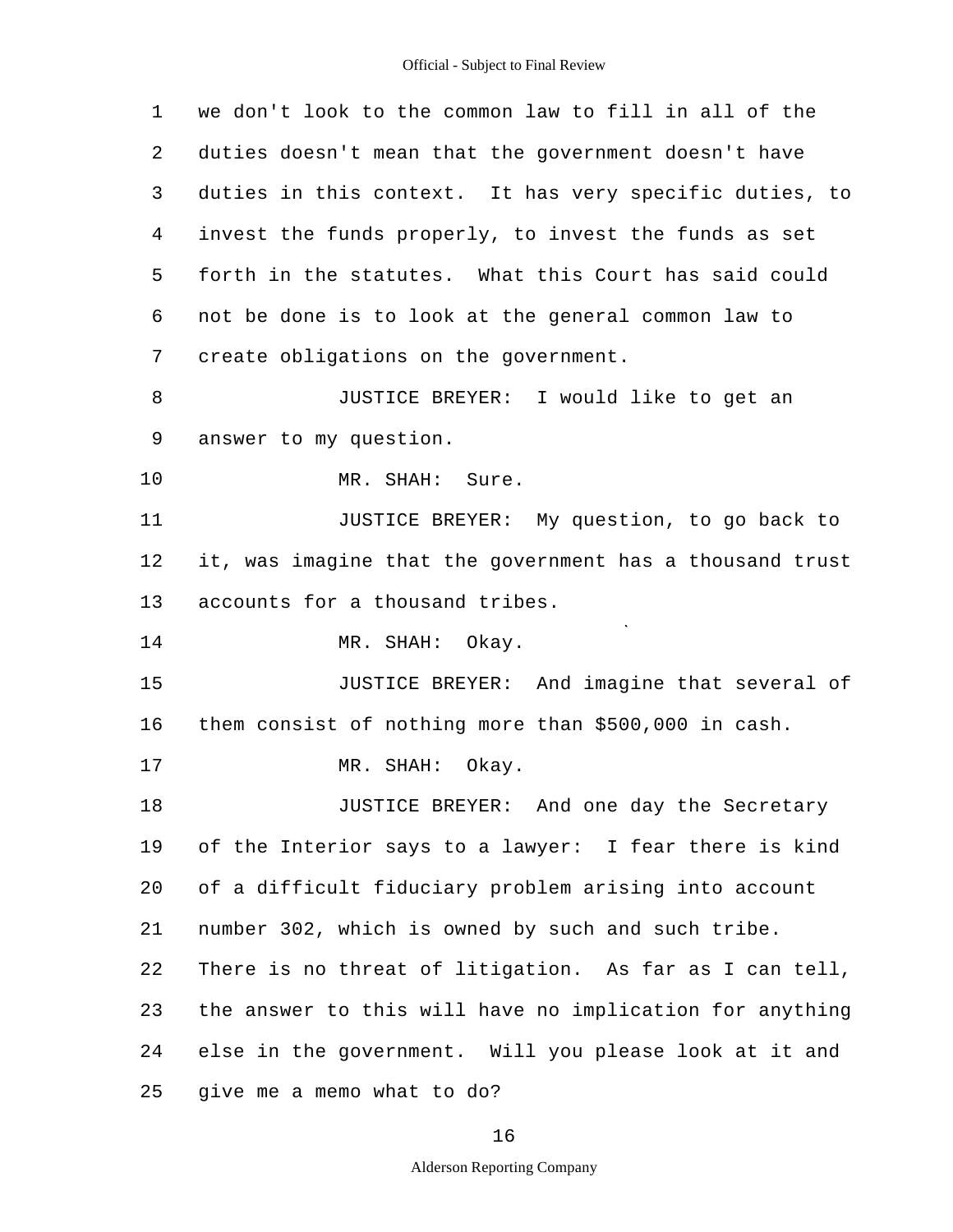5 1 Now, why should that memo not be given to 2 the lawyer for the tribe if in the identical case of the 3 Union Trust Company you would give the lawyer -- the 4 memo to the beneficiary? MR. SHAH: A couple of reasons, Your Honor.

10 6 First, as this Court recognized, starting back in 1912 7 in the Heckman case, and reiterated in the Candelaria 8 and Minnesota cases after that, is that the United 9 States is not acting simply out of the beneficiary's interests.

15 20 11 So in the hypothetical, the original 12 hypothetical that you posed in the corporation or the 13 bank that was acting as a trustee, there the trustee is 14 simply acting out of its fiduciary obligation solely to benefit the beneficiary. That is not how the 16 governments work. As this Court made clear, the 17 government is acting not out of the beneficiary's 18 interests, it is acting out of its own sovereign 19 interest in managing the statutes and regulations that govern the administration of Indian property. That's a 21 fundamental difference.

22 JUSTICE BREYER: You're saying, one, we're 23 not really a trustee totally?

24 MR. SHAH: Yes.

25 JUSTICE BREYER: Okay. Now, if we

17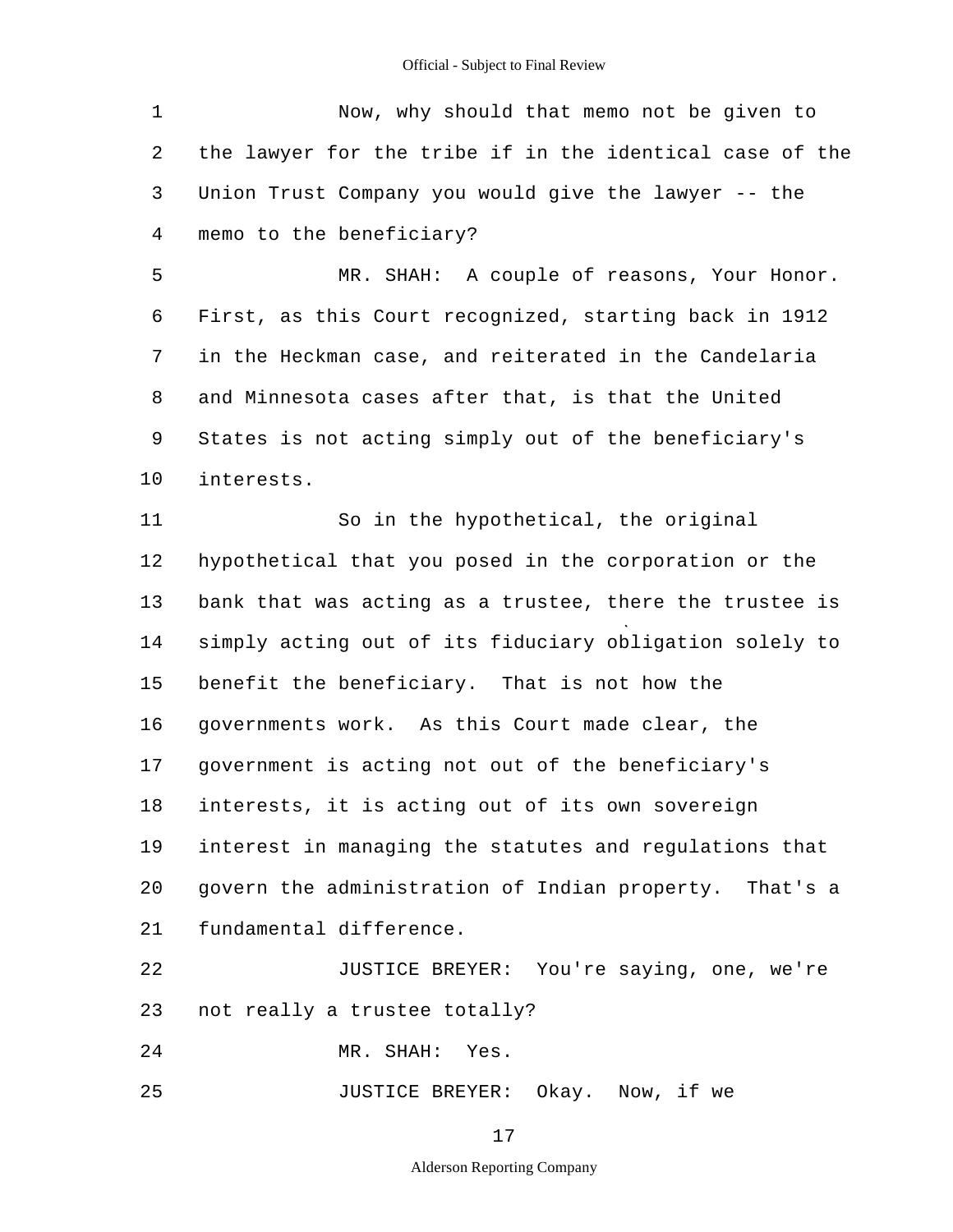1 treated -- the courts treated you as a trustee really 2 and totally -

5 10 15 3 MR. SHAH: Sure. 4 JUSTICE BREYER: -- in this very limited situation I described, what harm would befall the 6 government? 7 MR. SHAH: Well, Your Honor, we would still 8 win, and here's why. The factors that -- even assuming 9 a common law trustee, the fiduciary exception doesn't apply automatically at all common law trustees. There's 11 several things that underlie that fiduciary exception. 12 One, the -- the -- the advice sought is 13 typically paid for out of the trust corpus, and as a 14 result of that fact, the trust itself owns the records. Those are the principal two factors that the cases 16 recognizing a fiduciary exception rely upon to create a 17 common law right of access of the beneficiary to such 18 records.

20 25 19 None of those factors are present here. The government pays for these -- for -- for the cost of 21 administration, including legal advice, out of 22 congressionally appropriated funds. The records 23 resulting from that advice belonged to the government. 24 The government owns those records, both as a matter of statute and regulation. And the disclosure of those

18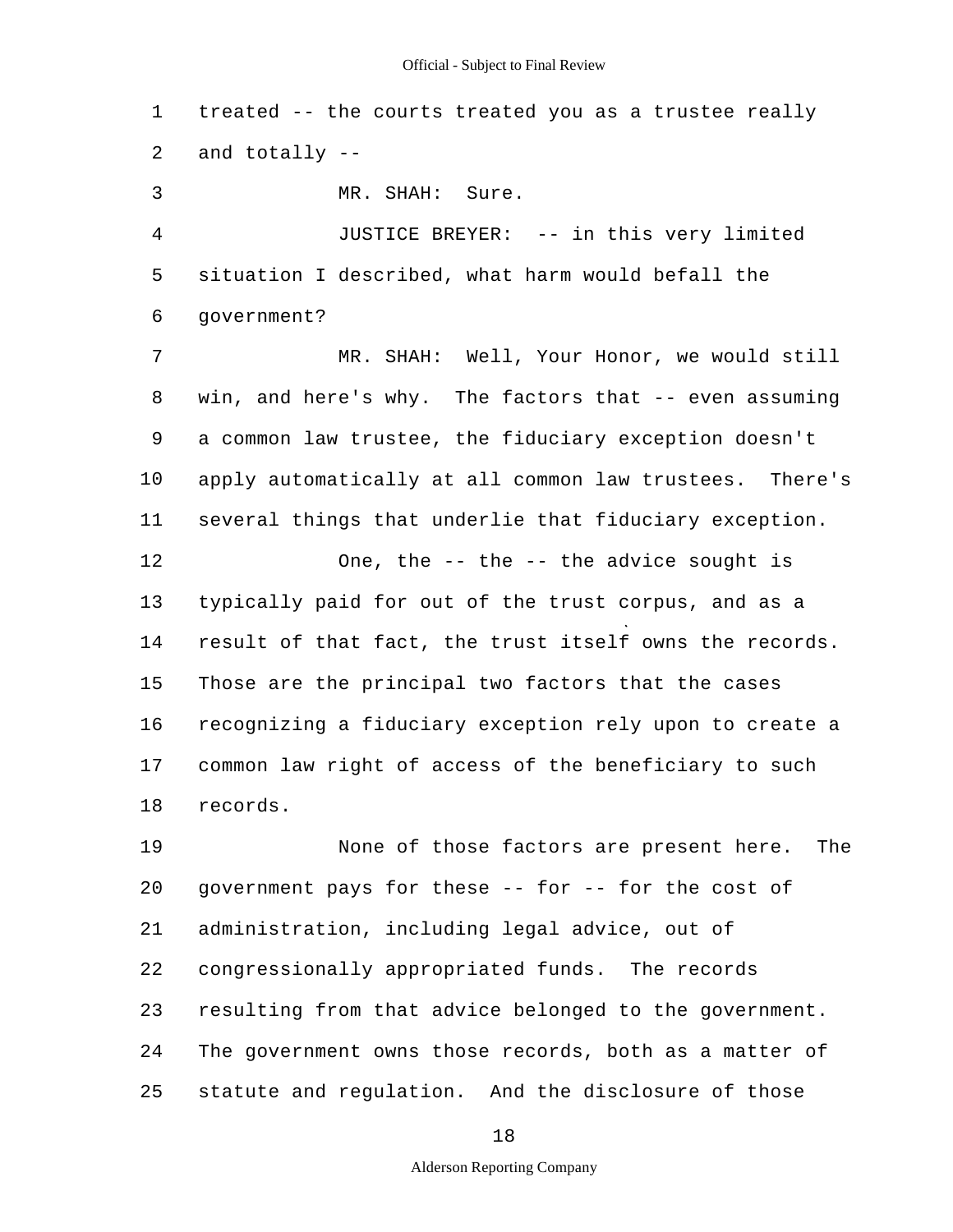5 10 15 20 1 records is subject to a highly reticulated regime. 2 There are statutes, there is regulations, there is the 3 Freedom of Information Act. All of that would be 4 bypassed if this Court were to accept the fiduciary exception in this context. 6 JUSTICE GINSBURG: Mr. Shah - 7 JUSTICE KENNEDY: Other than the time and 8 expense of going through voluminous records, which is 9 obvious, is there any other harm to the government in being required to show that there's a competing interest 11 that makes disclosure unnecessary or improper? 12 MR. SHAH: Yes, Your Honor. As I said to 13 Justice Alito, it may not always be that the government 14 can point to a specific competing interest in the sense that Justice Sotomayor is talking about, a competing 16 statutory interest. But there are inherently these 17 tensions, budgetary concerns, other ways in which the 18 United States interacts with Indian affairs. 19 JUSTICE GINSBURG: Is one -- is one of them shielding government actors? I mean, from what you said

25 21 so far, on the one hand you recognize that it is what we 22 call a guardian, the guardian-ward relationship between 23 the United States and the tribe. But what you seem to 24 be suggesting is that the government has a dual focus, and one is its guardianship relation to the tribe, but

19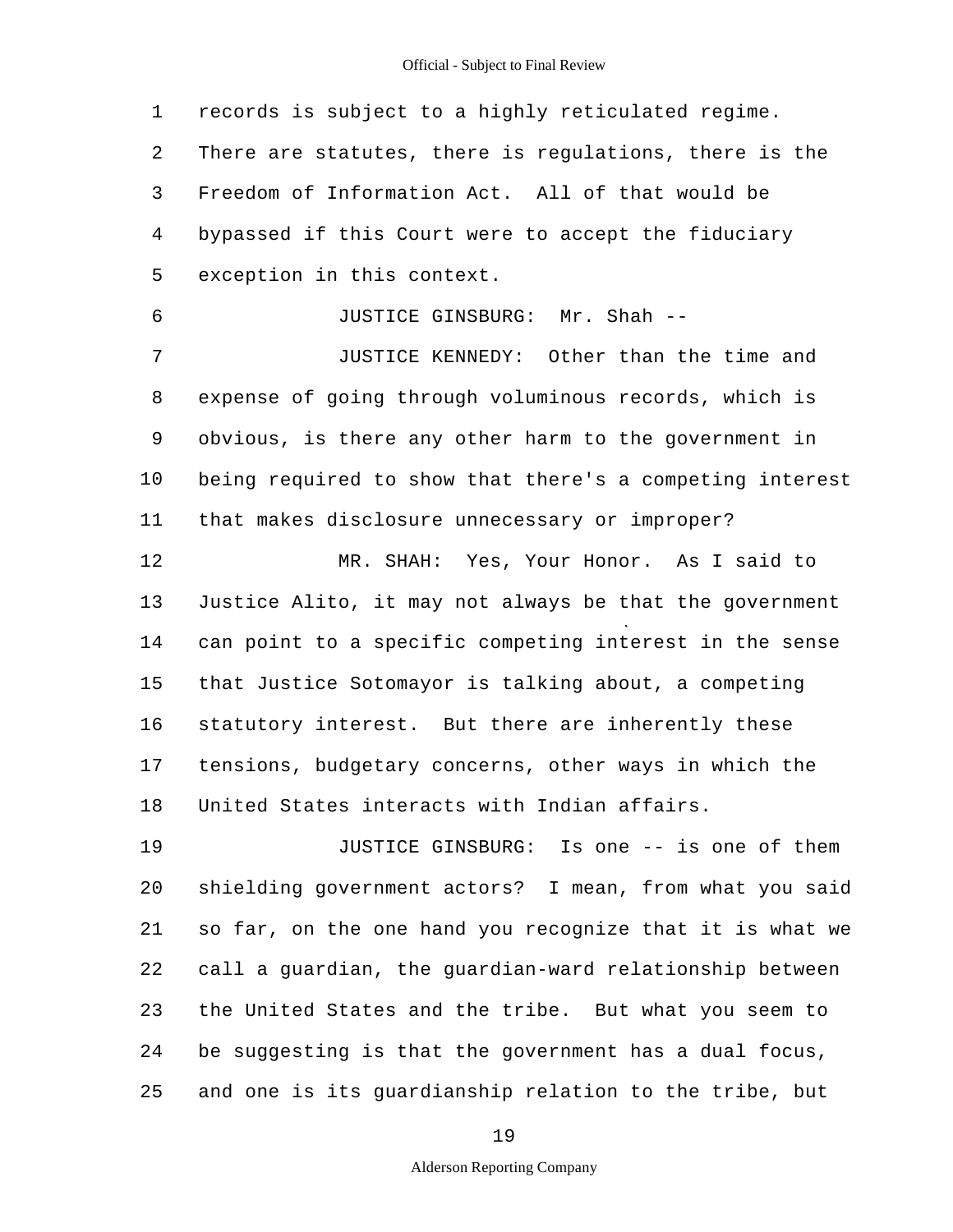| 1  | the other is these are government actors and the                 |
|----|------------------------------------------------------------------|
| 2  | government is also interested in shielding its actors.           |
| 3  | Is that -- is that it or is it a more                            |
| 4  | nebulous interest?                                               |
| 5  | MR. SHAH: Well, Your Honor, I think it                           |
| 6  | could be more nebulous -- but -- but there -- I think            |
| 7  | there is a real chilling concern. And I think this               |
| 8  | dovetails into Justice Kennedy's question, that the              |
| 9  | Interior Department, in order to properly administer, to         |
| 10 | carry out the statutory and regulatory duties, it often          |
| 11 | needs to seek the legal advice of -- of the lawyers in           |
| 12 | the Interior office or in the Department of Justice. In          |
| 13 | order to avoid the chilling the full and frank seeking           |
| 14 | of rendering of legal advice, the same purposes --               |
| 15 | JUSTICE SCALIA: Well, this is just the                           |
| 16 | general purpose behind the exception to 301, right,              |
| 17 | the -- the exception for providing attorney's advice.            |
| 18 | $-1$<br>The ordinary private litigant doesn't have to show, when |
| 19 | he refuses to turn over attorney advice, that there's            |
| 20 | some conflict which would make it harmful for him to             |
| 21 | turn that over, does he?                                         |
| 22 | MR. SHAH: Not as a general matter, Your                          |
| 23 | Honor. If $--$ if $--$ if we were in the private trustee         |
| 24 | context and a court were to decide that the fiduciary            |
| 25 | exception applied --                                             |

20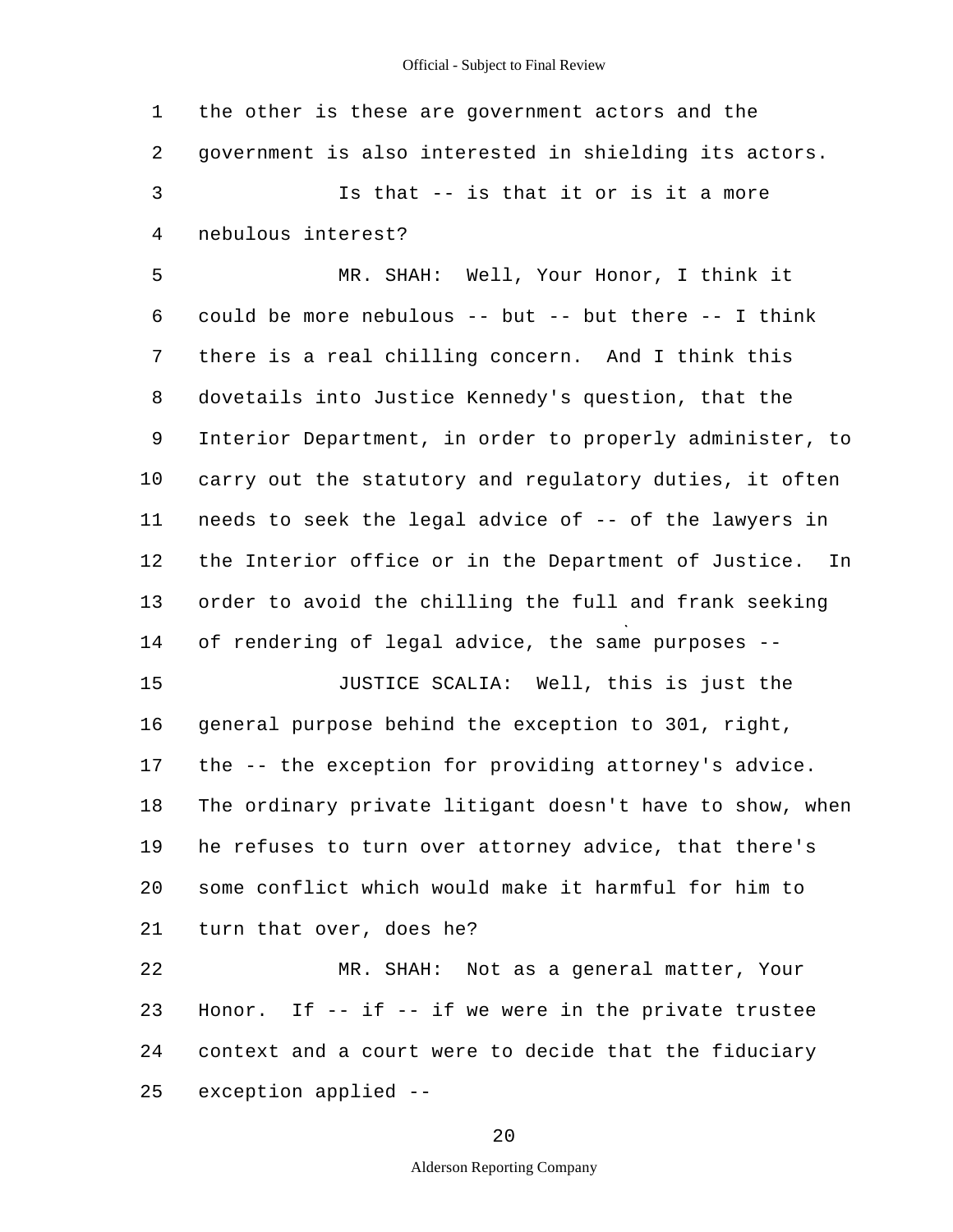| $\mathbf 1$ | JUSTICE SCALIA: Not in the trustee context.                 |  |  |  |  |  |
|-------------|-------------------------------------------------------------|--|--|--|--|--|
| 2           | I'm just talking about the normal operation.                |  |  |  |  |  |
| 3           | MR. SHAH: Oh, absolutely, Your Honor. The                   |  |  |  |  |  |
| 4           | justifications are general in nature and there isn't an     |  |  |  |  |  |
| 5           | obligation to --                                            |  |  |  |  |  |
| 6           | JUSTICE SCALIA: And -- and so, once you                     |  |  |  |  |  |
| 7           | establish that this isn't the normal trust complex, we      |  |  |  |  |  |
| 8           | apply the normal Rule 301 law, and -- and that does not     |  |  |  |  |  |
| 9           | require the person who declines to turn over the            |  |  |  |  |  |
| $10 \,$     | information to show why it would really hurt him to turn    |  |  |  |  |  |
| 11          | it over, right?                                             |  |  |  |  |  |
| 12          | MR. SHAH: I think that's exactly correct,                   |  |  |  |  |  |
| 13          | Justice Scalia.                                             |  |  |  |  |  |
| 14          | JUSTICE GINSBURG: How many -- how many of                   |  |  |  |  |  |
| 15          | these mismanagement suits are there? Do you have any        |  |  |  |  |  |
| 16          | estimate?                                                   |  |  |  |  |  |
| 17          | MR. SHAH: Yes. Currently there are about                    |  |  |  |  |  |
| 18          | 90 such pending suits, counting all of the district         |  |  |  |  |  |
| 19          | courts as well as the Court of Federal Claims. And --       |  |  |  |  |  |
| 20          | and -- and of course, this issue could arise in any of      |  |  |  |  |  |
| 21          | those cases.                                                |  |  |  |  |  |
| 22          | Let me get back to one of Justice                           |  |  |  |  |  |
| 23          | Sotomayor's questions, the -- the initial question about    |  |  |  |  |  |
| 24          |                                                             |  |  |  |  |  |
|             | the fact that the Congress has used the term "trust."<br>I. |  |  |  |  |  |

21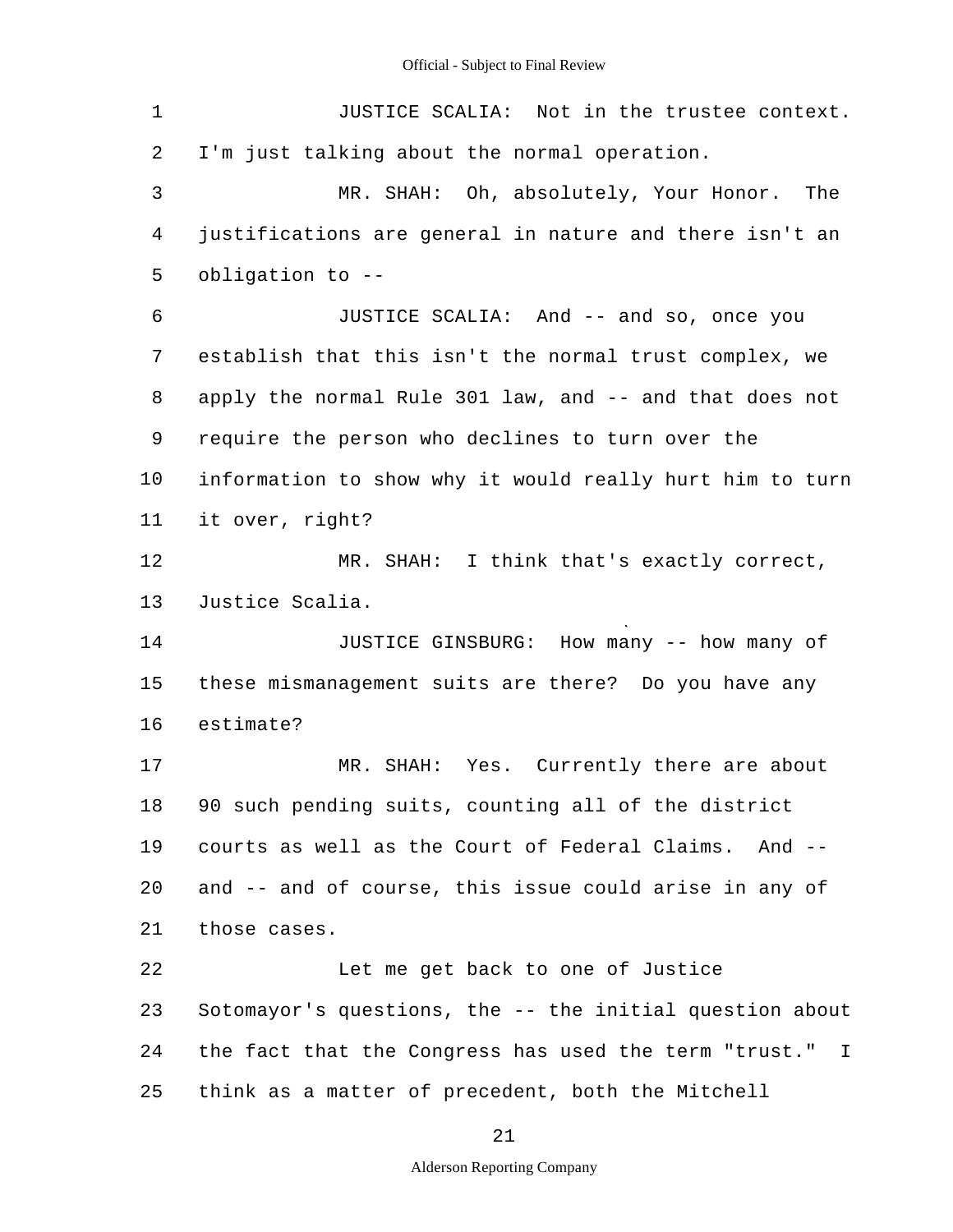5 10 15 20 1 decisions and the Navajo Nation decisions, I think those 2 are binding, controlling precedent, and the Court should 3 not deviate from those precedents that say a statute or 4 regulation must define the duty. But beyond the binding nature of those precedents, I think they make sense from 6 first principles as well, and let me try to explain why. 7 The -- the -- the term "trust" has been used 8 by both Congress and the courts in a variety of ways, 9 often in a variety of imprecise ways, when it comes to the relationship between the United States and Indians 11 and Indian tribes. Courts and Congress have used the 12 term when it comes to providing law enforcement, when it 13 comes to providing educational services, health 14 services, none of which are really the type of private common law trust that we know. 16 And even in scenarios where there is a 17 discrete property interest that might bring us closer to 18 the common law context, this Court has used -- this 19 Court and Congress has recognized that "trust" can mean a lot of different things. It can mean the type of bare

21 trust that was at issue in Mitchell 1, the Indian

22 General Allotment Act, when the trust was really simply

23 to avoid alienation of the land. It may mean specific

24 investment duties, as we have here.

25

But the point is that there is no "one size

22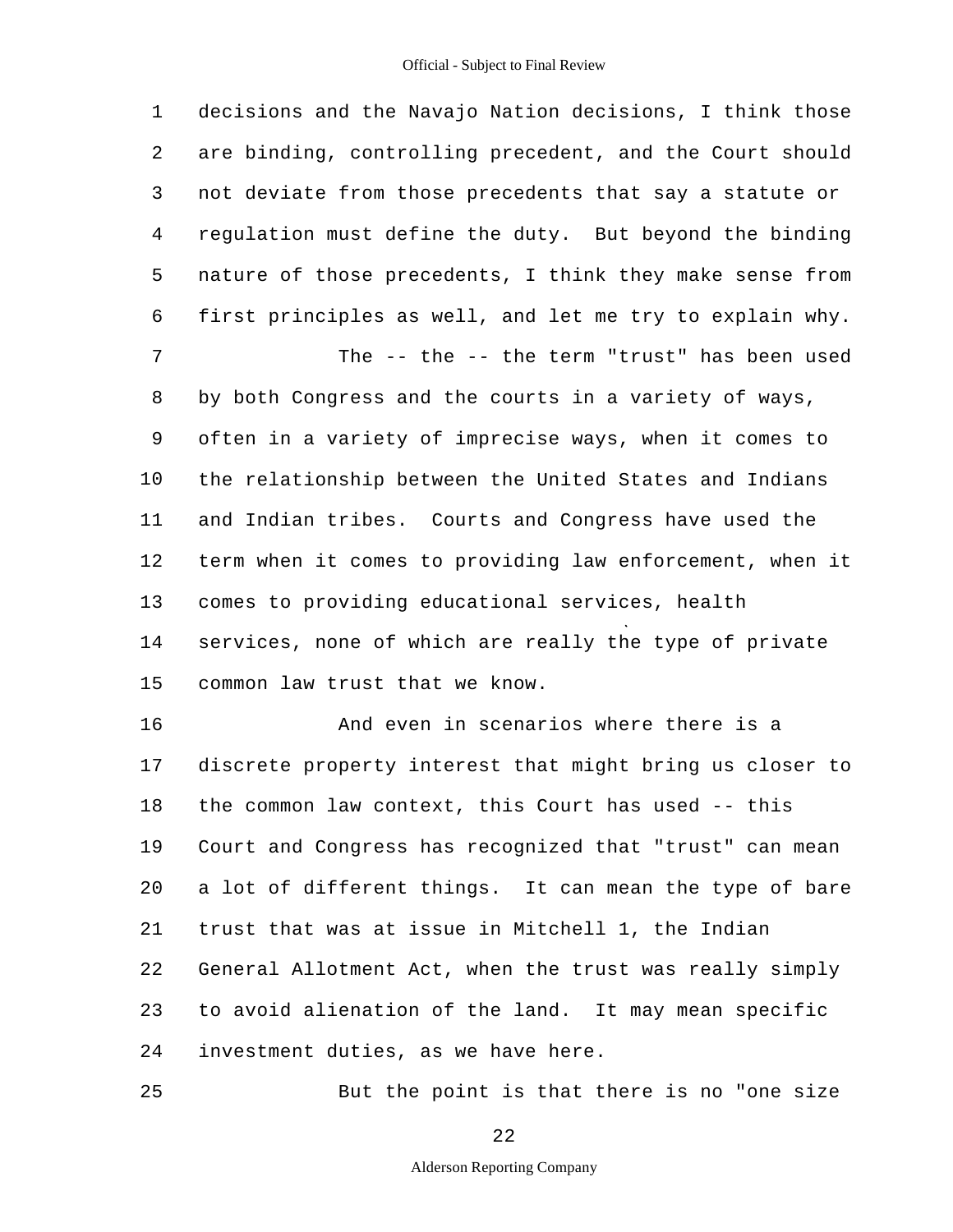5 1 fits all" trust terminology, and so that's why it makes 2 sense for this Court to require Congress to set forth 3 the specific duties and statutes, and the Interior 4 Department to set forth specific duties and regulations before it implies such a sweeping obligation on the 6 United States.

10 7 1 I think it also flows from a more general 8 principle of a reluctance to hold the United States to 9 common law duties when there's an existing statutory and regulatory regime. I think for all of those reasons, 11 not only as a matter of precedent, but as -- as a matter 12 of principle, I think the -- the -- the fiduciary 13 exception would -- would not apply here.

15 14 JUSTICE KENNEDY: I hadn't thought about your argument until this -- until you made it this 16 morning, that if there -- if -- if the tribe is correct 17 that it owns these documents and gets -- can get them 18 anytime, but the -- the -- the trial court here divided 19 the documents into five categories.

20 MR. SHAH: Yes, Your Honor.

25 21 JUSTICE KENNEDY: As to some of those 22 categories it -- it denied -- it denied production. 23 MR. SHAH: Yes, Your Honor, but those - 24 JUSTICE KENNEDY: And I take it did that in the context of recognizing the attorney-client

23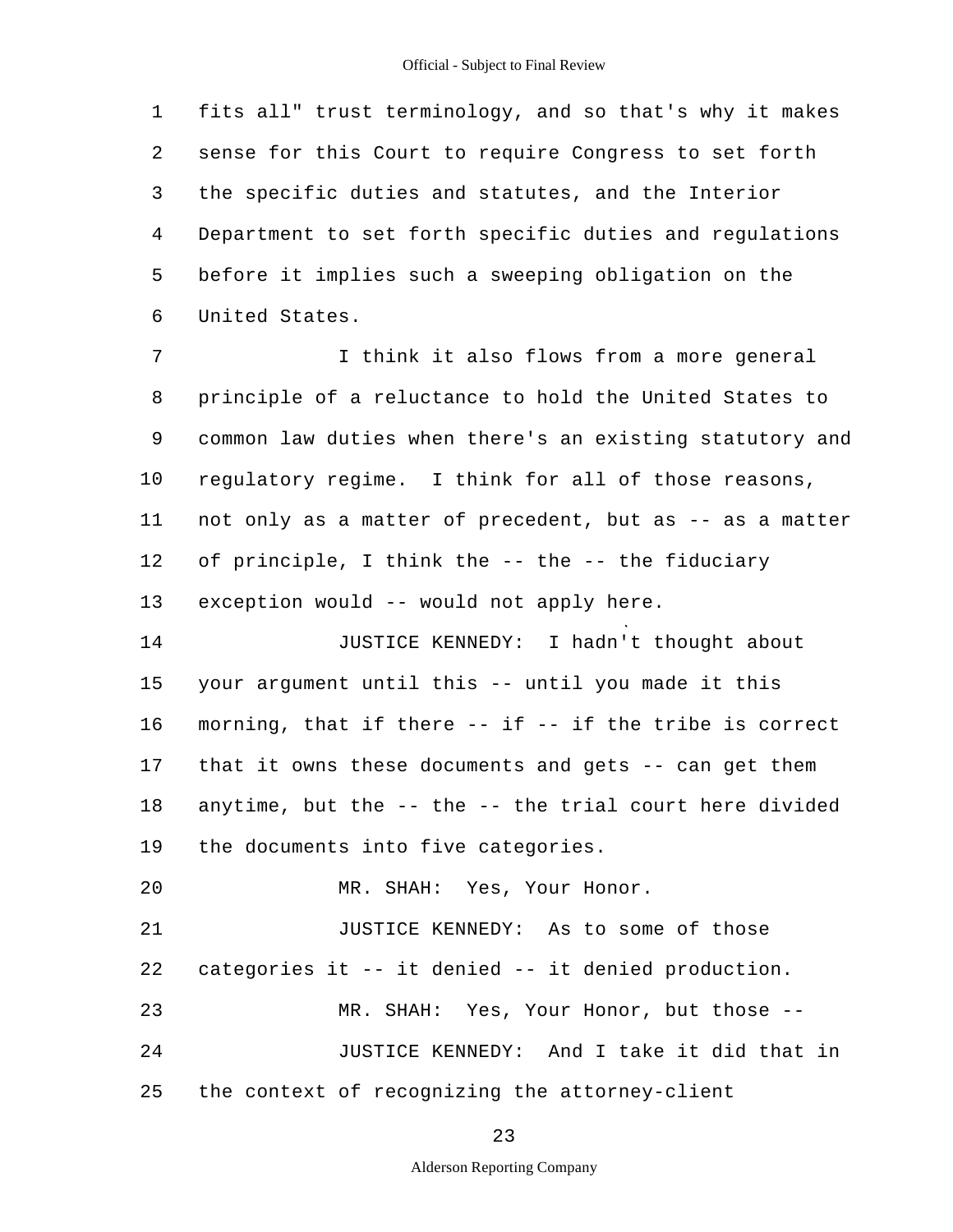1 privilege, including work product, which were the 2 accountant's records.

5 10 15 20 25 3 MR. SHAH: Right. As I understand it, 4 you're right, Justice Kennedy, that most of the documents that the -- the trial court said the 6 government didn't have to produce were, as you stated, 7 attorney work product privileges -- privileged 8 documents, and those the trial -- the trial court said 9 that no fiduciary exception would apply to the attorney work product privilege. And it was on that basis that 11 it allowed the government to withhold the documents. 12 If there are no further questions, I would 13 like to reserve the remainder of my time. 14 CHIEF JUSTICE ROBERTS: Thank you, Mr. Shah. MR. SHAH: Thank you, Your Honor. 16 CHIEF JUSTICE ROBERTS: Mr. Gordon. 17 ORAL ARGUMENT OF STEVEN D. GORDON 18 ON BEHALF OF THE RESPONDENT 19 MR. GORDON: Mr. Chief Justice, and may it please the Court: 21 The Jicarilla Apache Nation has sued the 22 government for mismanaging millions of dollars of its 23 trust monies. No trustee in this situation, including 24 the government, is entitled to withhold the legal advice that it has received about managing the beneficiary's

24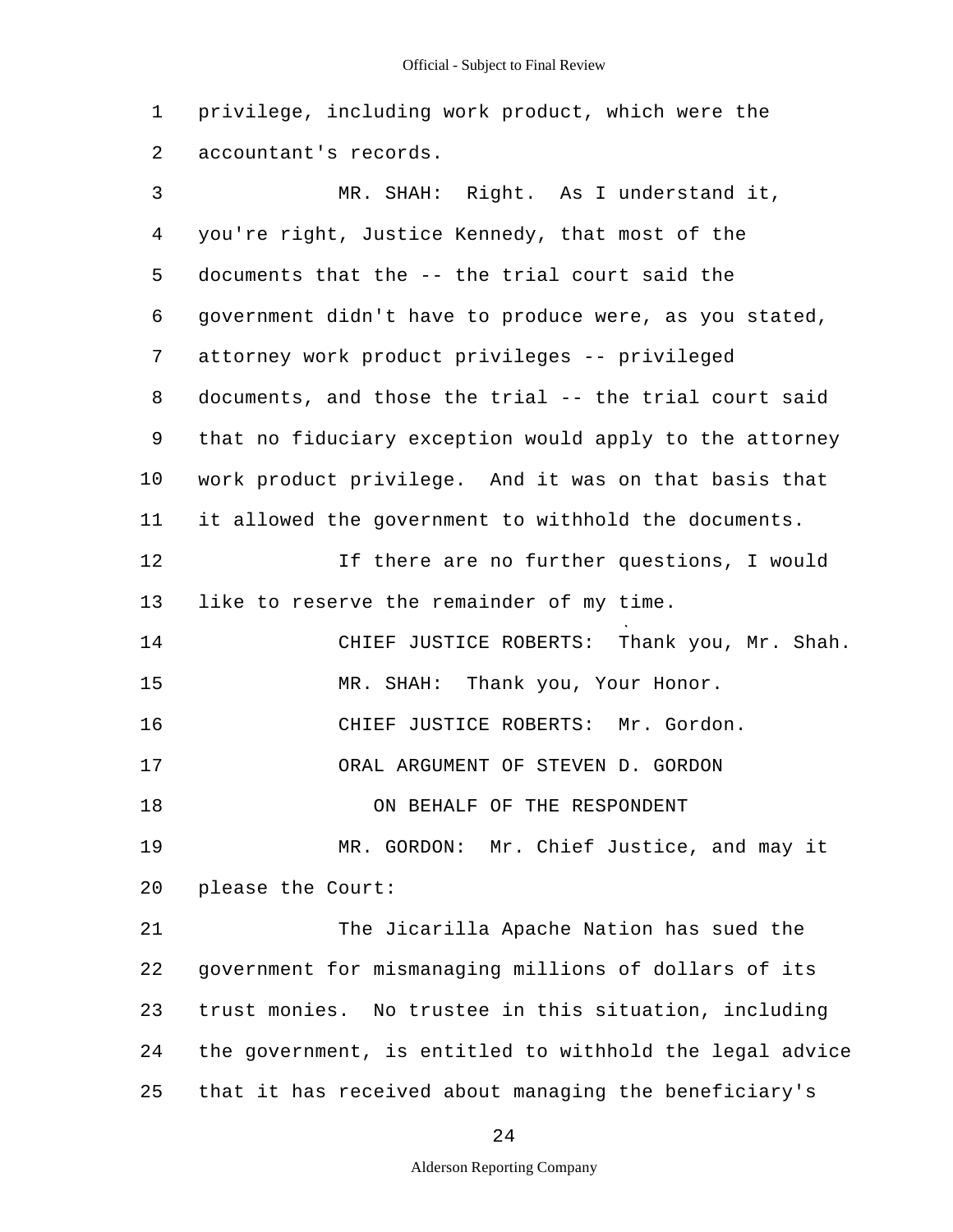1 money. The beneficiary is entitled to see that legal 2 advice, so that it can determine whether the trustee 3 followed the advice.

5 4 CHIEF JUSTICE ROBERTS: It's -- you don't doubt that in this context sovereign commands would 6 trump trustee obligations, do you? In other words, if 7 Congress -

8 MR. GORDON: I -- I -- I do not -- I do not, 9 Mr. Chief Justice.

10 CHIEF JUSTICE ROBERTS: Okay.

15 11 MR. GORDON: The -- the notion of -- the 12 issue here is an issue of evidence, and it is controlled 13 by Federal Rule 501, which specifies that Federal courts 14 that resolve claims of privilege based on common law principles. Under the common law, a trustee cannot 16 assert the attorney-client privilege to withhold from a 17 fiduciary legal advice about management of the trust. 18 That, I submit, is the end of the analysis.

20 19 JUSTICE ALITO: Well, what do you make of the fact that the Uniform Trust Code reserves decision 21 on the question whether there is a fiduciary exception 22 to the attorney-client privilege? That seems to suggest 23 that as a general matter, this is not as 24 well-established as you seem to argue.

25 MR. GORDON: Your Honor, there are very --

25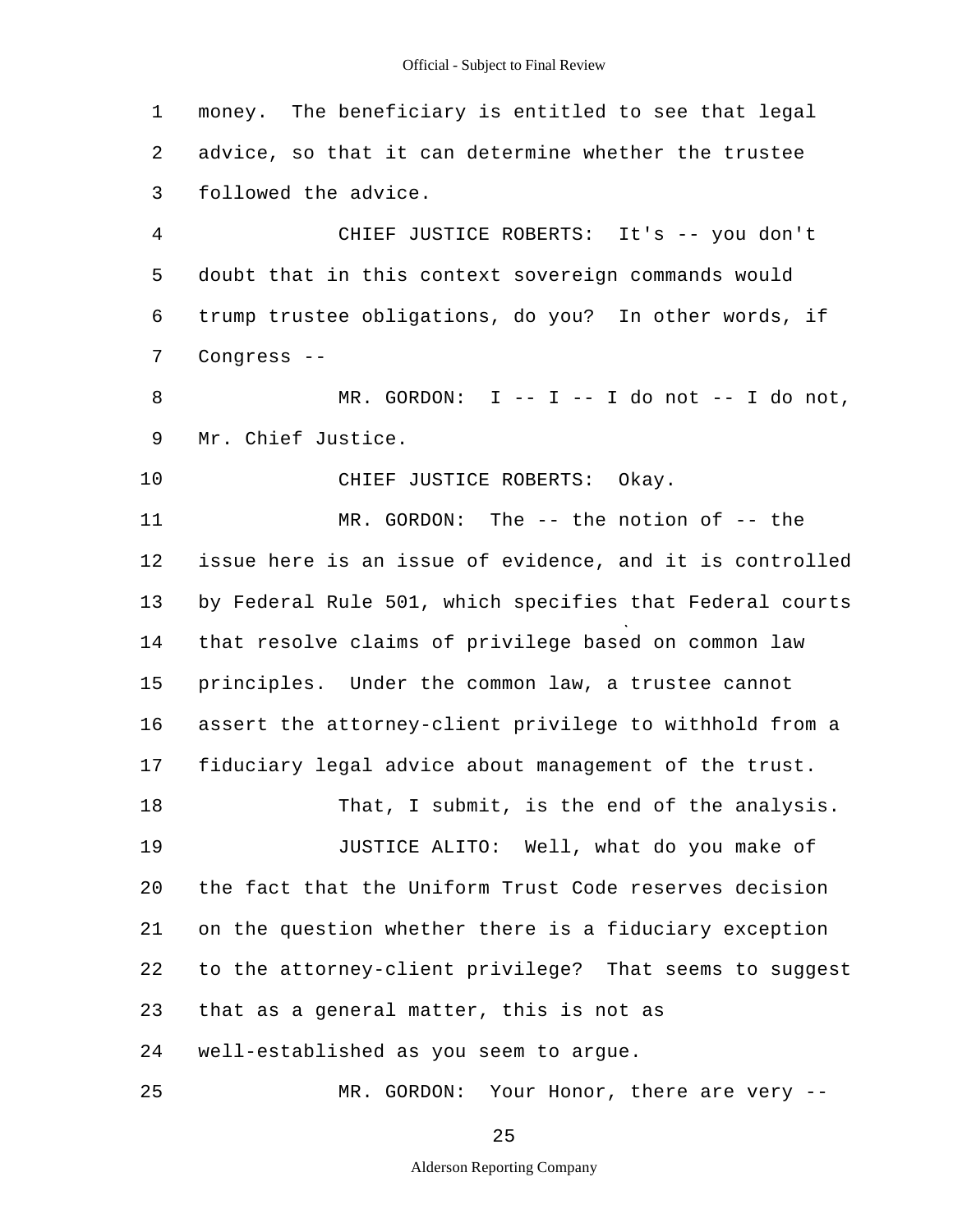| 1  | there are a handful of States that have not recognized   |  |  |  |  |  |
|----|----------------------------------------------------------|--|--|--|--|--|
| 2  | the fiduciary exception, but there is no Federal circuit |  |  |  |  |  |
| 3  | that has refused to recognize it. Indeed, all of the     |  |  |  |  |  |
| 4  | Federal circuits that have considered it have adopted    |  |  |  |  |  |
| 5  | it, and it is recognized in both, as we stated in our    |  |  |  |  |  |
| 6  | brief, the Restatement of Trusts and the Restatement of  |  |  |  |  |  |
| 7  | the law Governing Lawyers.                               |  |  |  |  |  |
| 8  | JUSTICE GINSBURG: Mr. Gordon --                          |  |  |  |  |  |
| 9  | JUSTICE SCALIA: Has it ever been applied,                |  |  |  |  |  |
| 10 | to your knowledge, where -- where it was not the case    |  |  |  |  |  |
| 11 | that the trust paid for the attorney's advice out of the |  |  |  |  |  |
| 12 | trust funds and where the trust did -- where -- where    |  |  |  |  |  |
| 13 | the trust owned the papers that consisted of the         |  |  |  |  |  |
| 14 | attorney's advice? Is there any case where those two     |  |  |  |  |  |
| 15 | conditions or either one of them did not exist where     |  |  |  |  |  |
| 16 | the -- the trust was required to turn over the           |  |  |  |  |  |
| 17 | attorney's advice?                                       |  |  |  |  |  |
| 18 | MR. GORDON: Justice Scalia, I -- I cannot                |  |  |  |  |  |
| 19 | cite a specific case --                                  |  |  |  |  |  |
| 20 | JUSTICE SCALIA: Yes, but, see, that's the                |  |  |  |  |  |
| 21 | argument of the government, that the exception, the      |  |  |  |  |  |
| 22 | trust exception to the extent that it exists, was based  |  |  |  |  |  |
| 23 | principally upon the fact that these papers belonged to  |  |  |  |  |  |
| 24 | the trust and that the attorney's advice had been paid   |  |  |  |  |  |
| 25 | for by the trust, so of course the trustee is entitled   |  |  |  |  |  |

26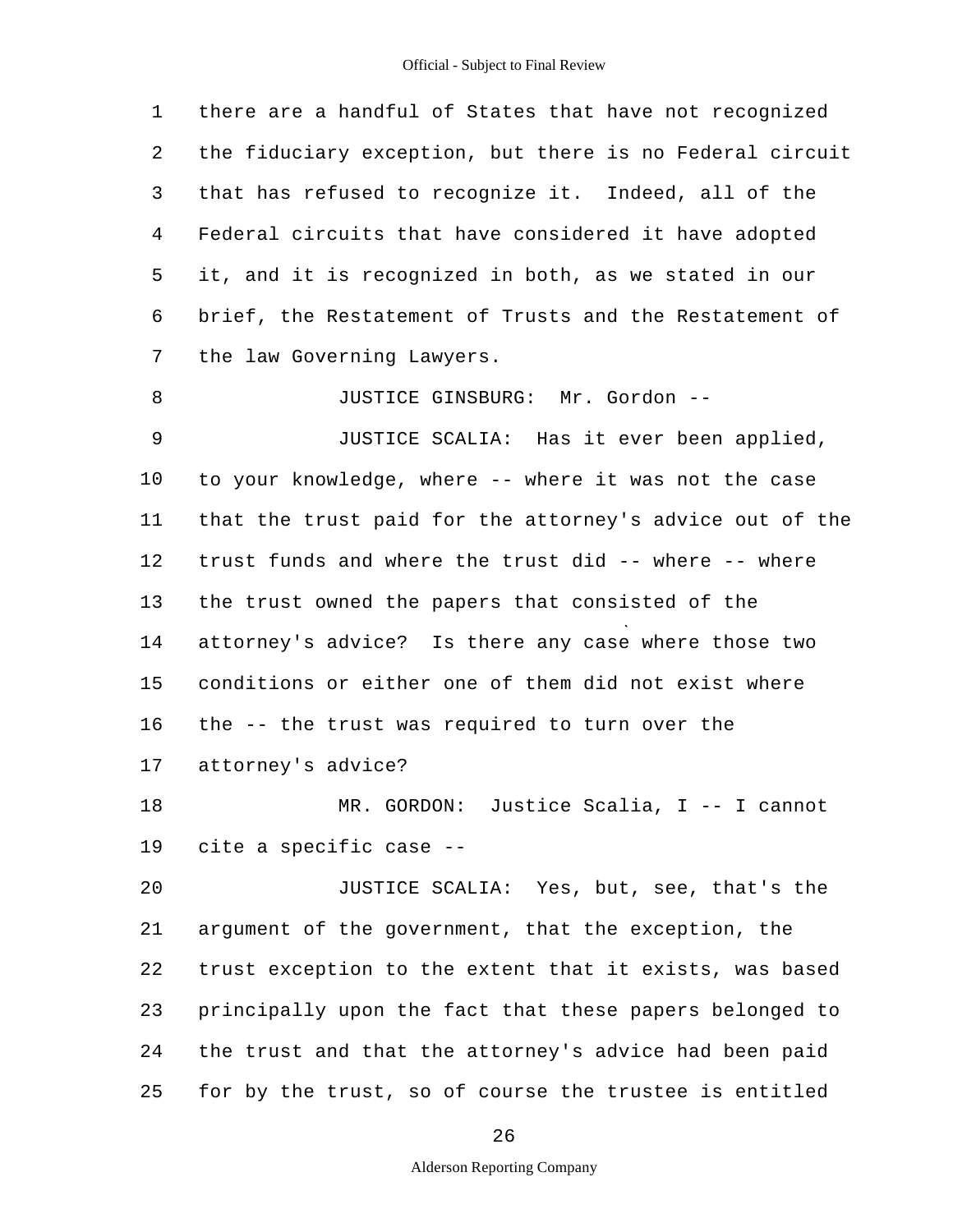1 to get it.

5 10 15 20 25 2 MR. GORDON: But that's not correct, if --3 if I may, Mr. Justice. If you look at the seminal 4 American decision, the Riggs Bank decision that's cited in both briefs, they talk about the rationales and they 6 said that the first rationale is that the trustee acts 7 as a proxy for the beneficiary in obtaining the advice. 8 The second rationale is that the trustee has 9 a general duty to disclose relevant information to the beneficiary. The Court mentioned that one factor that 11 it would look at was who had paid for the legal advice, 12 but it did not suggest that that was determinative, and 13 indeed subsequent case law has made clear that it is 14 not, and the Restatement says explicitly that who paid is not the controlling factor. 16 JUSTICE SCALIA: But you don't have a single 17 case? 18 MR. GORDON: Not that I can cite right now. 19 But it would be - JUSTICE GINSBURG: I thought Riggs -- you 21 said Riggs was a case where the trust fund paid the 22 lawyer, and the Court distinguished cases where that 23 wasn't so, where the trustee was paying the lawyer for 24 the trustee's own protection, and the Court went out of its way to say we are dealing with a case where the

27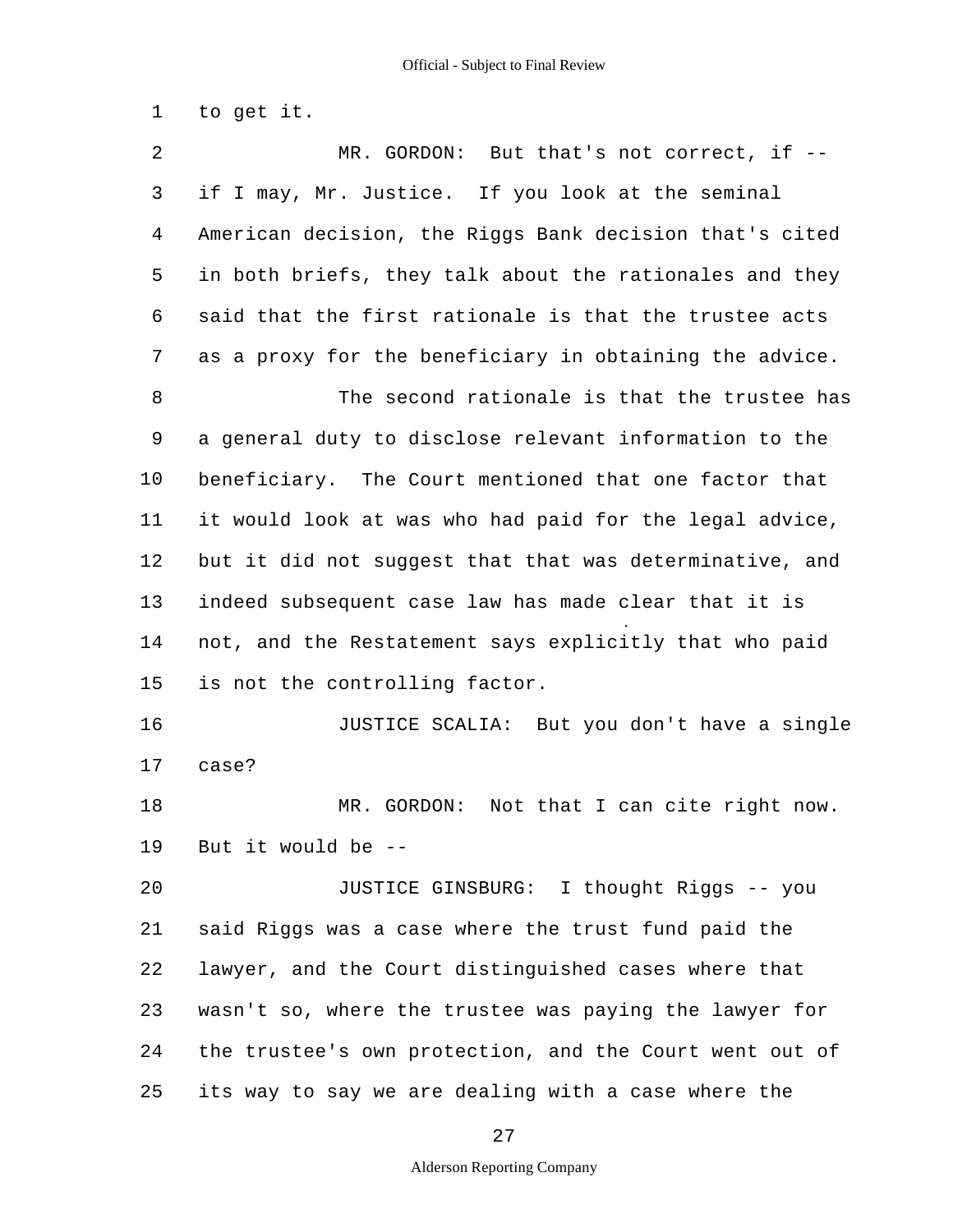1 lawyer is paid out of trust funds. In Riggs, the - 2 case, right?

5 10 15 20 3 MR. GORDON: Yes, Your Honor. But the issue 4 -- this is, I submit, letting the tail wag the dog. What we are talking about is money that belongs to the 6 beneficiary. We're talking about money. We're not 7 talking about a bare trust. We're talking about a 8 full-fledged trust under Mitchell 2. Indeed, this Court 9 in Mitchell 2 said that trusts involving the management of Indian money were full-fledged trusts. And in that 11 situation for the government to say that, while any 12 private fiduciary would be obliged to show to the 13 beneficiary the legal advice it's received when there's 14 an issue about whether it's fulfilled its fiduciary duties, it's different because we've spent our 16 hard-earned money on these lawyers and we own the 17 records in issue. I mean, that doesn't make sense. 18 And basically as a matter of discovery, 19 which is where we are right now, the posture of the case, whenever you seek discovery, in virtually all of 21 those circumstances the documents in issue are going to 22 belong to the opposing party.

25 23 CHIEF JUSTICE ROBERTS: Counsel, the 24 attorney-client privilege is policy-based and I'm concerned about the policy implications of your

28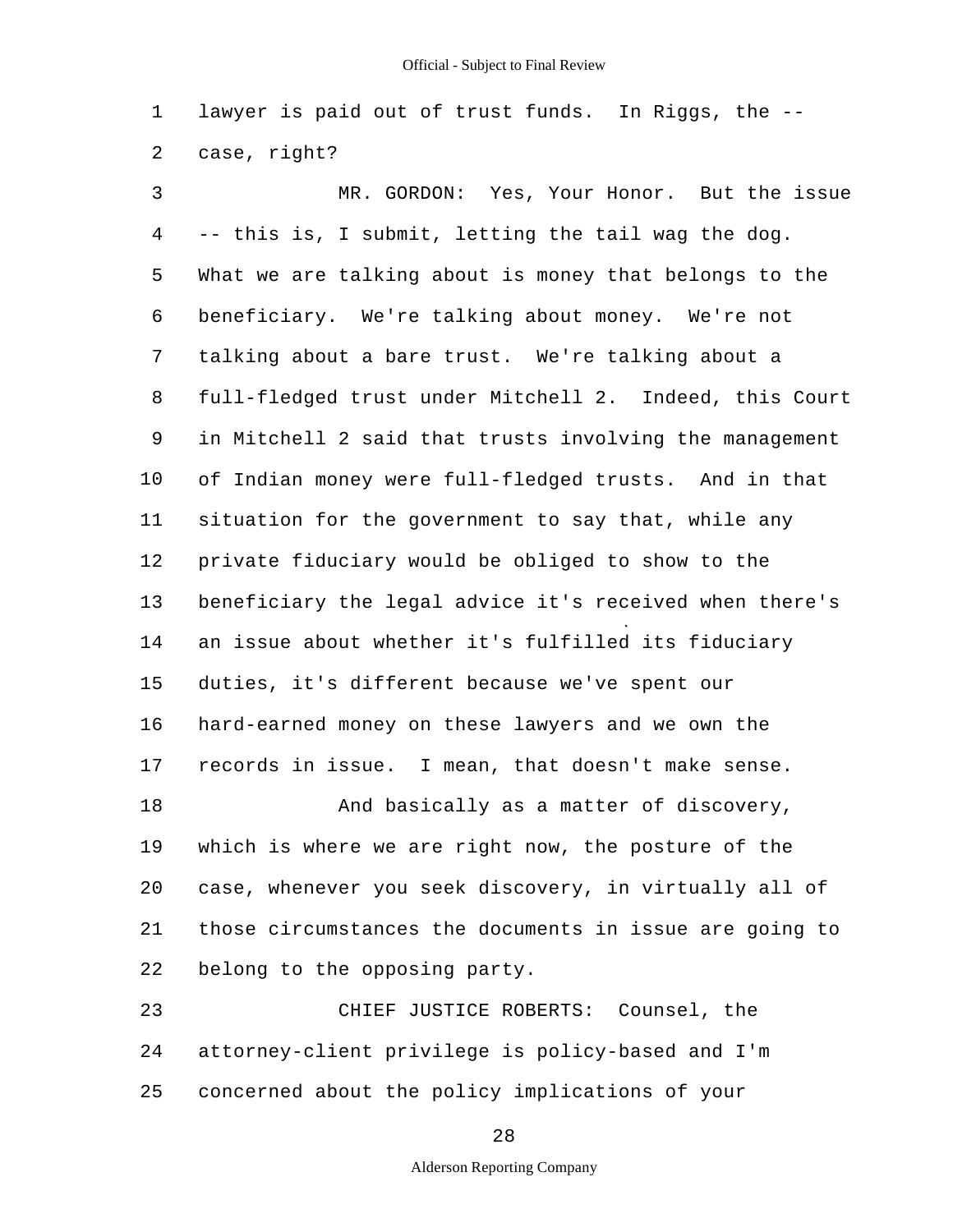| $\mathbf 1$ | position. Our system has concluded that it works best    |  |  |  |  |  |
|-------------|----------------------------------------------------------|--|--|--|--|--|
| 2           | if people have candid advice from their lawyers, and my  |  |  |  |  |  |
| 3           | concern here is if you're a lawyer -- you are a lawyer   |  |  |  |  |  |
| 4           | -- and -- and you're asked for your advice by a          |  |  |  |  |  |
| 5           | trustee --                                               |  |  |  |  |  |
| 6           | MR. GORDON: Right.                                       |  |  |  |  |  |
| 7           | CHIEF JUSTICE ROBERTS: -- and if you know                |  |  |  |  |  |
| 8           | that that is going to be shared with the beneficiary,    |  |  |  |  |  |
| 9           | you're going to give bland, mushy, hedging advice rather |  |  |  |  |  |
| 10          | than direct and candid advice to the trustee, because    |  |  |  |  |  |
| 11          | it's going to be shared more widely beyond the trustee.  |  |  |  |  |  |
| 12          | And that's -- that hurts not only the trustee, but also  |  |  |  |  |  |
| 13          | the beneficiaries, whose trustee does not have candid    |  |  |  |  |  |
| 14          | legal advice.                                            |  |  |  |  |  |
| 15          | MR. GORDON: My response to that would be                 |  |  |  |  |  |
| 16          | twofold, Your Honor. The first is that that same         |  |  |  |  |  |
| 17          | argument can be made for any private fiduciary, yet the  |  |  |  |  |  |
| 18          | courts have felt that the more important relationship is |  |  |  |  |  |
| 19          | the relationship between the trustee and the             |  |  |  |  |  |
| 20          | beneficiary, that that trumps the need for or the        |  |  |  |  |  |
| 21          | desirability for private discussions between the --      |  |  |  |  |  |
| 22          | CHIEF JUSTICE ROBERTS: So how does -- I                  |  |  |  |  |  |
| 23          | appreciate the point, but how does a trustee get candid  |  |  |  |  |  |
| 24          | legal advice? In every case, isn't the -- the lawyer --  |  |  |  |  |  |
| 25          | concerning his dealings with the beneficiary, with the   |  |  |  |  |  |

29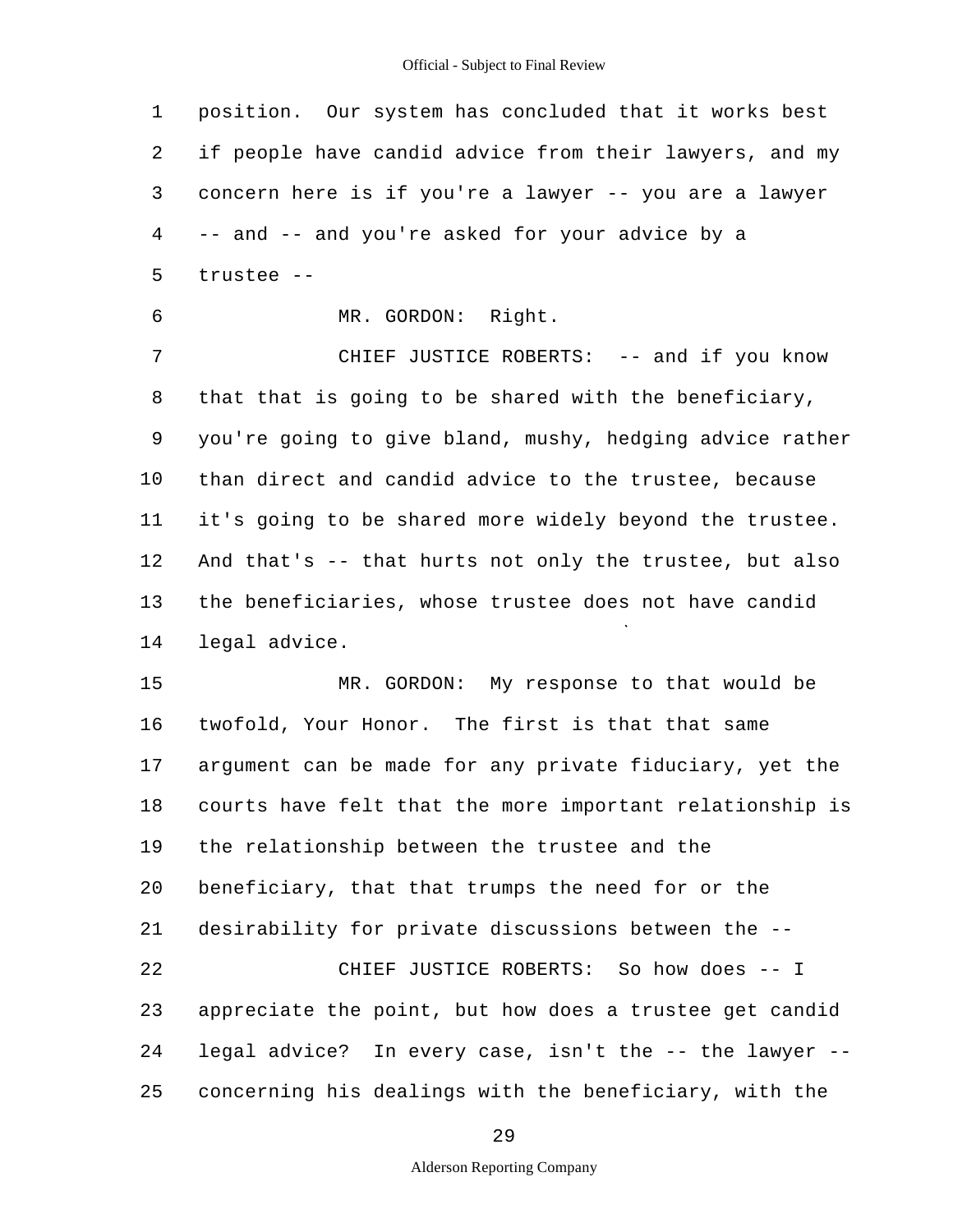1 trust: I don't know if I have to do this or I have to 2 do this.

3 MR. GORDON: Right.

5 4 CHIEF JUSTICE ROBERTS: And it seems to me if the -- if the information is always going to be 6 shared with the beneficiary, the trustee is always going 7 to get hedged advice.

10 8 MR. GORDON: Well, if it's never shared, 9 Your Honor, then it leaves it at the option of the trustee to selectively waive the privilege when it's to 11 its advantage in a breach of trust suit.

15 20 12 **JUSTICE SCALIA:** No. Why can't the trustee 13 say: I'm going to hire my own lawyer? I'm not going to 14 pay this lawyer out of trust funds, so it will be my lawyer, and his advice is only to me and serving my 16 interests? Why wouldn't -- why wouldn't that suffice? 17 MR. GORDON: I think the issue, Your Honor, 18 is whether that, in fact, is what the trustee is 19 seeking. If the trustee is seeking advice about personal liability, then I certainly agree that the 21 trustee could do that. If the trustee instead is 22 seeking advice, regardless of who pays for it, but is 23 seeking legal advice about how the trustee should manage 24 money belonging to the beneficiary -

25 CHIEF JUSTICE ROBERTS: Well, that's always

30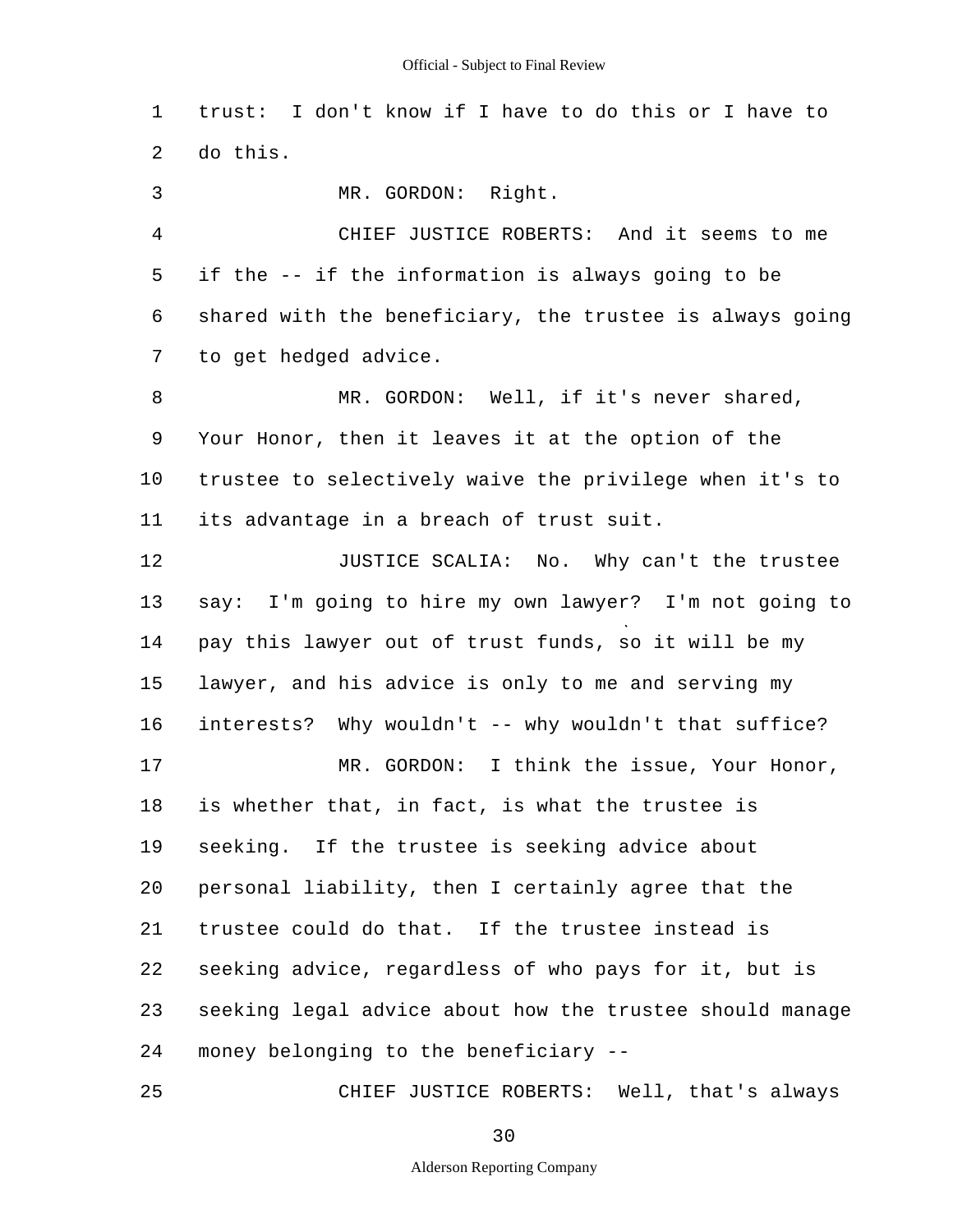1 a question of liability. If he messes up and doesn't 2 manage it the way he's supposed to, he will be liable. 3 So the distinction you draw doesn't seem to me to be a 4 workable one.

5 10 MR. GORDON: Well, Your Honor, I -- I submit 6 that the whole issue is if there is a suit for breach of 7 trust, which is the precondition for all of this, 8 whether in that circumstance the trustee is obliged to 9 produce the legal advice that it has received so the beneficiary can be -

15 20 11 JUSTICE SCALIA: The trustee cannot hire his 12 own lawyer, you're saying. So long as he's a trustee, 13 he cannot hire his own lawyer to get advice on how to 14 manage the trust in a way that will avoid his liability. He just can't do it, right? Trustees can't - 16 MR. GORDON: Yes, Your Honor, that's the 17 position. And that puts the government in no different 18 position than private beneficiaries or ERISA 19 beneficiaries or any other sorts of beneficiaries. JUSTICE KENNEDY: What's your best case that 21 you have on that in the private trustee context? I had 22 thought your answer was going to be that in that case, 23 the fact that the payment is made by the trustee out of 24 the trustee's own funds and not out of the trust funds

25 might be dispositive and might give him the privilege.

31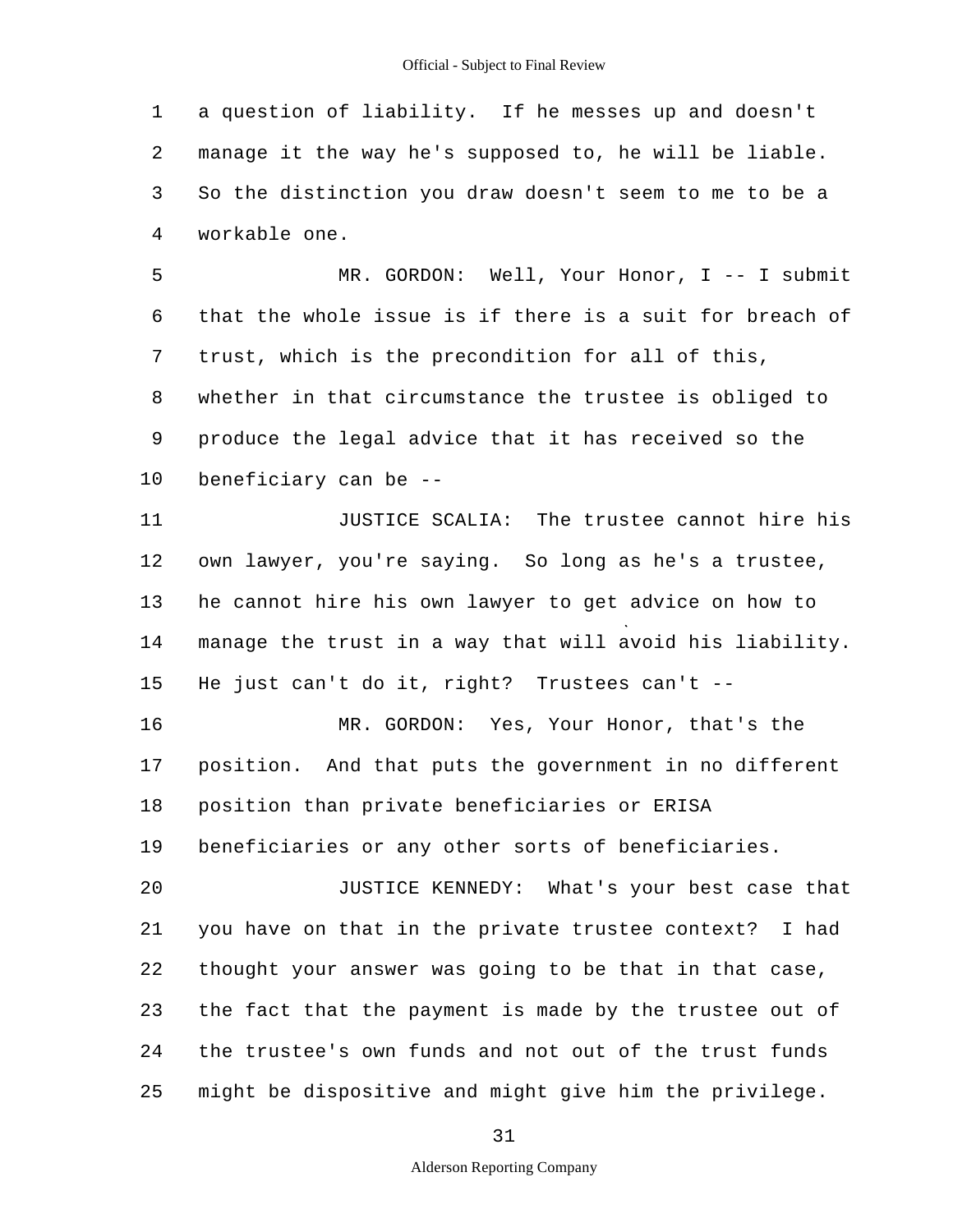5 1 But you -- you seem to say, in answer to the questions 2 from the Court, that, other than this distinction you 3 make between what the personal liability is and how he 4 ought to manage the trust, which I think is a murky distinction, that the documents have to be disclosed. 6 What's your best case for that?

10 15 7 MR. GORDON: Justice Kennedy, let me respond 8 to that. And I agree that who is paying for it -- if 9 the trustee is paying for it out of his own or her own pocket, that is a factor that certainly should be looked 11 at and would be entitled to -- to some weight in terms 12 of what the purpose of the advice was for; but 13 ultimately the issue is whether the trustee is seeking 14 to protect personal interests, protect against a claim of liability, for example, or whether is -- the trustee 16 is looking for advice about how to manage the 17 beneficiary's money.

20 25 18 CHIEF JUSTICE ROBERTS: So I'm the trustee, 19 and I say I would like legal advice as to whether I should renegotiate this lease with the government. 21 MR. GORDON: Yes, Your Honor. 22 CHIEF JUSTICE ROBERTS: Now, I want that 23 advice so I manage the trust correctly, and I'm 24 concerned if I don't manage the trust correctly I'm going to be sued. Now is the document from the lawyer

32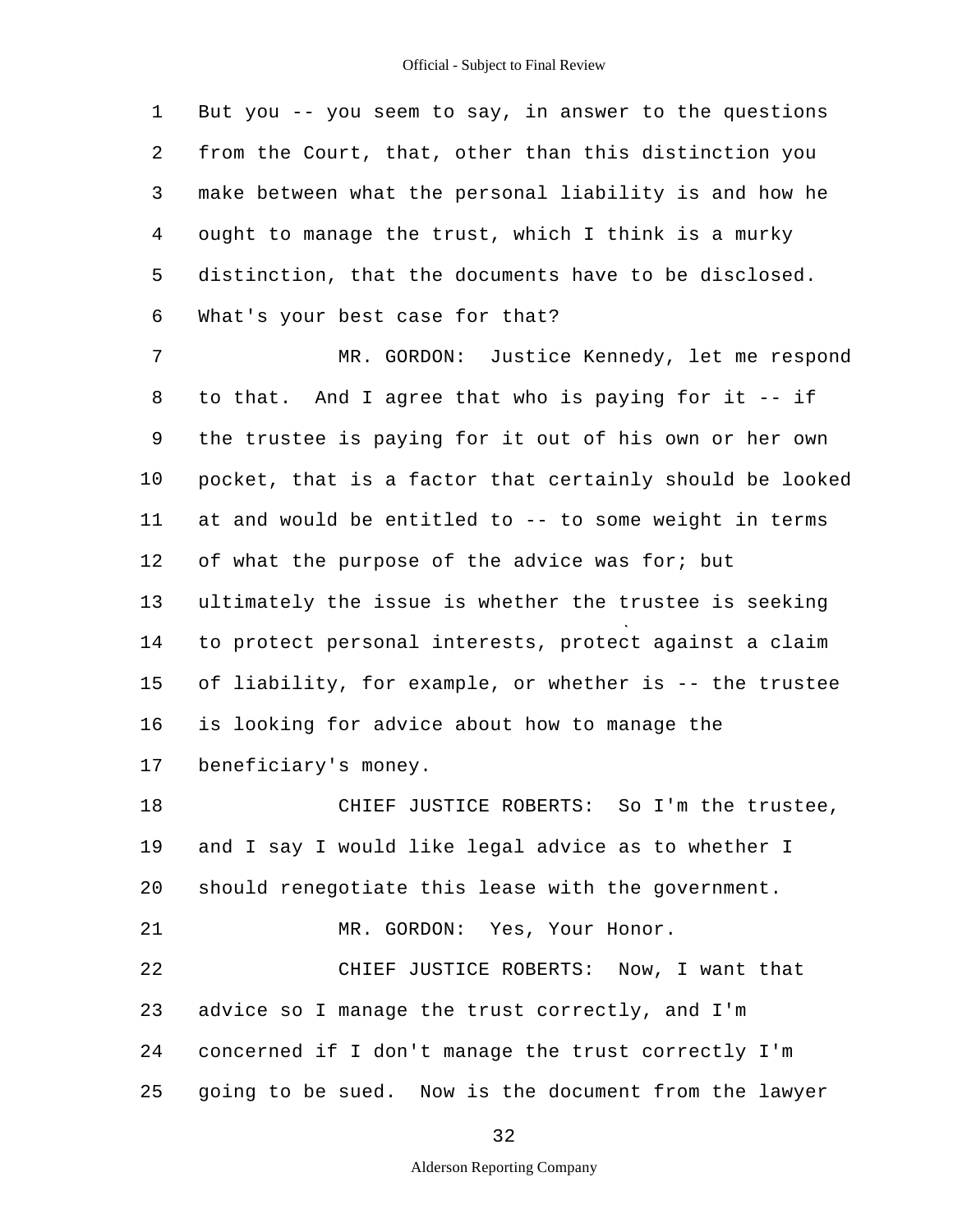5 10 15 20 25 1 responding to that inquiry privileged or not? 2 MR. GORDON: I think, Your Honor, that if it 3 focuses on how to manage it properly, then -- and it's 4 prospective, then I think that the -- it -- it is not privileged. If, instead, you posit, you know, this is 6 what I did and I'm concerned I may have screwed up, do 7 you think I'm liable, then I think a different answer 8 may obtain. 9 CHIEF JUSTICE ROBERTS: So if he says this is what I did and I might be liable, it's privileged. 11 If he says this is what I'm going to do - 12 MR. GORDON: Please tell me what to do, yes. 13 JUSTICE KENNEDY: Which means you can't get 14 preventative advice, which is one of the most important kinds of advice an attorney can give. 16 MR. GORDON: Well, Your Honor, I agree 17 preventative advice is the most -- is among the most 18 important one can give. But why should the government 19 be in a different position with regard to this than the private beneficiary? 21 JUSTICE BREYER: I have a question on that 22 particular point, and there may be an obvious answer to 23 this which I just couldn't find. But if the lawyer is 24 in the government and he writes a memo, then -- and if it's available to a litigant who litigates against the

33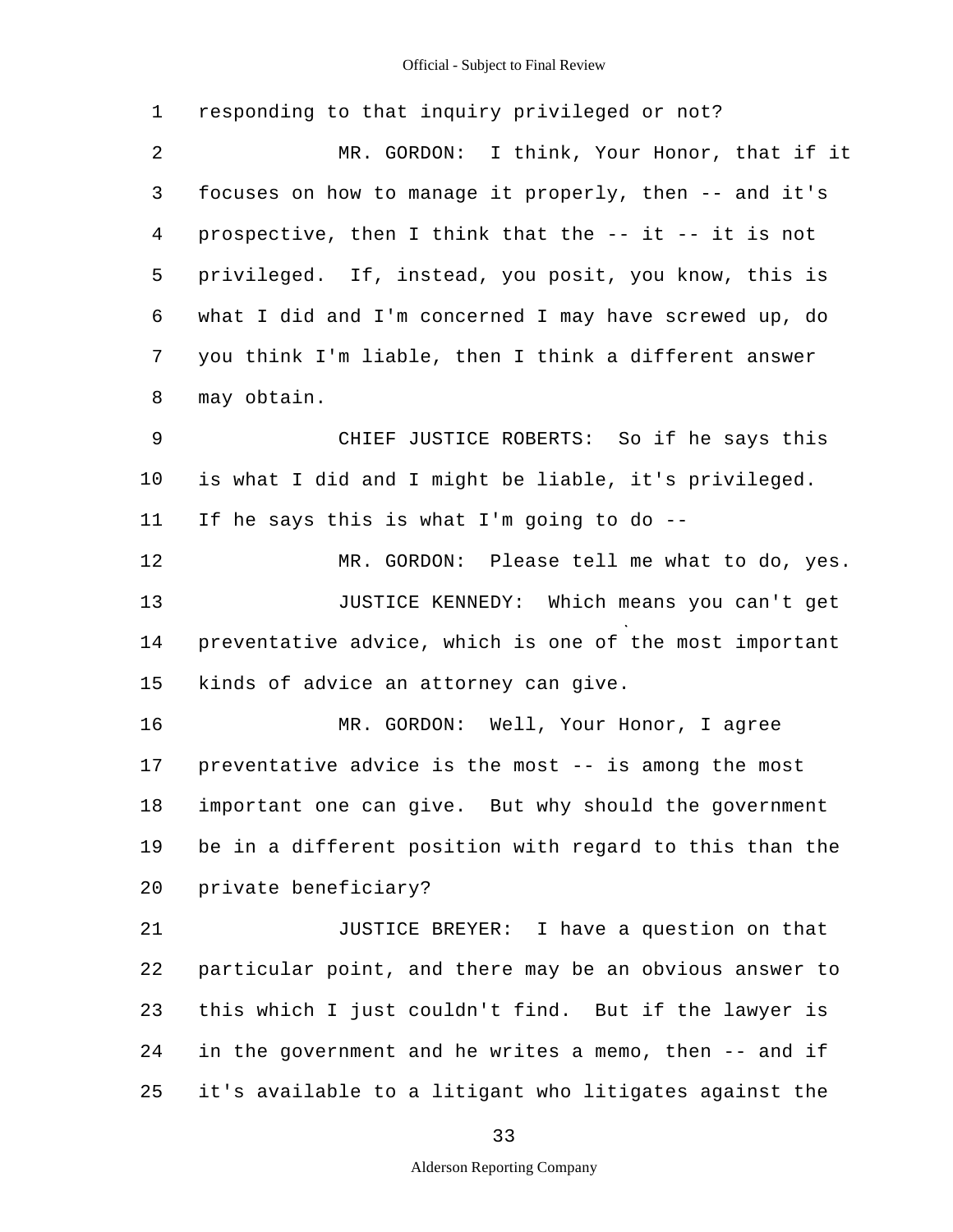5 10 15 20 25 1 government, as it would be here, then why isn't it 2 available to the entire world via the Freedom of 3 Information Act? 4 MR. GORDON: Your Honor, the Court said in the Sears decision, which is the cited in our brief -- I 6 believe it's in footnote 16 -- that citizens' access 7 rights under FOIA are not necessarily coextensive  $8$  with  $-$ 9 JUSTICE BREYER: That's certainly true, they're not. But I just wonder, what is it in FOIA that 11 would make this not available to the world? 12 MR. GORDON: That, Your Honor, and also the 13 fundamental - 14 JUSTICE BREYER: Well, that just -- that just says it may or may not be coextensive. Reading the 16 statute, it says you have to make all inter- agency or 17 all memos available of a certain type, which I think 18 this would fall into. Then exception 5 protects, among 19 other things, attorney-client memos that are privileged because they're inter-agency or intra-agency memos that 21 would not be available by law to a party other than an 22 agency in litigation. 23 MR. GORDON: Right. 24 JUSTICE BREYER: Now, they are available if you win. And so, if you win that exception doesn't seem

34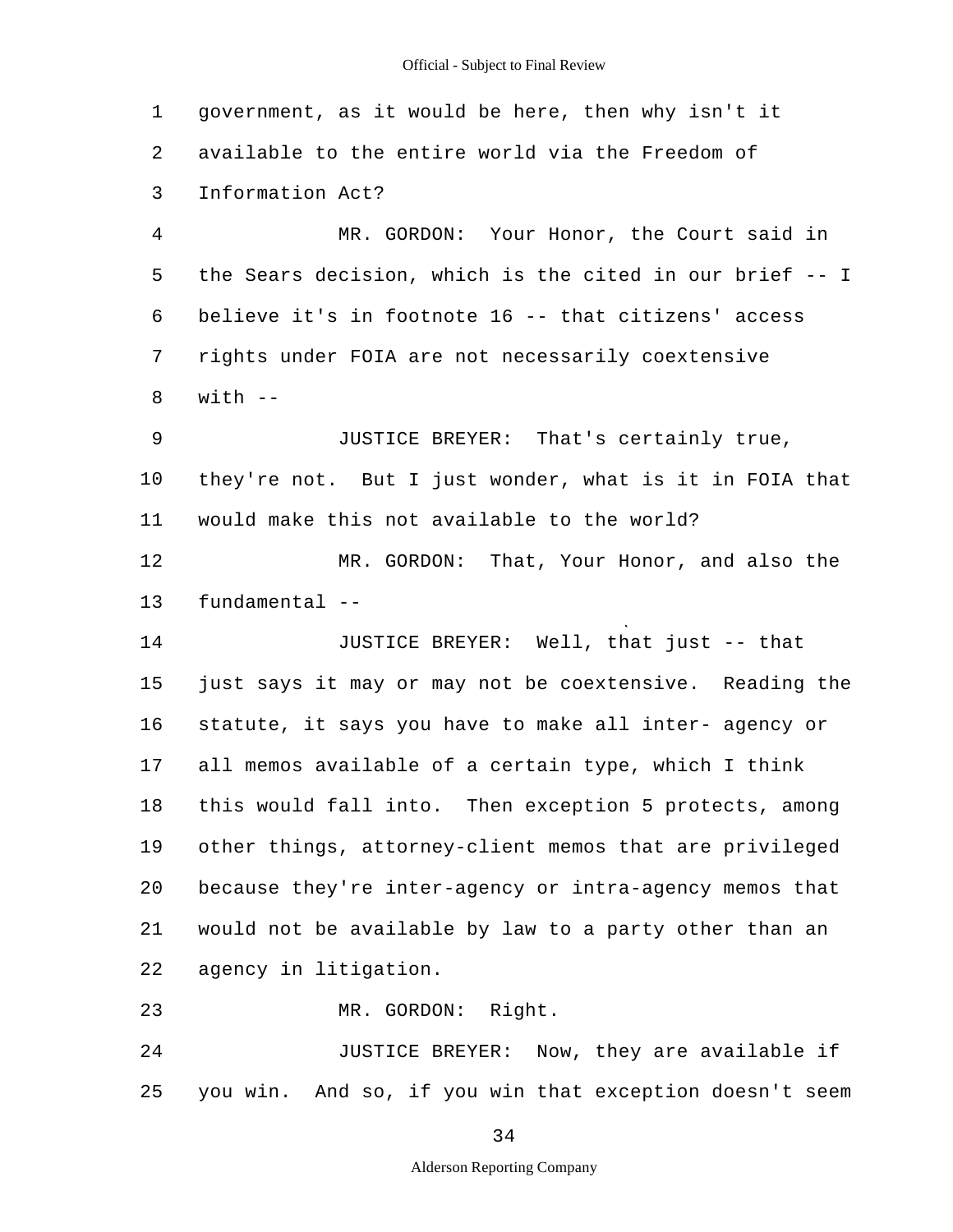5 10 15 20 25 1 to apply. And if it doesn't seem to apply, that's what 2 was -- then the whole world can get this memo. And what 3 I'm wondering is there must -- either there is a very 4 obvious answer to that, which there could be, or there isn't. If there is an obvious answer, that's the end of 6 it. 7 MR. GORDON: I would say --8 JUSTICE BREYER: If there isn't an obvious 9 answer, I'll have to go away and worry about it. MR. GORDON: I would say, Your Honor, that 11 this Court's decision in Julian, where it said that 12 different classes of persons may have different rights 13 under FOIA -- the right we are talking about here is the 14 right of the beneficiaries. We're not talking about the citizen's right to see how Indian trust monies have been 16 managed. 17 JUSTICE BREYER: I know you don't want that, 18 and what I'm looking is how you prevent that. 19 MR. GORDON: But I believe that under the precedent in Julian, that it would be that what we're 21 talking about here is access to Indians whose money is 22 being managed. 23 JUSTICE ALITO: If we assume for the sake of 24 argument that a private trustee may, using the private trustee's own fund, hire an attorney to obtain

35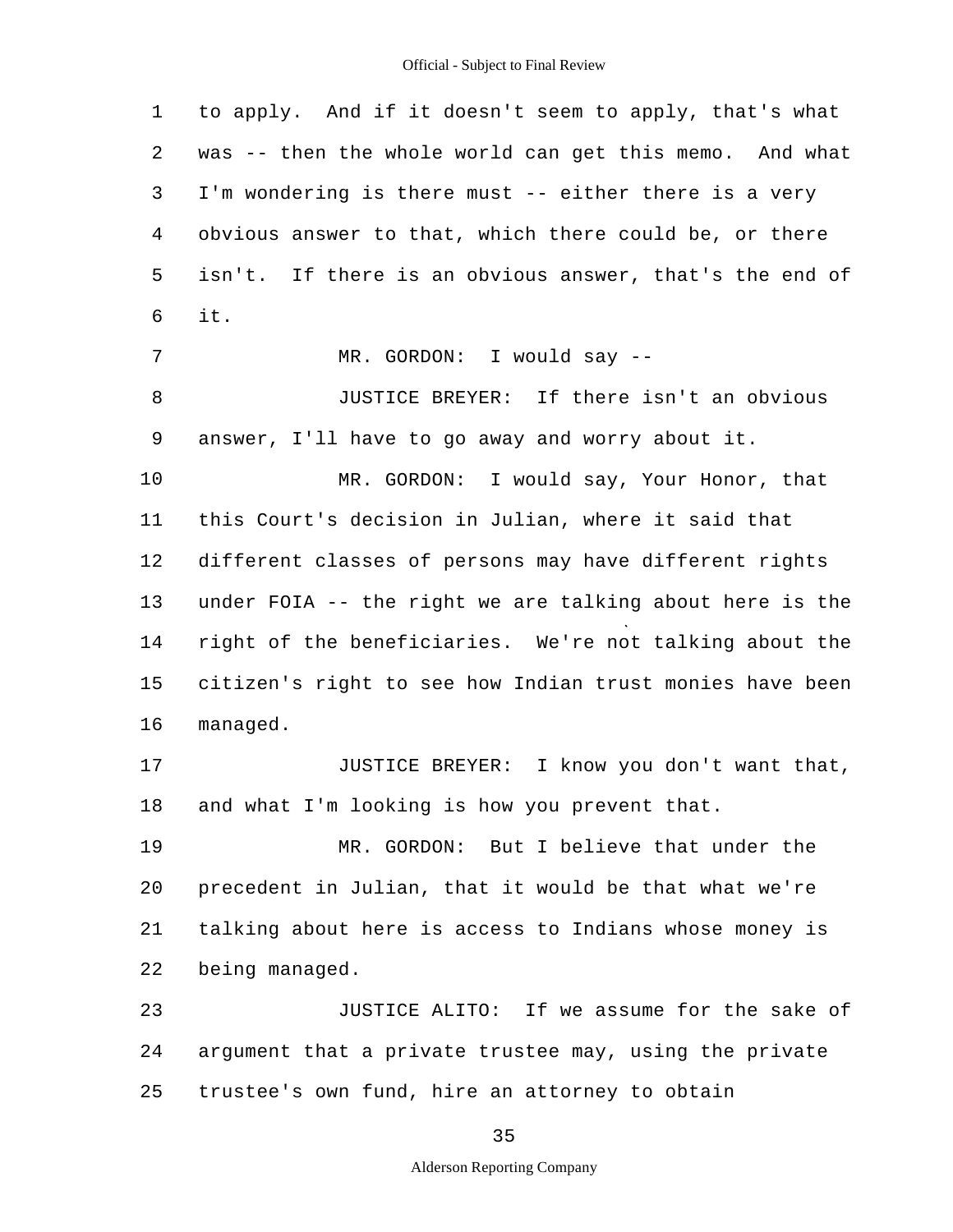5 1 prospective advice about liability, does that doom your 2 argument here for the reason that the government claims 3 it has no ability to set up a system like this, to have 4 some attorneys in the solicitor's office provide advice regarding the management of the funds and other 6 attorneys in the solicitor's office provide advice 7 regarding -- regarding the possibility of prospective 8 liability in light of all of these suits that you 9 mentioned?

10 15 MR. GORDON: Well, Your Honor, again I come 11 back that the trustee is entitled where the issue is 12 liability, rather than how to manage the money. The - 13 that gets into an area that would not be subject to the 14 fiduciary exceptions. So if that is the focus of the advice, a private beneficiary wouldn't have to give up 16 that advice and we don't contend that the government 17 should, either. But where, as here, all of the 18 documents are general documents that deal generally with 19 how to manage Indian trust funds -

20 25 JUSTICE SCALIA: Again, as the Chief Justice 21 pointed out, that seems to me an artificial distinction. 22 What I ask from -- for from the attorney is advice as to 23 how I can manage the trust so as to avoid liability. I 24 mean, the -- the two are connected. You can't separate out advice as to how to manage, how to manage the trust

36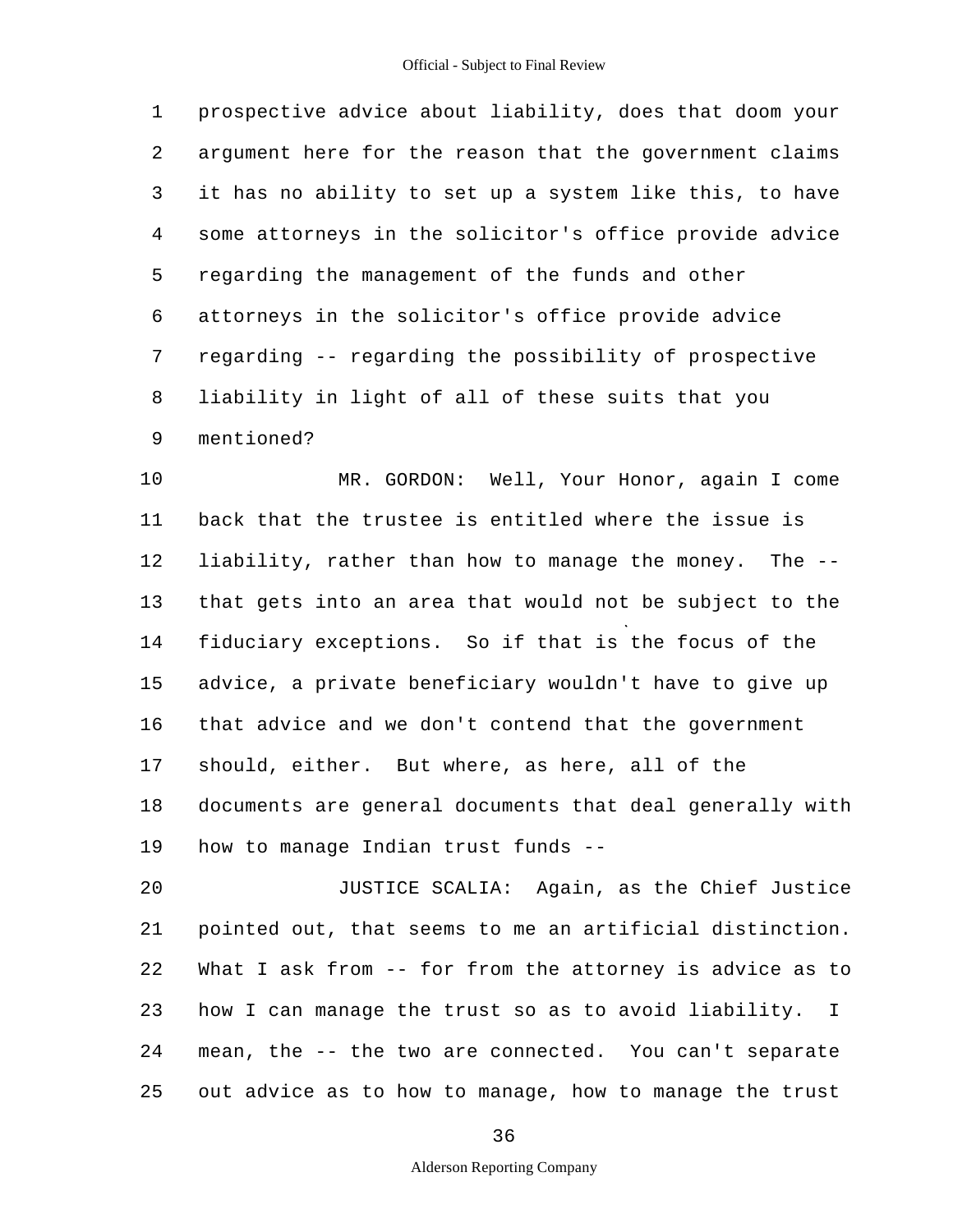1 from advice as to how to avoid liability. In the -- in 2 the context of asking, of a trustee's asking advice, the 3 two are the same.

5 10 4 MR. GORDON: Well, Your Honor, at -- at some logical level there is a link there that can never be 6 severed, but I submit, respectfully, that the 7 government, when it's getting advice about managing 8 trust funds, is not really focused on its liability. 9 The government's liability, after all, is much more circumscribed than private fiduciaries, in any number of 11 ways.

15 12 It is seeking legal advice about what is the 13 proper way to invest, can we do this, can we pool funds, 14 can we do -- you know, can we make a certain type of investment or is it prohibited to us. And advice of 16 that nature is advice to which the beneficiary is 17 entitled.

20 25 18 A private beneficiary -- the beneficiaries 19 of private trusts are entitled, and Indians, whose money is being managed because the government has taken on 21 itself by statute and said, we are going to take control 22 of your monies and we're going to manage them, have no 23 lesser right to get access to this highly relevant 24 information when they litigate for breach of trust. JUSTICE GINSBURG: You make a distinction,

37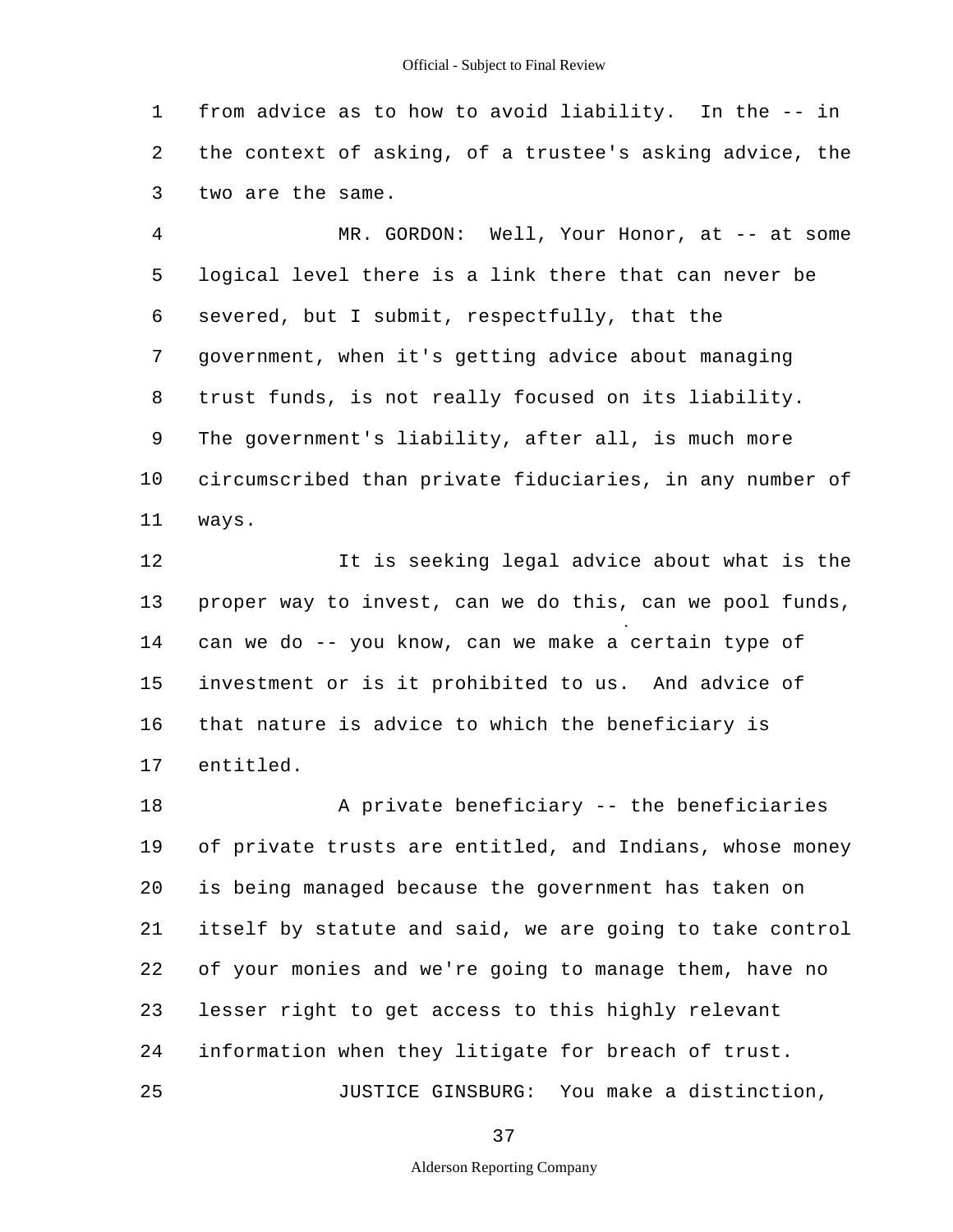5 10 15 20 25 1 I -- I take it, between attorney-client privilege and 2 work product. Initially, you were seeking both on the 3 theory that the tribe is in fact the client, but 4 apparently you are not pressing that point any more about work product? 6 MR. GORDON: In fact, Your Honor, there is 7 some case law that says the fiduciary exception can be 8 applied to -- to work product. We did not press that 9 point in the Court of Federal Claims. We -- focused our request for documents on attorney-client, not on work 11 product. 12 CHIEF JUSTICE ROBERTS: So under your theory 13 if there's a claim of privilege on -- on -- on the 14 government's behalf, presumably the district court would conduct an in-camera review to determine whether it was 16 retrospective for liability or prospective for 17 responsibility? 18 MR. GORDON: Yes, Your Honor, which is 19 exactly what happened here. The Court of Federal Claims reviewed all of the documents in camera and made a 21 document-by-document determination, which is, of course, 22 the standard approach when you're talking about 23 attorney-client privilege. It's done on a document by 24 document basis. JUSTICE SCALIA: Did it do -- did it do on

38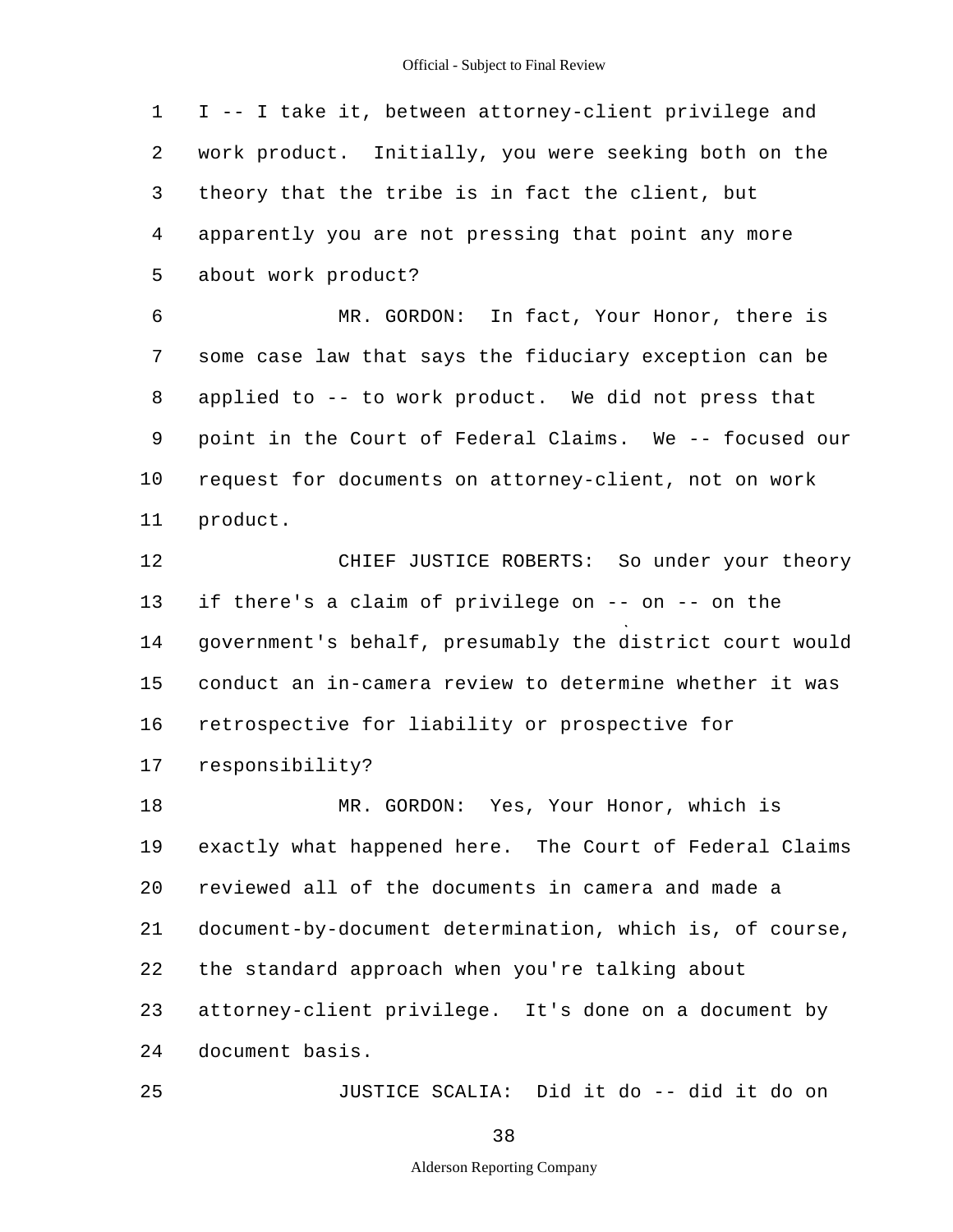#### Official - Subject to Final Review

5 10 15 20 25 1 that basis, retrospective versus prospective? 2 MR. GORDON: It didn't come up, Your Honor, 3 because there weren't any retrospective wants. 4 JUSTICE SOTOMAYOR: There were no prospective, is that -- did you - 6 MR. GORDON: They're all prospective, Your 7 Honor. They're all prospective. The - 8 CHIEF JUSTICE ROBERTS: Well, they -- they 9 could be retrospective, too, right? The government exposes itself to liability, obviously, in these areas 11 as well. That's the basis for your suit, right? 12 MR. GORDON: Yes, Your Honor. 13 The -- I want to pick up, I believe it was 14 on a comment that you made, Justice Sotomayor, when you said that under the government's theory there would be 16 no need for Rule 501. And indeed, they say that it's 17 not enough. 501 on its face says apply common law 18 principles. And the government's argument is that's not 19 enough unless there's some other statute that requires common law principles to be applied to. 21 Now, this is a neat trick. You just read 22 501 out of the Rules of Evidence when it comes to the 23 government, notwithstanding that 501 itself says it's to 24 be used to determine privilege claims by the government, and that's reinforced in Federal Rule of Evidence 1101,

39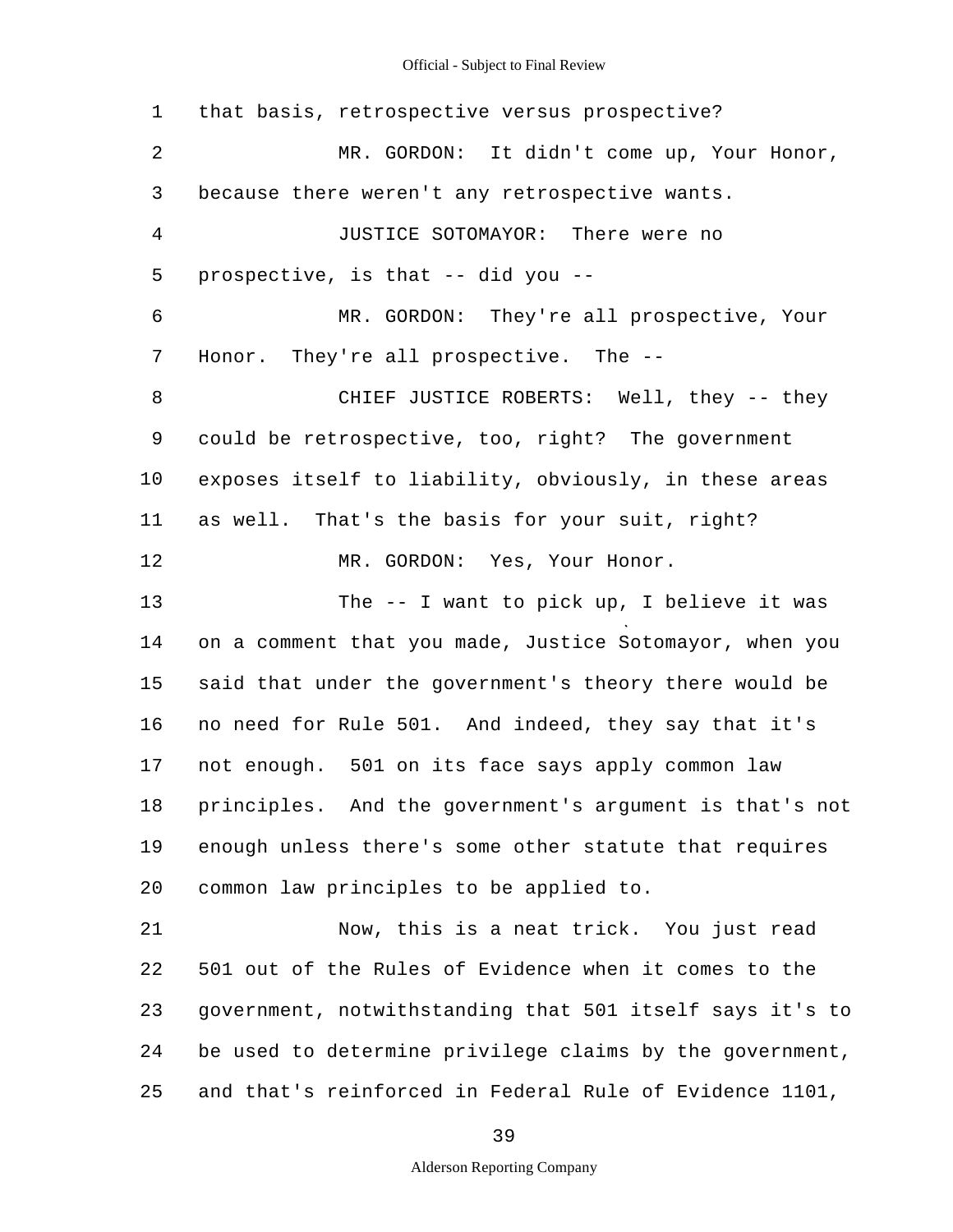1 which specifically says that the Rules of Evidence are 2 to apply in the Court of Federal Claims.

5 3 CHIEF JUSTICE ROBERTS: I suppose the 4 government as a whole has an obligation to act in the best interests of the citizenry, right? Why doesn't the 6 same theory apply to any citizen?

10 7 The Gook, government, you're supposed to --8 you're acting in a fiduciary statute -- status with 9 respect to me. You're supposed to be acting in my best interests. If you're getting advice from the, you know, 11 Department of Justice about what to do, I'm entitled to 12 get that.

15 20 13 MR. GORDON: Your Honor, it -- I think that 14 that could pick up on the same distinction that the Court has already drawn in Mitchell 1 and Mitchell 2, 16 between bare trust and a full-fledged trust. The 17 government may have a general duty to act in the 18 interests of all citizens. Indeed, I think we would all 19 agree with that. But that does not mean that the government is engaging in the conduct of a full-fledged 21 trust with respect to citizens. It's not.

25 22 Its relationship to citizens day in and day 23 out is akin to, in fact maybe even a level below, the 24 bare trust relationship that was at issue in Mitchell 1. So, we're not proposing a -- a sweeping new

40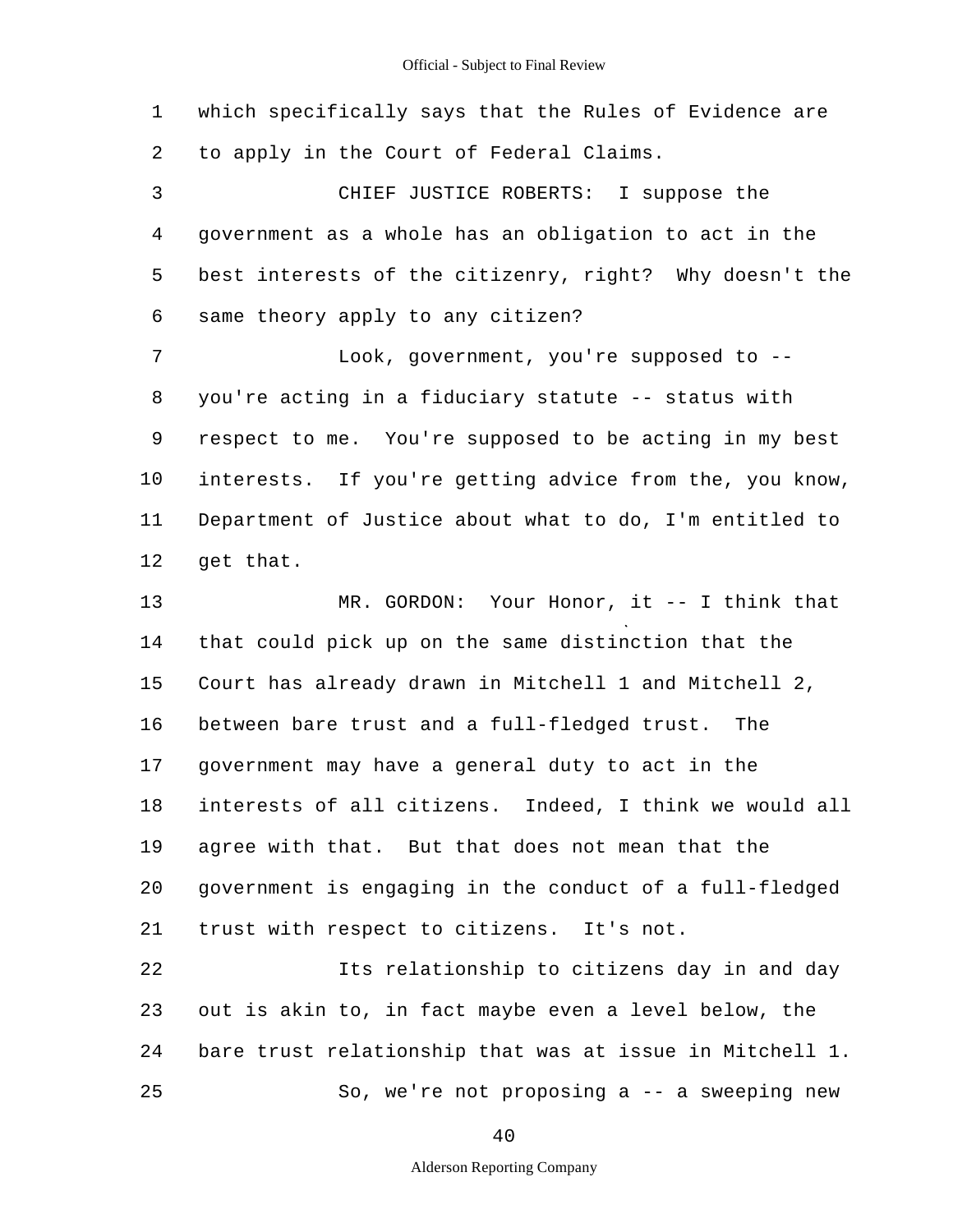5 10 15 20 25 1 rule here. It's the government that's proposing to 2 transform this Court's jurisprudence about Indians, 3 because the notion that the only enforceable obligations 4 it has are those set forth in statute or regulation, were the Court to adopt that, it would be overruling its 6 decision in White Mountain Apache. 7 CHIEF JUSTICE ROBERTS: Are there any 8 other -- are there any other areas in which the 9 government's relationship to particular groups of citizens is that of fiduciary to beneficiary? 11 MR. GORDON: Yes, Your Honor. 12 CHIEF JUSTICE ROBERTS: What are some of 13 those? 14 MR. GORDON: Well, the -- the principal one we could find, which is cited in our brief, is with 16 respect to government retirees who make voluntary 17 contributions to their fund, and the government's 18 argument here could be applied to them. 19 CHIEF JUSTICE ROBERTS: And your argument could be applied to them? 21 MR. GORDON: Yes, Your Honor, and I'm happy 22 for it to be. I believe it should be. 23 CHIEF JUSTICE ROBERTS: So if I'm a 24 government retiree, I have the ability to get the legal advice that whoever it is that runs that trust gets?

41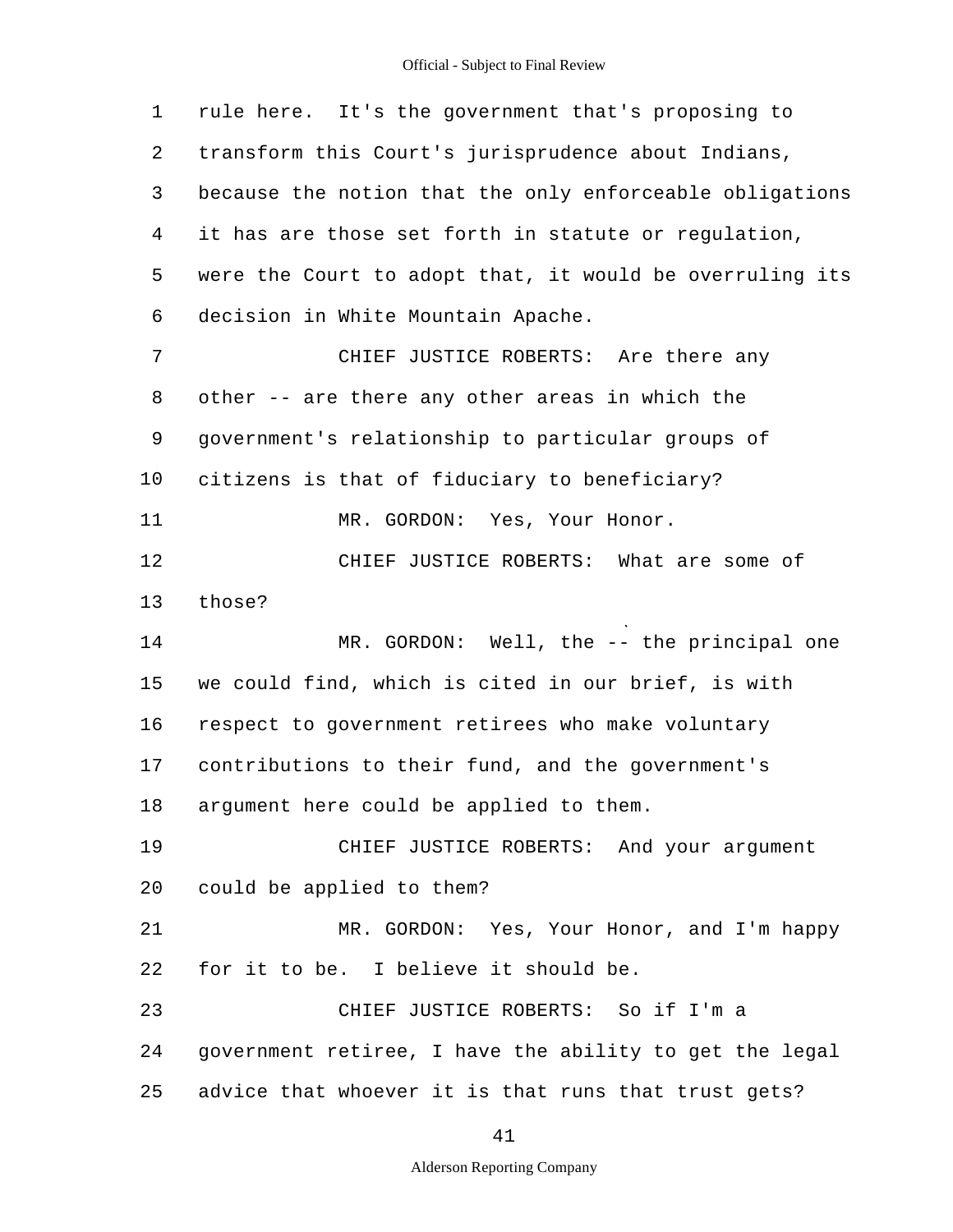5 10 15 20 25 1 MR. GORDON: Yes. I might add, Your Honor, 2 fortunately it's not the Bureau of Indian Affairs that 3 runs that. 4 JUSTICE BREYER: Does that happen a lot? I mean,  $I$  --  $I$  --  $I'$ m not -- does that happen a lot? I 6 mean, are there a lot of instances where the lawyers who 7 work for all -- the retirement funds are huge. There 8 must be cases coming up all the time. And all the 9 advice of the lawyers is just available - MR. GORDON: Your Honor, no, frankly it 11 hasn't come up that much with -- in terms of Federal 12 retirees. There's the Cavanaugh v. Wainstein case that 13 we cite in our brief which is about the only published 14 decision I've been able to find. The fact of the matter,  $I$  -- I was being 16 humorous a moment ago, but the fact of the matter is 17 that the government retirement funds have been, it 18 appears, run quite well and there have been relatively 19 few claims brought against them. There's a reason that there are a bunch of pending cases regarding Indian - 21 **JUSTICE BREYER:** I know that. I'm just 22 worried about the -- the attorney-client privilege is 23 somewhat sacred, and suddenly making everything 24 available to the whole public has got me worried. And I looked at that Sears case. I didn't see anything there

42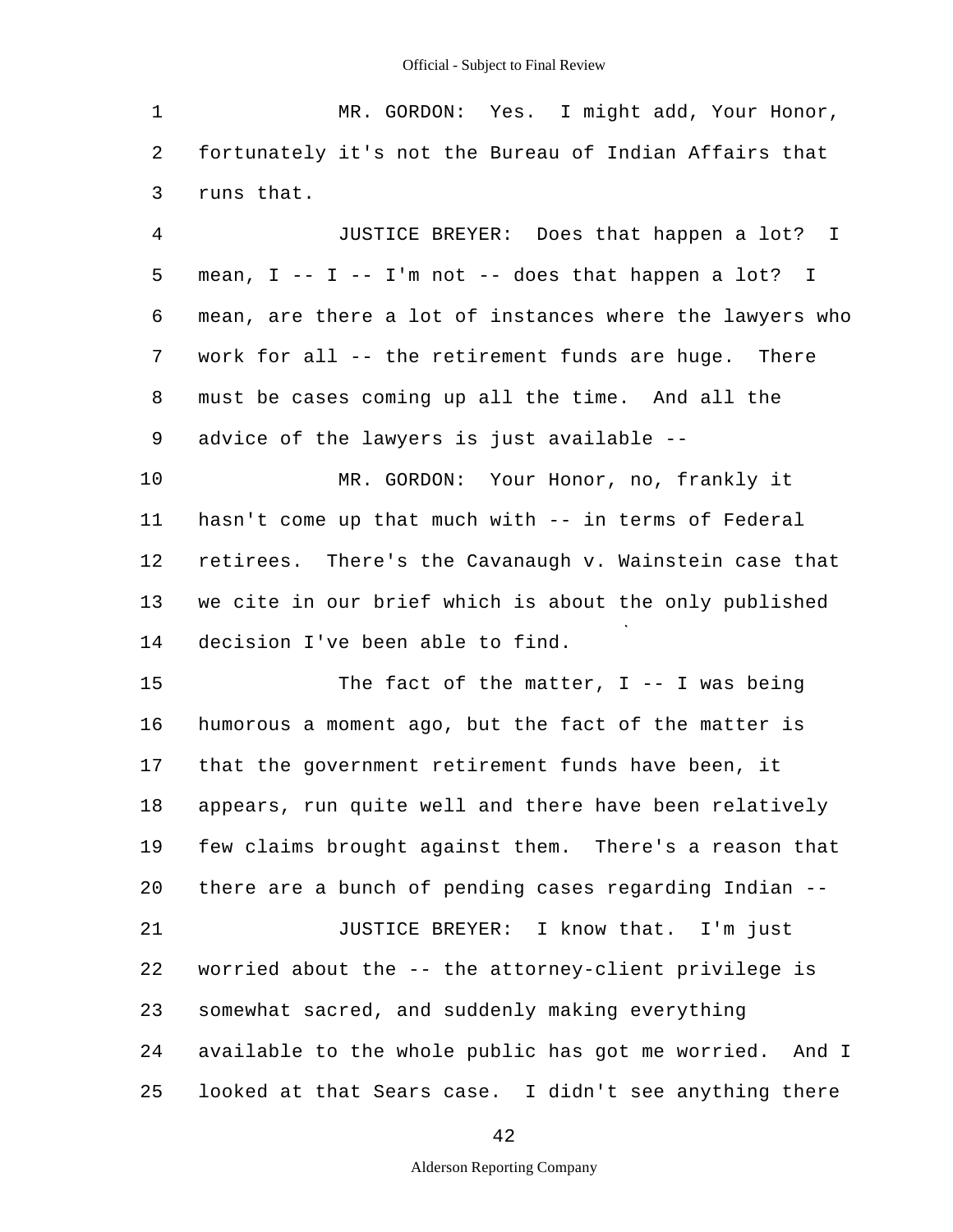#### Official - Subject to Final Review

5 10 15 20 25 1 that eases my concern. And then you referred to a 2 different case, the name of which I forgot, and I could 3 not find. 4 MR. GORDON: That's the Julian case, Your Honor. 6 JUSTICE BREYER: Is that in the - 7 MR. GORDON: I'm sorry, it's not cited in 8 our brief. 9 JUSTICE BREYER: How am I going to find it? I couldn't get how you spell it. 11 MR. GORDON: I will -- it -- 486 U.S. 1, 12 1988, Your Honor. 13 The -- there is another inconsistency in the 14 government's position here that I would like to highlight for the Court, if I may. That is this: The 16 government relies on the common law in the first place 17 to say it has a privilege. There's no statute that 18 gives the government attorney-client privilege. So it 19 relies on common law saying: We have an attorney-client privilege. 21 Now, that's fine under Federal Rule 501. 22 But the government says, while it can rely on common 23 law, Jicarilla cannot rely on that same common law to 24 establish the limits on the privilege it's claiming. This Court described that sort of argument as "heads I

43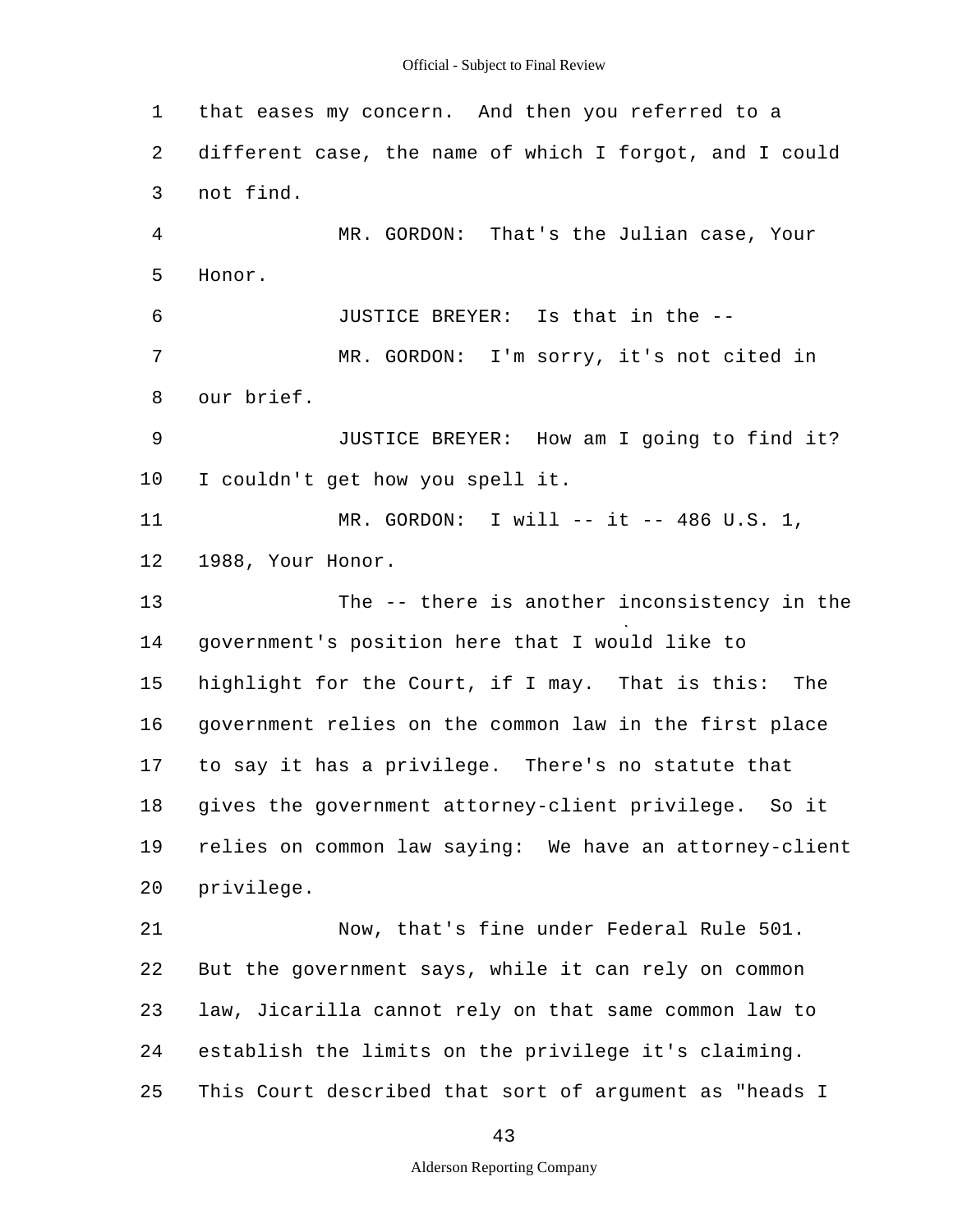5 10 15 1 win, tails you lose," and said that it can't be right. 2 And I submit that it can't be right here. The - 3 JUSTICE GINSBURG: The government is 4 maintaining throughout that it wears two hats. On the one hand it is a guardian or a trustee, and on the other 6 hand it is the sovereign. So it's the latter, the 7 government's claim that it is the sovereign, that makes 8 the difference, it's not the - 9 MR. GORDON: I agree, Your Honor, that that's their claim. But the government hasn't shown how 11 the fact that it is the sovereign, which we certainly 12 concede, makes any meaningful difference for purposes of 13 the issue presented here. The cases it cites establish 14 that the government, because it is sovereign, in some instances has broader authority than a private trustee 16 would to help out the beneficiary. And I believe that  $17$  that is  $-$ 18 JUSTICE KENNEDY: But it also has broader 19 authority, and that's just their point, I take it, for

20 many other areas. The sovereign can't easily divest 21 itself of its responsibilities. A trustee can so 22 conform and shape its business that it doesn't have 23 conflicts. A government just can't do that. 24 MR. GORDON: Well, Your Honor, I agree, but

25 the issue of conflicting, competing interests, first of

44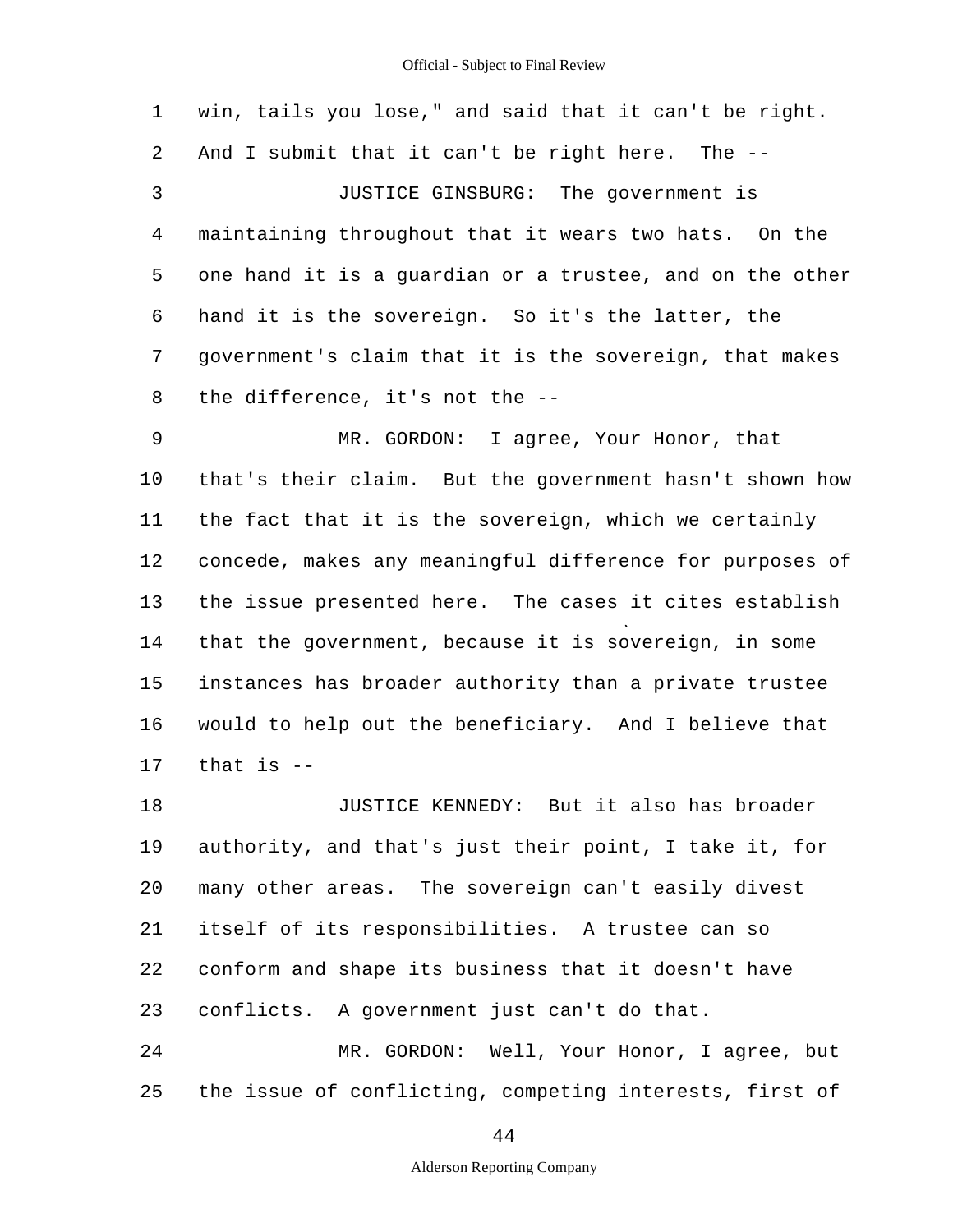5 1 all it arises in the private trust context and it arises 2 frequently. Anytime you've got a life beneficiary and a 3 remainderman, you've got a potential conflict between 4 the beneficiaries; and this issue of conflict has led to the development of the duty of impartiality for private 6 trustees; and it's discussed at length in section 79 of 7 the Restatement.

10 8 So the notion of competing interests is not 9 unique to the government. The government may have some different competing interests than a private trustee 11 might have. That's certainly conceivable. And if it 12 does, the existence of a specific competing interest may 13 affect whether the action that the government takes is 14 or is not a breach of trust.

15 20 JUSTICE SCALIA: We're not talking here 16 about competing interests. I mean, the example you give 17 of -- of the life beneficiary and the remainderman, 18 those are interests of the beneficiaries that conflict. 19 MR. GORDON: That's correct, Your Honor. JUSTICE SCALIA: We're talking here about an 21 interest of the trustee that conflicts with what he is 22 supposed to do, with respect to the person who is the 23 beneficiary of the trust. That -- that's a totally 24 different situation.

MR. GORDON: Well, Your Honor, I submit that

45

25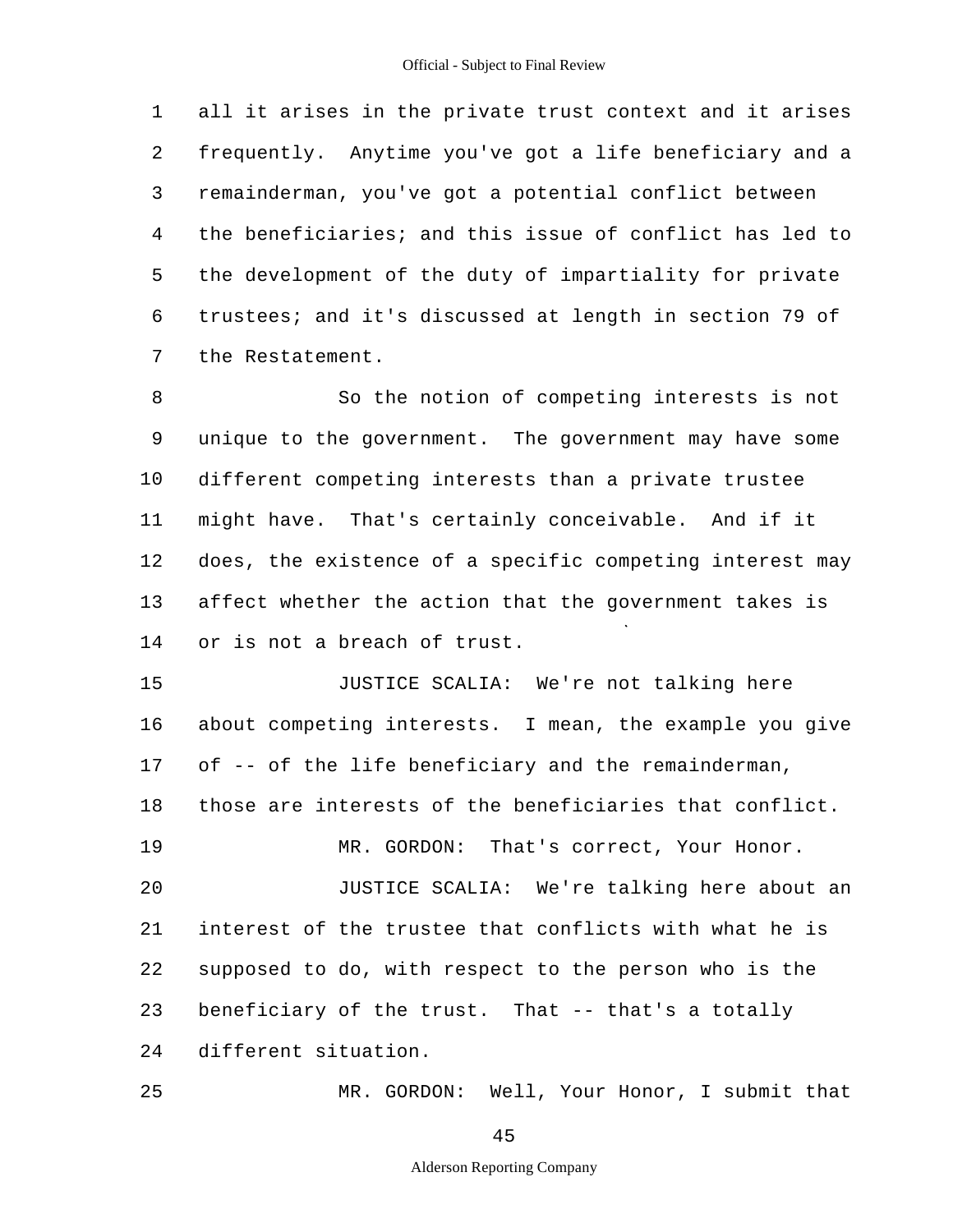1 it's not totally -

5 10 15 20 25 2 JUSTICE SCALIA: And ordinarily if there is 3 that kind of a conflict where the trustee has a personal 4 conflict, he has to step down as trustee. You can't continue to be trustee when you -- your own financial 6 interests, for example, are against the financial 7 interests of the beneficiary; right? 8 MR. GORDON: Well, Your Honor, you're 9 positing that the trustee has a personal interest that's adverse to the beneficiary. 11 **JUSTICE SCALIA:** That's what the government 12 asserts: I have other duties as government besides my 13 duties to the -- to these Indians. 14 MR. GORDON: That's correct. JUSTICE SCALIA: And sometimes those duties 16 conflict with my duties to the Indians. 17 MR. GORDON: Those are competing 18 responsibilities. I agree that the government may have 19 that, and that may affect whether the decision that they ultimately make is or is not an appropriate decision. 21 But it does not affect their duty to disclose as a 22 matter of evidence the legal advice that they use to 23 make that judgment. The beneficiary, when the 24 beneficiary's money is at stake, is entitled to see what advice the government acted on in dealing with its

46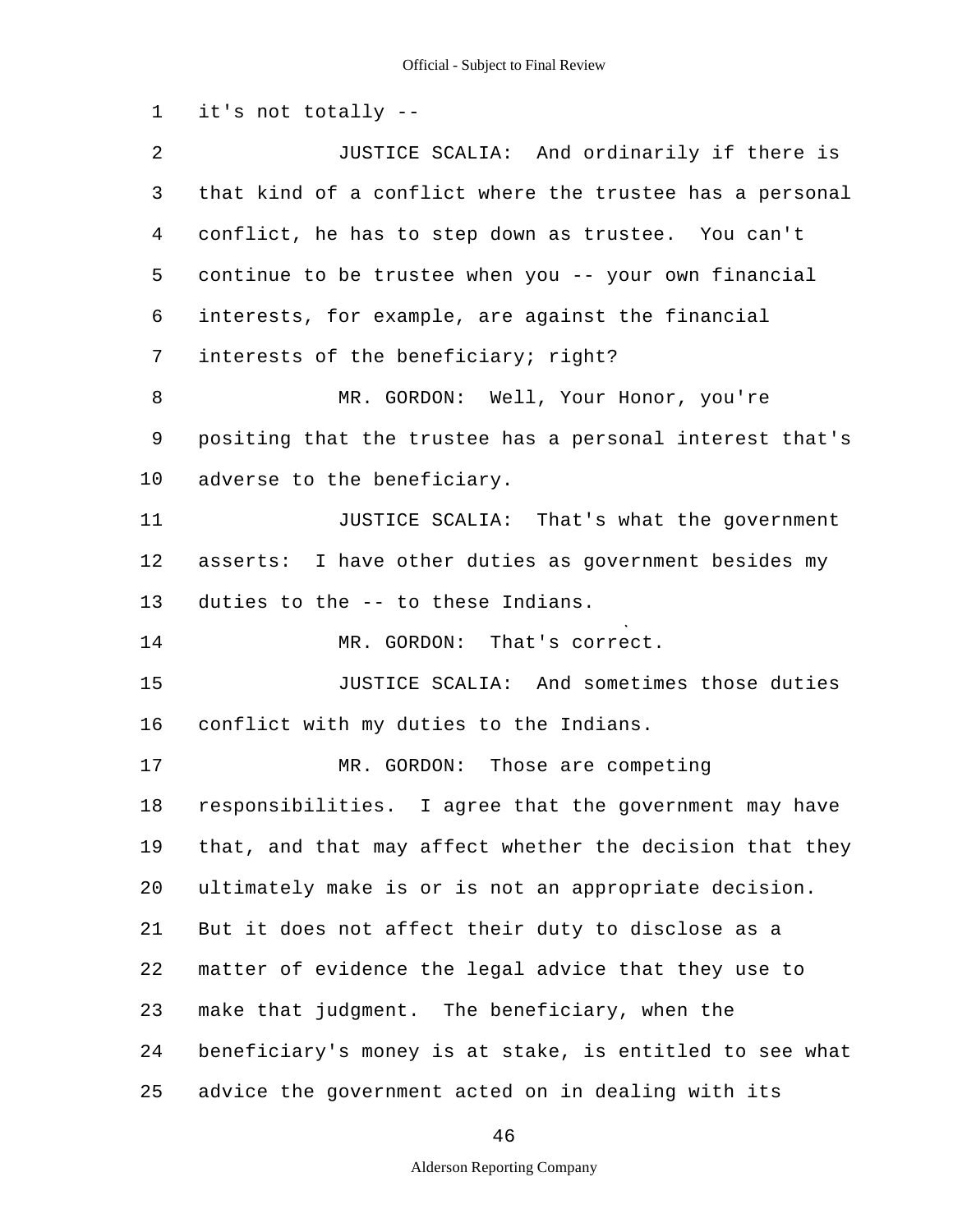1 money.

5 2 JUSTICE KENNEDY: Is this true regardless of 3 the fact that the government may have a very powerful 4 interest in seeking neutral, independent advice from an attorney, and that were you to prevail that advice would 6 become watered down? 7 MR. GORDON: Yes, Your Honor. I don't -- I

10 8 submit that the ultimate balancing of interests here is 9 the same as it is for a private fiduciary. There is no -- the Court -- we urge the Court to affirm that under 11 Rule 501 Indian tribes are entitled to the same evidence 12 as other trust beneficiaries about how their money was 13 managed. That is our request of this Court.

15 14 CHIEF JUSTICE ROBERTS: The trustee I guess is -- is broadly conceived of as the government?

16 MR. GORDON: Yes, Your Honor.

17 CHIEF JUSTICE ROBERTS: Well, isn't the 18 lawyer working for the trustee then a trustee too, an

19 employee of the trustee?

 $20$ 25 MR. GORDON: I think that may in a 21 theoretical sense be true, Your Honor. But practically 22 speaking, there's a difference between the BIA officials 23 who are acting as the trustee and the attorneys who are 24 advising the trustee. Our claim is against the trustee. It's not against the attorneys. We are not seeking to

47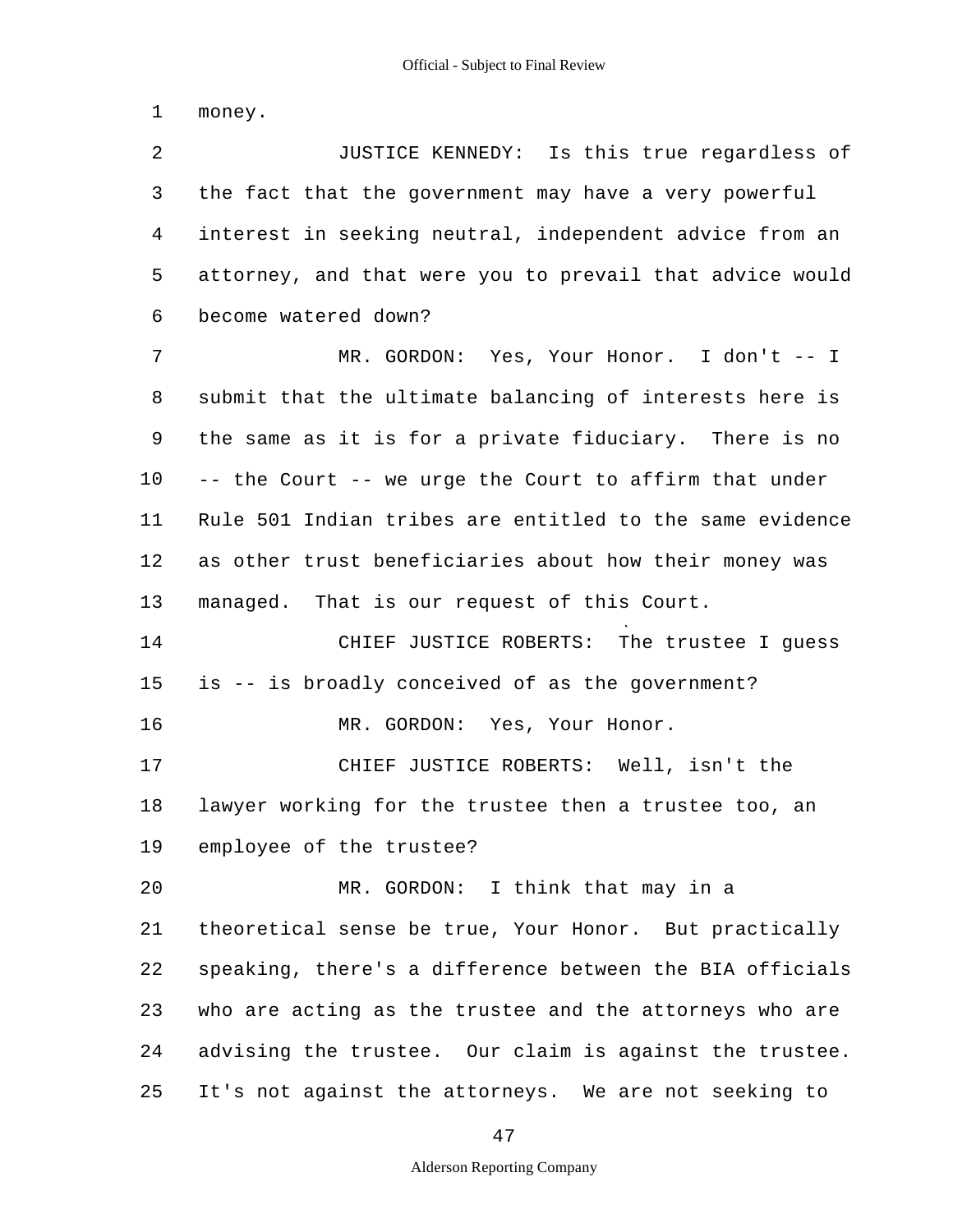#### Official - Subject to Final Review

5 10 15  $20^{\circ}$ 25 1 impose any professional responsibilities on the 2 government attorneys. 3 CHIEF JUSTICE ROBERTS: Thank you, Mr. 4 Gordon. MR. GORDON: Thank you. 6 CHIEF JUSTICE ROBERTS: Mr. Shah, you have 4 7 minutes remaining. 8 REBUTTAL ARGUMENT OF PRATIK A. SHAH 9 ON BEHALF OF THE PETITIONER MR. SHAH: Your Honor, if I can just make 11 three -- three points on rebuttal. 12 The first is with respect to Federal Rule of 13 Evidence 501. The government is not implementing any 14 trick here. This is not a "heads you win, tails you lose" type situation. Our argument is simple. We look 16 to -- we invoke a valid attorney-client privilege. The 17 other side invokes a common law exception to that 18 privilege. Our argument is not that no common law 19 exception is applicable to the government. It's simply that the basis for this common law exception is not 21 applicable, so the exception should not be applicable. 22 It's a very straightforward argument. 23 The second point I would like to make is in 24 response to the contention that we have a full-fledged trust here as opposed to a bare trust in Mitchell. I'm

48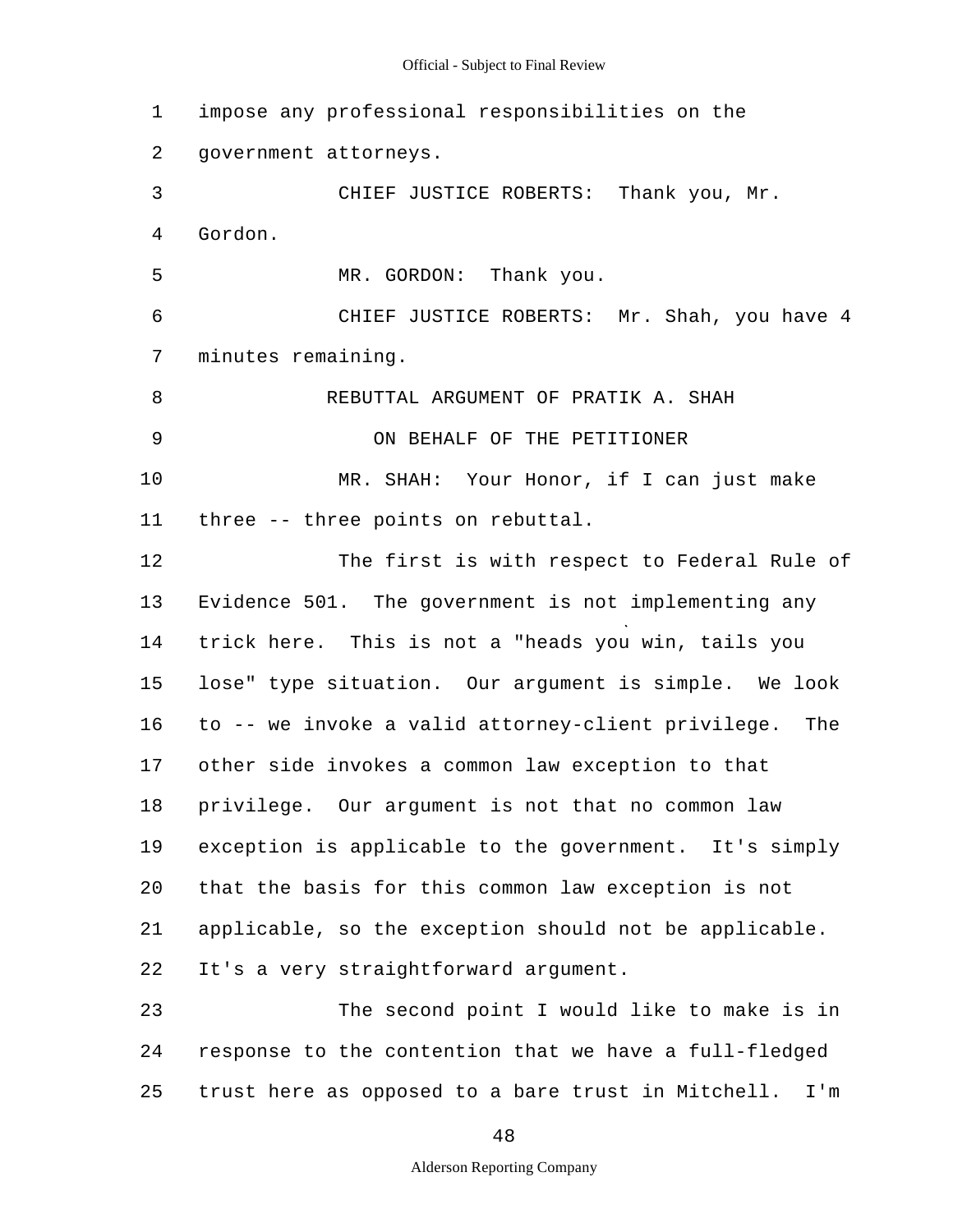5 1 not quite sure what "a full-fledged trust" means in the 2 Indian trust context. Certainly there's specific 3 investment-related duties that the statute sets forth 4 with respect to trust funds, but this Court has made clear in -- in Mitchell and reiterated in the Navajo 6 Nation decision that it's not enough for the statute to 7 simply set forth the statutory duties, but it must 8 define, and this is a quote, "define the contours of 9 those duties."

10 15 20 The statutes at issue, section 161a, 162a, 11 do nothing of the sort. They don't even set out a 12 general disclosure obligation, let alone the contours of 13 any such disclosure obligation. But even if we were to 14 disregard this Court's precedents in Mitchell and in Navajo Nation, and we were to resort to the common law 16 to flesh out the nature of the responsibilities, again 17 there's nothing from the discrete investment obligations 18 that are set forth in those statutes that would lead to 19 a general disclosure obligation, let alone an intrusive obligation to disclose the government's attorney-client 21 communications.

25 22 And there's good reasons to think that 23 Congress did not apply such an obligation when it has 24 set forth a fairly reticulated statutory and regulatory regime governing disclosures, and with respect to other

49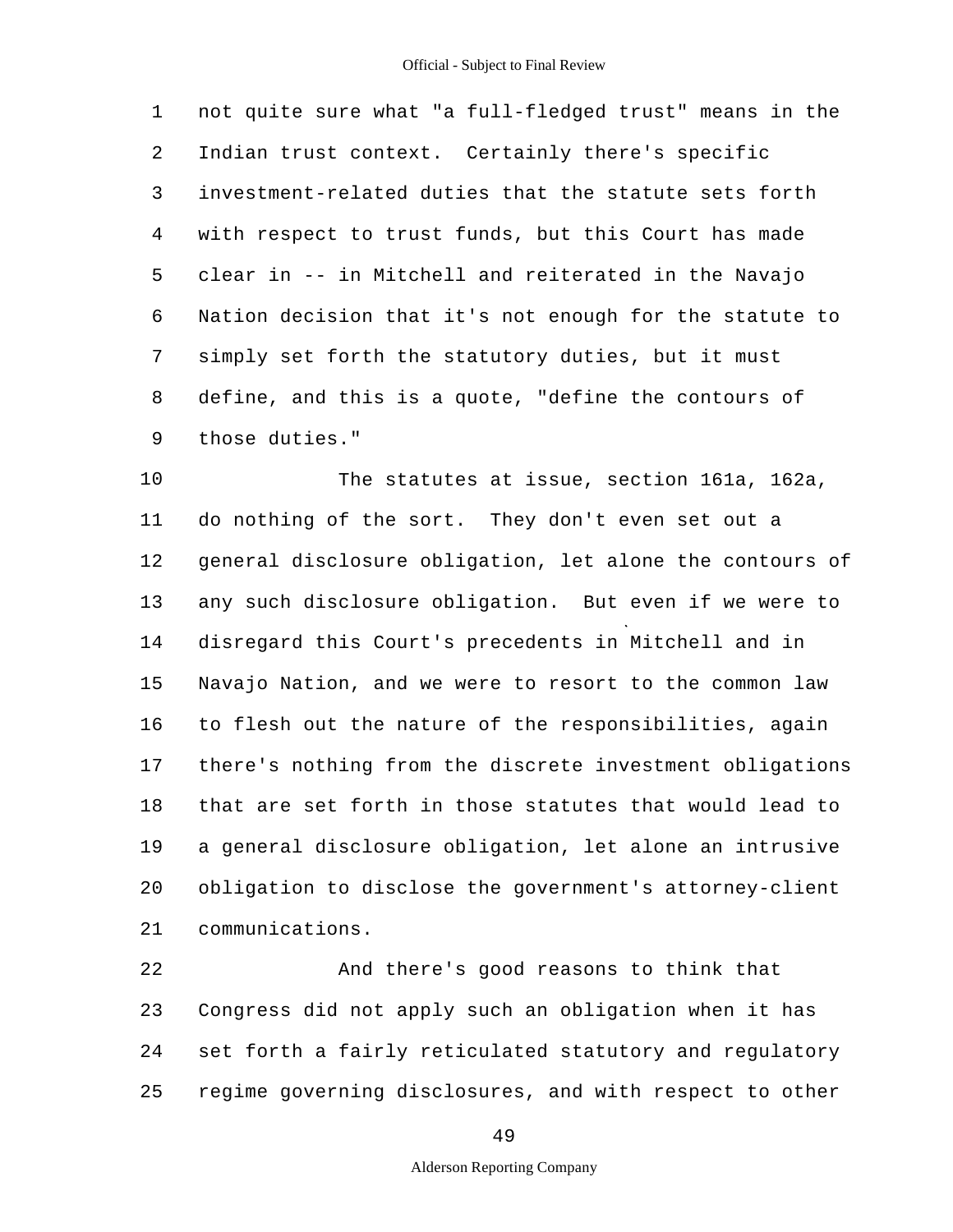1 statutes. For example, the 1982 Indian Claims 2 Limitation Act specifically addressed privileged versus 3 nonprivileged information.

5 10 15 4 The last point I would make goes to the general duty to disclose. Whether that's contingent 6 simply on payment, ownership or other factors. While it 7 may not be the case that the payment is the sole factor, 8 it's certainly an important factor, and I think as my 9 friend responded in response to Justice Kennedy, if in fact the private trustee is paying for the legal advice 11 on their own, that's going to be a significant 12 consideration as to whether the beneficiary can get it. 13 And as Justice Scalia pointed out, the lines 14 are not always going to be clear between trust administration advice and liability advice. In fact, 16 they're often going to run into one another. 17 Beyond payment, I think the even more

20 25 18 important factor here is the ownership of the records. 19 While payment is indicative of ownership, when we're talking about the government context, payment is not the 21 only reason why we say that the government owns the 22 records that result from legal advice or any other trust 23 administration facet. That's set forth by statute and 24 regulation, the Federal Records Act, and the Interior Department regulations that are set forth in the

50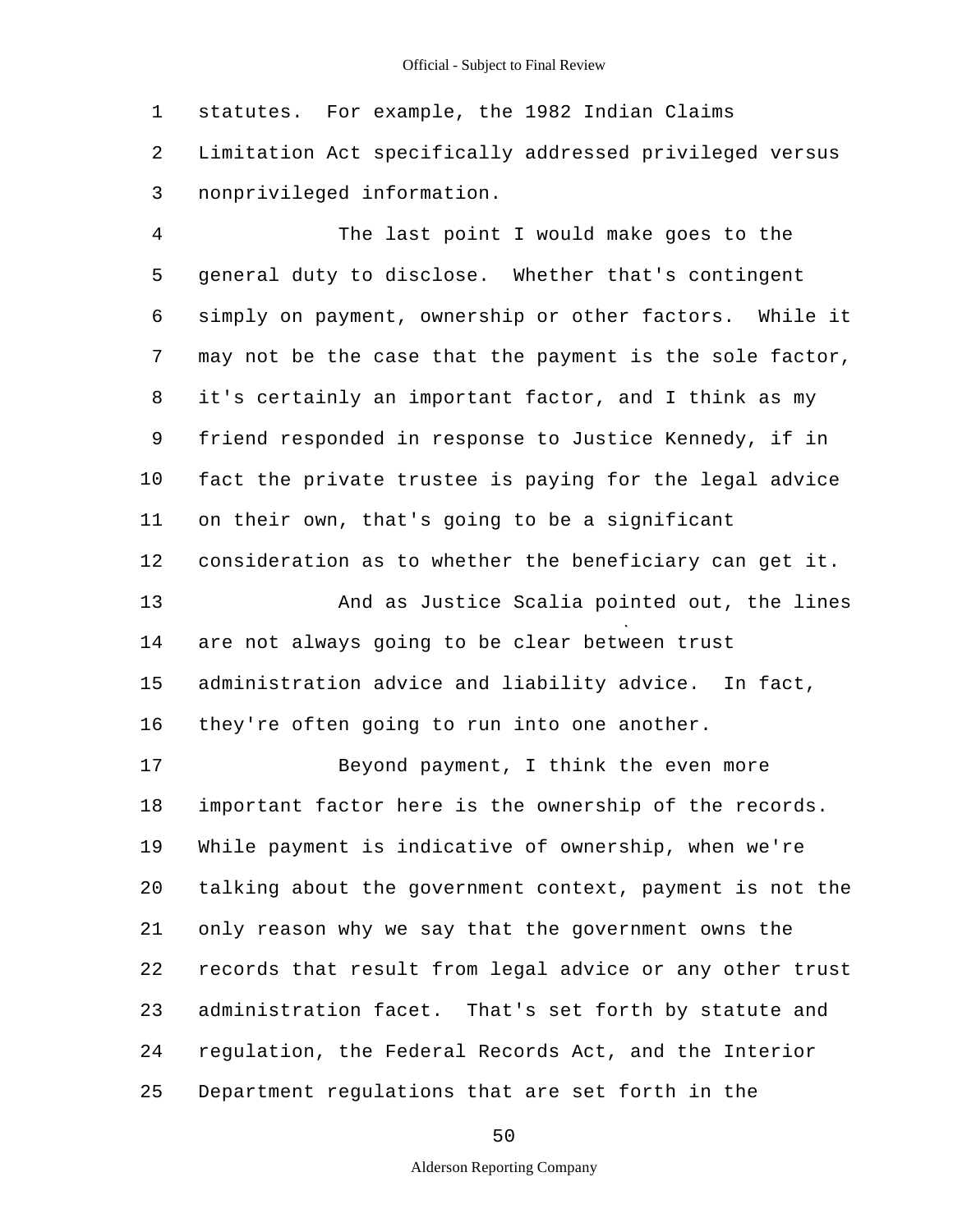# Official - Subject to Final Review

| 1              | appendix of the brief. The reason why I think --         |  |  |  |  |  |
|----------------|----------------------------------------------------------|--|--|--|--|--|
| $\overline{2}$ | CHIEF JUSTICE ROBERTS: If I -- if I pay --               |  |  |  |  |  |
| 3              | if I pay a lawyer to prepare a document for me, is       |  |  |  |  |  |
| 4              | that -- I do own that document or does the lawyer?       |  |  |  |  |  |
| 5              | MR. SHAH: I think as a general -- I think                |  |  |  |  |  |
| 6              | as a general matter, one would think that the client     |  |  |  |  |  |
| 7              | would -- it would belong to the client, at least in the  |  |  |  |  |  |
| 8              | sense that the client would have full access to that     |  |  |  |  |  |
| 9              | document.                                                |  |  |  |  |  |
| 10             | And I think that's a fundamental distinction             |  |  |  |  |  |
| 11             | here, that we're not -- because the -- these are         |  |  |  |  |  |
| 12             | governmental records, they're subject to the statutory   |  |  |  |  |  |
| 13             | and regulatory regime that governs disclosure of         |  |  |  |  |  |
| 14             | government documents, either specific disclosure         |  |  |  |  |  |
| 15             | obligations set forth by Congress, Interior Department   |  |  |  |  |  |
| 16             | regulation or the more general Freedom of Information    |  |  |  |  |  |
| 17             | Act.                                                     |  |  |  |  |  |
| 18             | JUSTICE SOTOMAYOR: But aren't you                        |  |  |  |  |  |
| 19             | confusing, just following up on the Chief Justice's,     |  |  |  |  |  |
| 20             | ownership with access? FOIA itself doesn't make these    |  |  |  |  |  |
| 21             | records less -- the government doesn't own them less     |  |  |  |  |  |
| 22             | merely because FOIA requires them to share it with other |  |  |  |  |  |
| 23             | people. So the ownership interest is not the defining    |  |  |  |  |  |
| 24             | legal obligation.                                        |  |  |  |  |  |
| 25             | MR. SHAH: You're absolutely correct.<br>The              |  |  |  |  |  |

51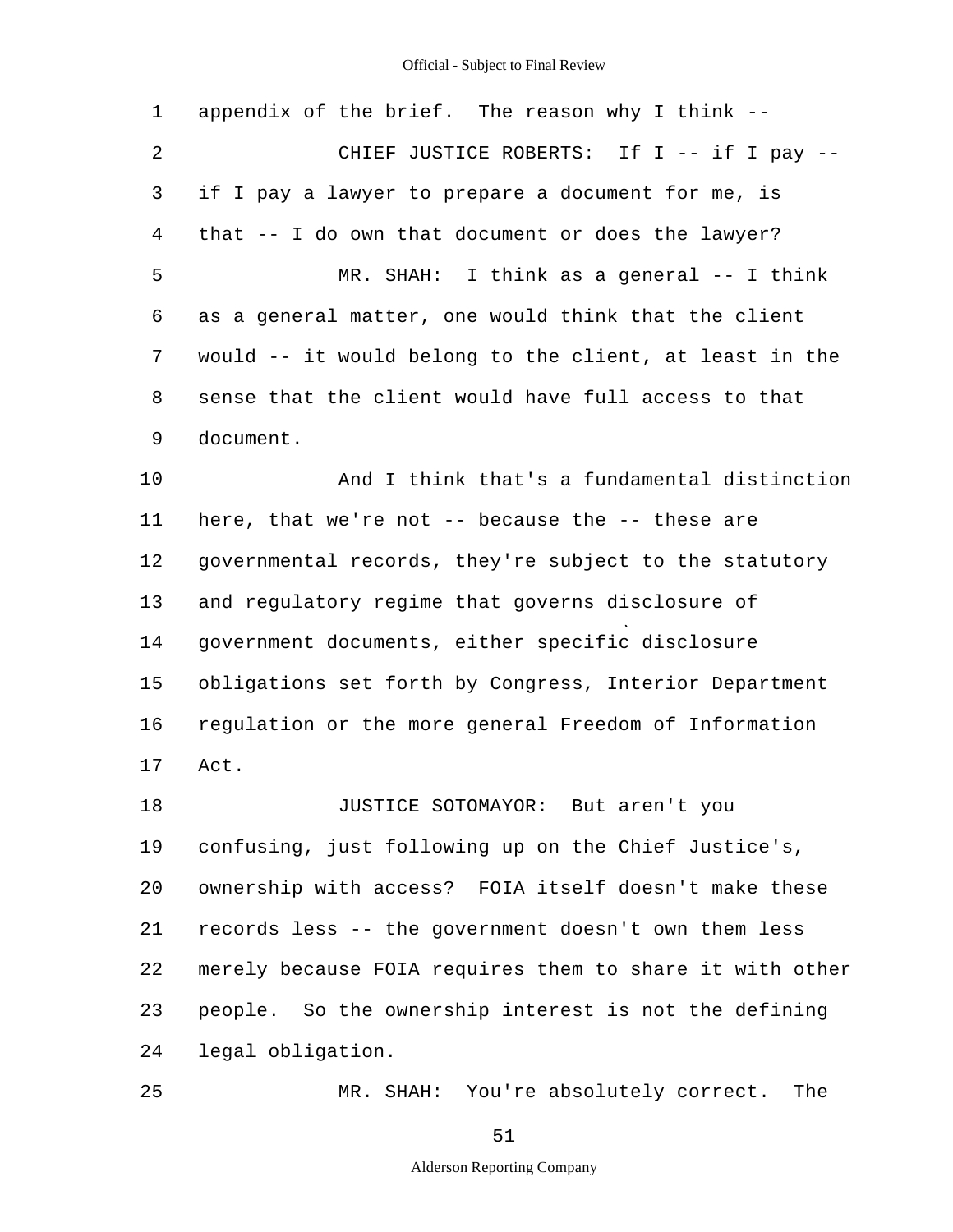# Official - Subject to Final Review

| $\mathbf 1$ | fact that they're accessible by FOIA does not -- does    |
|-------------|----------------------------------------------------------|
| 2           | not change the government's ownership of those records,  |
| 3           | but the fact that Congress is able to set forth a scheme |
| 4           | like FOIA is turned on the fact that these are           |
| 5           | government records that are owned by the government.     |
| 6           | Because they're government records, it's                 |
| 7           | Congress and it's the Interior Department that decides   |
| 8           | when to disclose them and under what circumstances to    |
| 9           | disclose them. The tribe's rule here would eviscerate    |
| 10          | that very reticulated statutory and regulatory regime.   |
| 11          | Thank you, Your Honor.                                   |
| 12          | CHIEF JUSTICE ROBERTS: Thank you, Mr. Shah,              |
| 13          | and Mr. Gordon.                                          |
| 14          | The case is submitted.                                   |
| 15          | (Whereupon, at $11:06$ a.m., the case in the             |
| 16          | above-entitled matter was submitted.)                    |
| 17          |                                                          |
| 18          |                                                          |
| 19          |                                                          |
| 20          |                                                          |
| 21          |                                                          |
| 22          |                                                          |
| 23          |                                                          |
| 24          |                                                          |
| 25          |                                                          |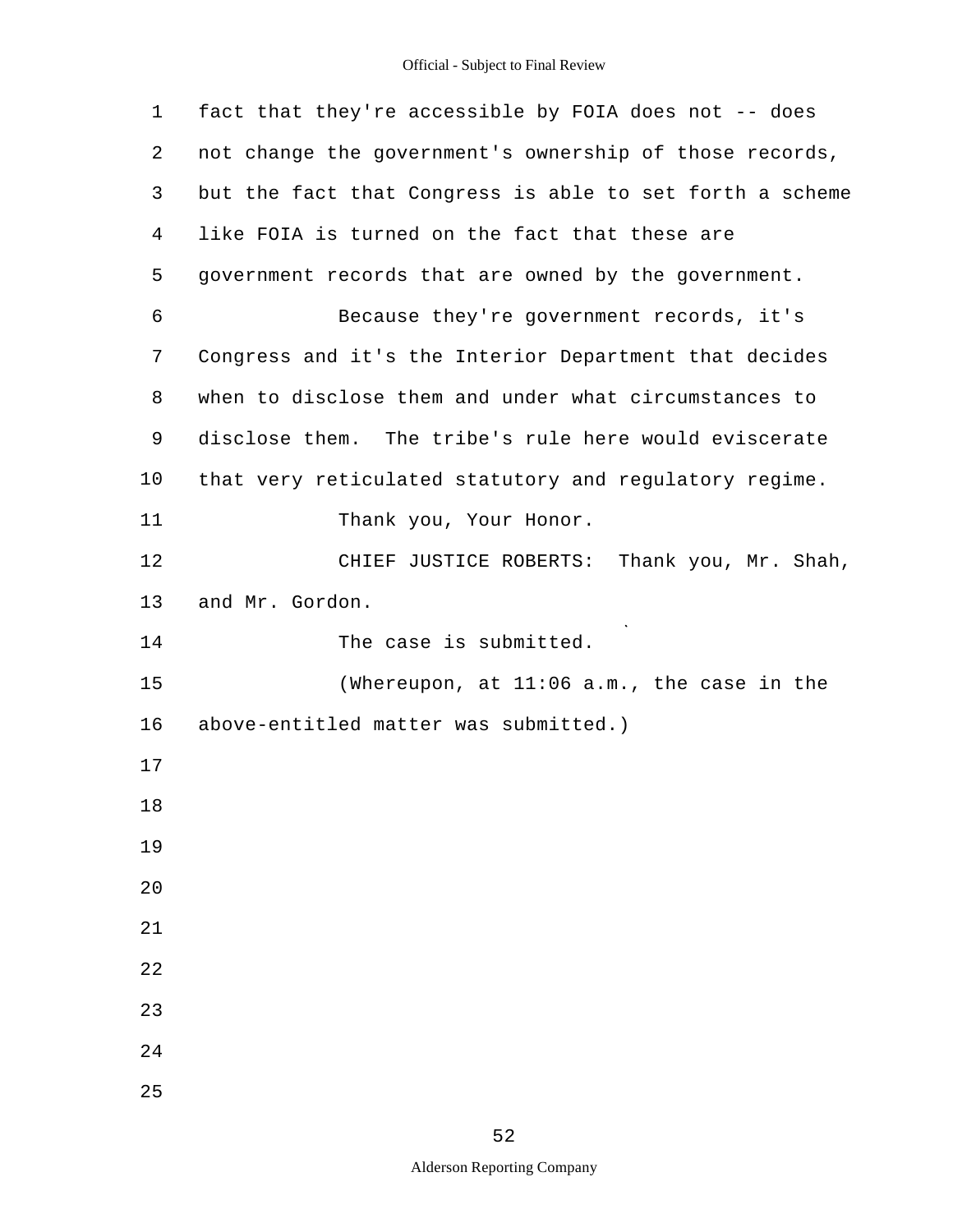| A                  | addressing 15:17       | 11:23 12:10           | area 36:13            | 25:16,22 28:24         |
|--------------------|------------------------|-----------------------|-----------------------|------------------------|
| ability 36:3 41:24 | administer20:9         | 19:13 25:19           | areas 39:10 41:8      | 34:19 38:1,10          |
| able 42:14 52:3    | administration         | 35:23                 | 44:20                 | 38:23 42:22            |
| above-entitled     | 3:24 4:8 17:20         | <b>Allotment</b> 7:11 | argue $25:24$         | 43:18,19 48:16         |
| 1:11 52:16         | 18:21 50:15,23         | 22:22                 | arguendo 11:6         | 49:20                  |
| abrogation $3:15$  | adopt $41:5$           | allowed 24:11         | 11:10 12:5            | audit 9:6,13           |
| absent $11:13$     | adopted 26:4           | American 27:4         | arguing $15:4,20$     | authority 44:15        |
| absolutely 11:8    | advantage 30:11        | analysis 25:18        | argument 1:12         | 44:19                  |
| 21:3 51:25         | adverse 46:10          | annual 9:6,13         | $2:2,5,8$ 3:4,7       | automatically          |
| accept 6:1 11:5    | <b>advice</b> 10:22,24 | answer 10:7 16:9      | 6:17 7:13 14:23       | 18:10                  |
| 19:4               | 11:15 18:12,21         | 16:23 31:22           | 15:8 23:15            | available 33:25        |
| access 11:2,2      | 18:23 20:11,14         | 32:1 33:7,22          | 24:17 26:21           | 34:2,11,17,21          |
| 18:17 34:6         | 20:17,19 24:24         | 35:4,5,9              | 29:17 35:24           | 34:24 42:9,24          |
| 35:21 37:23        | 25:2,3,17 26:11        | anytime 23:18         | 36:2 39:18            | avoid 20:13            |
| 51:8,20            | 26:14,17,24            | 45:2                  | 41:18,19 43:25        | 22:23 31:14            |
| accessible 52:1    | 27:7,11 28:13          | <b>Apache</b> 1:6 3:5 | 48:8,15,18,22         | 36:23 37:1             |
| account 5:23,24    | 29:2,4,9,10,14         | 24:21 41:6            | arises 45:1,1         | aware 7:7              |
| 5:25 6:3 9:4,4     | 29:24 30:7,15          | apparently 38:4       | arising $16:20$       | a.m 1:13 3:2           |
| 9:13 13:21,23      | 30:19,22,23            | <b>APPEARANC</b>      | arose 10:11           | 52:15                  |
| 14:8,11 15:14      | 31:9,13 32:12          | 1:14                  | artificial 36:21      |                        |
| 16:20              | 32:16,19,23            | appears 42:18         | aside 12:23           | B                      |
| accountant's       | 33:14,15,17            | appendix 51:1         | asked 29:4            | back 6:7,12            |
| 24:2               | 36:1,4,6,15,16         | applicable 3:12       | asking $11:25$        | 11:19 16:11            |
| accounting 13:5    | 36:22,25 37:1,2        | 15:9 48:19,21         | 37:2,2                | 17:6 21:22             |
| 13:7               | 37:7,12,15,16          | 48:21                 | assert 25:16          | 36:11                  |
| accounts 9:24      | 40:10 41:25            | applied 20:25         | asserts 46:12         | balancing 47:8         |
| 14:7 16:13         | 42:9 46:22,25          | 26:9 38:8 39:20       | <b>Assistant 1:15</b> | bank 17:13 27:4        |
| act 4:4 7:11 8:19  | 47:4,5 50:10,15        | 41:18,20              | assume 6:19           | <b>bare</b> 22:20 28:7 |
| 8:19,24 11:17      | 50:15,22               | applies 10:20         | 11:10 12:5            | 40:16,24 48:25         |
| 14:3 19:3 22:22    | advising 47:24         | 12:6                  | 35:23                 | <b>based</b> 25:14     |
| 34:3 40:4,17       | affairs 19:18          | apply 12:7 13:7       | assuming 18:8         | 26:22                  |
| 50:2,24 51:17      | 42:2                   | 15:5,11 18:10         | attach 13:20          | basic $14:4$           |
| acted 46:25        | affect $45:13$         | 21:8 23:13 24:9       | attorney 7:3 8:18     | basically 28:18        |
| acting 7:4 11:14   | 46:19,21               | 35:1,1 39:17          | 20:19 24:7,9          | basis $24:10$          |
| 17:9, 13, 14, 17   | affirm $47:10$         | 40:2,6 49:23          | 33:15 35:25           | 38:24 39:1,11          |
| 17:18 40:8,9       | agency 34:16,22        | appreciate 29:23      | 36:22 47:5            | 48:20                  |
| 47:23              | ago 42:16              | approach 38:22        | attorneys 3:21        | befall 18:5            |
| action45:13        | agree 8:7 10:1,2       | appropriate           | 36:4,6 47:23,25       | <b>behalf</b> 1:17,18  |
| activities 5:2     | 30:20 32:8             | 46:20                 | 48:2                  | 2:4,7,10 3:8           |
| actors 19:20 20:1  | 33:16 40:19            | appropriated          | attorney's 20:17      | 24:18 38:14            |
| 20:2               | 44:9,24 46:18          | 3:24 18:22            | 26:11,14,17,24        | 48:9                   |
| acts 13:22 27:6    | akin $40:23$           | appropriations        | attorney-client       | believe 34:6           |
| add 42:1           | alienation 22:23       | 11:16                 | 3:14 4:12 10:15       | 35:19 39:13            |
| addressed 50:2     | <b>Alito</b> 10:1,11   | April 1:9             | 15:5 23:25            | 41:22 44:16            |
|                    |                        |                       |                       | belong $10:24$         |
|                    |                        |                       |                       |                        |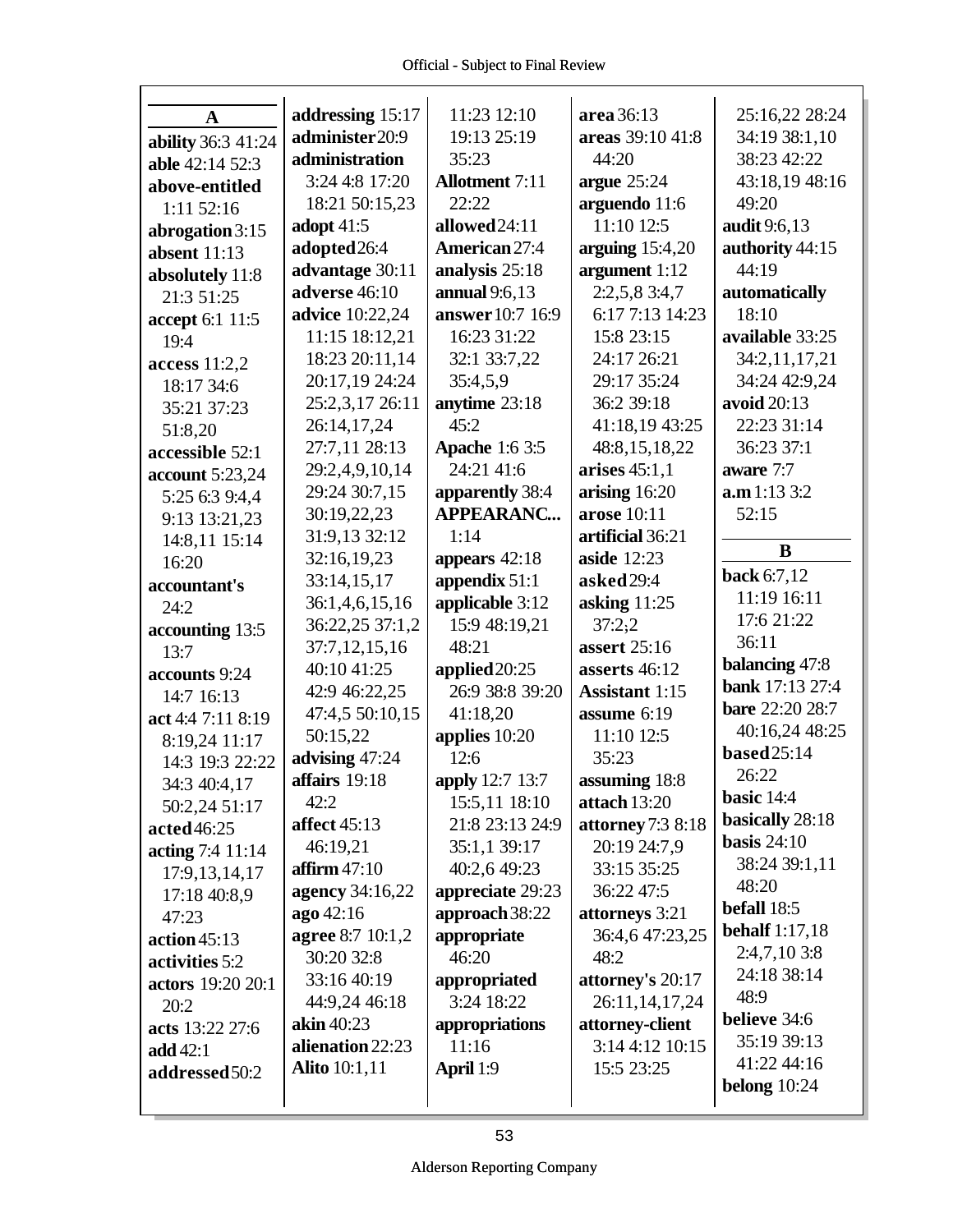| 28:22 51:7              | 42:4,21 43:6,9           | categories 23:19   | 40:18,21,22        | company 14:6,6    |
|-------------------------|--------------------------|--------------------|--------------------|-------------------|
| belonged 18:23          | <b>brief</b> 11:19 13:17 | 23:22              | 41:10              | 14:7 17:3         |
| 26:23                   | 26:6 34:5 41:15          | cause 10:11        | citizen's 35:15    | competing 4:24    |
| belonging 30:24         | 42:13 43:8 51:1          | Cavanaugh          | <b>Civil</b> 14:3  | 7:2,7 12:1,4,12   |
| belongs 28:5            | briefs 27:5              | 42:12              | claim $32:14$      | 13:13 15:16       |
| beneficiaries           | bring $22:17$            | cert 4:25          | 38:13 44:7,10      | 19:10,14,15       |
| 29:13 31:18,19          | broad 5:22 6:10          | certain 7:16 10:6  | 47:24              | 44:25 45:8,10     |
| 31:19 35:14             | broader9:22              | 10:8,9 12:25       | claiming 43:24     | 45:12,16 46:17    |
| 37:18 45:4,18           | 44:15,18                 | 34:17 37:14        | claims $21:19$     | complex 12:16     |
| 47:12                   | broadly $47:15$          | certainly 30:20    | 25:14 36:2 38:9    | 21:7              |
| beneficiary 3:23        | brought 42:19            | 32:10 34:9         | 38:19 39:24        | complies 14:3     |
| 5:4 10:21 11:2          | budgetary 13:11          | 44:11 45:11        | 40:2 42:19 50:1    | comply 8:13       |
| 15:14 17:4,15           | 19:17                    | 49:2 50:8          | classes 35:12      | concede 44:12     |
| 18:17 25:1 27:7         | bunch $42:20$            | change 52:2        | clear 6:11 11:19   | conceded4:25      |
| 27:10 28:6,13           | burdensome               | Chief 3:3,9 24:14  | 13:6 15:3 17:16    | conceivable       |
| 29:8,20,25 30:6         | 5:22                     | 24:16,19 25:4,9    | 27:13 49:5         | 45:11             |
| 30:24 31:10             | Bureau 42:2              | 25:10 28:23        | 50:14              | conceived 47:15   |
| 33:20 36:15             | business 44:22           | 29:7,22 30:4,25    | client 38:3 51:6,7 | concept 11:13     |
| 37:16,18 41:10          | bypassed 19:4            | 32:18,22 33:9      | 51:8               | concern 20:7      |
| 44:16 45:2,17           |                          | 36:20 38:12        | closer 14:2 22:17  | 29:3 43:1         |
| 45:23 46:7,10           | $\mathbf C$              | 39:8 40:3 41:7     | Cobell 13:4        | concerned 28:25   |
| 46:23 50:12             | C2:13:1                  | 41:12,19,23        | <b>Code 25:20</b>  | 32:24 33:6        |
| beneficiary's           | call 6:4 19:22           | 47:14,17 48:3,6    | coextensive 34:7   | concerning 29:25  |
| 17:9,17 24:25           | camera 38:20             | 51:2,19 52:12      | 34:15              | concerns 19:17    |
| 32:17 46:24             | Candelaria 17:7          | chilling $20:7,13$ | come 36:10 39:2    | concluded 29:1    |
| <b>benefit 5:6 7:12</b> | candid 29:2,10           | circuit 3:12 4:25  | 42:11              | concrete 12:22    |
| 10:21 15:14             | 29:13,23                 | 13:4,8 26:2        | comes 22:9,12      | conditions 26:15  |
| 17:15                   | care 8:2                 | circuits 26:4      | 22:13 39:22        | conduct 38:15     |
| best 29:1 31:20         | carry 20:10              | Circuit's 5:17     | coming 42:8        | 40:20             |
| 32:6 40:5,9             | case 3:4 5:1 6:13        | circumscribed      | commands 25:5      | confidences 8:18  |
| beyond 22:4             | 7:13 12:21 13:5          | 37:10              | comment 39:14      | conflict 20:20    |
| 29:11 50:17             | 13:19,23 15:18           | circumstance       | common 3:11 4:4    | 45:3,4,18 46:3    |
| <b>BIA</b> 47:22        | 17:2,7 26:10,14          | 31:8               | 4:13 5:19 6:15     | 46:4,16           |
| binding $22:2,4$        | 26:19 27:13,17           | circumstances      | 8:5,6,9 11:1,21    | conflicting 44:25 |
| <b>bland</b> 29:9       | 27:21,25 28:2            | 10:9,17 12:25      | 13:8 15:2,4,8      | conflicts 4:5     |
| <b>breach 8:1 30:11</b> | 28:20 29:24              | 28:21 52:8         | 16:1,6 18:9,10     | 44:23 45:21       |
| 31:6 37:24              | 31:20,22 32:6            | cite 26:19 27:18   | 18:17 22:15,18     | conform $44:22$   |
| 45:14                   | 38:7 42:12,25            | 42:13              | 23:9 25:14,15      | confusing $51:19$ |
| <b>BREYER 14:5</b>      | 43:2,4 50:7              | cited 11:18 27:4   | 39:17,20 43:16     | Congress 6:18     |
| 14:16 16:8,11           | 52:14,15                 | 34:5 41:15 43:7    | 43:19,22,23        | 7:18 9:7 21:24    |
| 16:15,18 17:22          | cases 7:1 10:19          | cites $44:13$      | 48:17,18,20        | 22:8,11,19 23:2   |
| 17:25 18:4              | 11:1 17:8 18:15          | citizen40:6        | 49:15              | 25:7 49:23        |
| 33:21 34:9,14           | 21:21 27:22              | citizenry 40:5     | communications     | 51:15 52:3,7      |
| 34:24 35:8,17           | 42:8,20 44:13            | citizens 34:6      | 3:14 49:21         | congressional     |
|                         | cash 16:16               |                    |                    |                   |
|                         |                          |                    |                    |                   |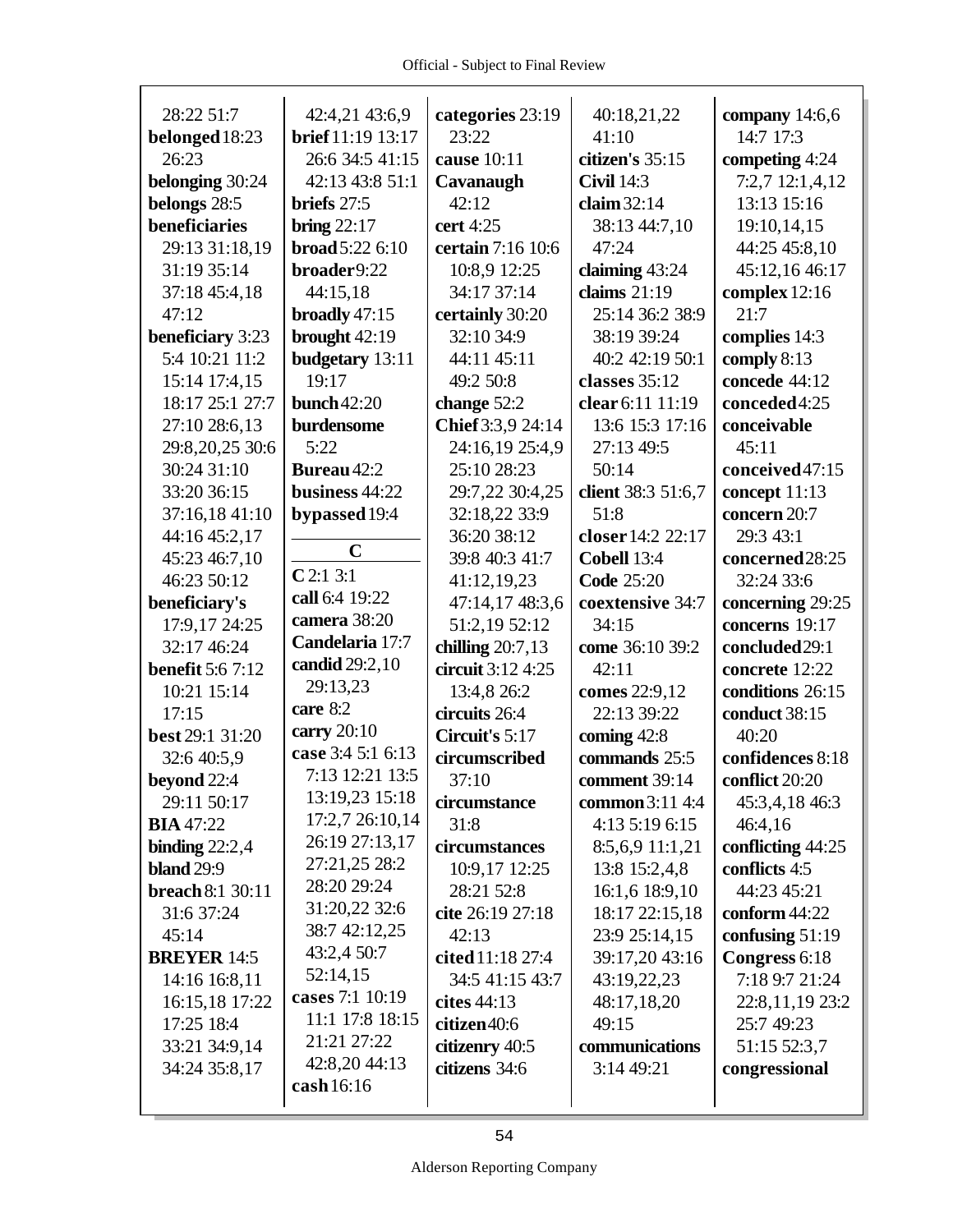| 11:15             | 51:25                   | 46:25                  | different 10:12     | 27:22                  |
|-------------------|-------------------------|------------------------|---------------------|------------------------|
| congressionally   | correctly 32:23         | dealings 29:25         | 10:12 15:1,17       | distinguishes          |
| 18:22             | 32:24                   | decide 11:9            | 22:20 28:15         | 13:15                  |
| Congress's 6:13   | cost 3:23 18:20         | 20:24                  | 31:17 33:7,19       | district 21:18         |
| connected 36:24   | counsel 4:16 7:1        | decides 52:7           | 35:12,12 43:2       | 38:14                  |
| connote 6:10      | 28:23                   | decision $4:55:17$     | 45:10,24            | divest 44:20           |
| consideration     | counting $21:18$        | 6:13 7:9 25:20         | differently 14:17   | divided 23:18          |
| 13:12 50:12       | couple 8:21 17:5        | 27:4,4 34:5            | differs $12:14$     | document 14:13         |
| considered26:4    | course 8:9 21:20        | 35:11 41:6             | 14:22               | 32:25 38:23,24         |
| consist 16:16     | 26:25 38:21             | 42:14 46:19,20         | difficult 16:20     | 51:3,4,9               |
| consisted 26:13   | court 1:1,12 3:10       | 49:6                   | <b>direct</b> 29:10 | documents 5:5,8        |
| consistent 4:21   | 5:25 6:11,14,22         | decisions 6:22         | disclose 3:13       | 13:19 23:17,19         |
| 13:24             | 7:14,14,17,20           | 7:8 9:18 22:1,1        | 4:13 5:19 27:9      | 24:5,8,11 28:21        |
| constraints       | 11:8,10 13:20           | declines 21:9          | 46:21 49:20         | 32:5 36:18,18          |
| 13:11             | 16:5 17:6,16            | defend 11:7            | 50:5 52:8,9         | 38:10,20 51:14         |
| contend 36:16     | 19:4 20:24              | define 8:6 22:4        | disclosed 32:5      | document-by-d          |
| contention 48:24  | 21:19 22:2,18           | 49:8,8                 | disclosing $8:17$   | 38:21                  |
| contest 10:5      | 22:19 23:2,18           | defined 15:21          | disclosure 5:22     | dog 28:4               |
| context 3:18 7:19 | 24:5,8,20 27:10         | defines 4:18           | 8:24,25 9:2,7       | dollars 24:22          |
| 8:9 10:12 13:1    | 27:22,24 28:8           | defining $51:23$       | 11:21 18:25         | $doom 36:1$            |
| 16:3 19:5 20:24   | 32:2 34:4 38:9          | definition 8:20        | 19:11 49:12,13      | doubt 25:5             |
| 21:1 22:18        | 38:14,19 40:2           | denied 23:22,22        | 49:19 51:13,14      | dovetails 20:8         |
| 23:25 25:5        | 40:15 41:5              | <b>Department</b> 1:16 | disclosures         | draw31:3               |
| 31:21 37:2 45:1   | 43:15,25 47:10          | 6:4 9:8,20,22          | 49:25               | drawn 40:15            |
| 49:2 50:20        | 47:10,13 49:4           | 11:18 20:9,12          | discovery 28:18     | <b>dual</b> 19:24      |
| contexts 10:6,9   | courts 10:18 18:1       | 23:4 40:11             | 28:20               | <b>due</b> 14:4        |
| contingent 50:5   | 21:19 22:8,11           | 50:25 51:15            | discrete $9:1,24$   | <b>duties</b> 4:8 7:20 |
| continue 46:5     | 25:13 29:18             | 52:7                   | 22:17 49:17         | 8:10,13,17,23          |
| continued 6:22    | <b>Court's 4:6 9:17</b> | depend 10:16           | discretion 9:20     | 9:12,15,17             |
| contours 49:8,12  | 35:11 41:2              | described 18:5         | discuss $13:18$     | 12:19,20 15:2          |
| contrary 4:19     | 49:14                   | 43:25                  | discussed 45:6      | 16:2,3,3 20:10         |
| contributions     | create $12:23$          | desirability           | discussions         | 22:24 23:3,4,9         |
| 41:17             | 16:7 18:16              | 29:21                  | 29:21               | 28:15 46:12,13         |
| control 37:21     | criteria 10:6           | determination          | dispositive 31:25   | 46:15,16 49:3,7        |
| controlled 25:12  | critical 11:11          | 38:21                  | dispute 10:8        | 49:9                   |
| controlling 22:2  | Currently 21:17         | determinative          | disregard 49:14     | duty 3:13,22 4:13      |
| 27:15             | D                       | 27:12                  | dissent 6:16,16     | 4:155:198:1,3          |
| corporation       |                         | determine 25:2         | dissenters 7:14     | 12:12 15:13,21         |
| 17:12             | <b>D</b> 1:18 2:6 3:1   | 38:15 39:24            | distinction 31:3    | 22:4 27:9 40:17        |
| corpus 3:25       | 24:17                   | development            | 32:2,5 36:21        | 45:5 46:21 50:5        |
| 10:23,25 18:13    | dates 6:12              | 45:5                   | 37:25 40:14         | <b>D.C</b> 1:8,16,18   |
| correct 21:12     | day 14:7 16:18          | deviate 22:3           | 51:10               | 13:4,8                 |
| 23:16 27:2        | 40:22,22                | difference 17:21       | distinguish4:6      | E                      |
| 45:19 46:14       | deal 36:18              | 44:8,12 47:22          | distinguished       |                        |
|                   | dealing $27:25$         |                        |                     | E2:13:1,1              |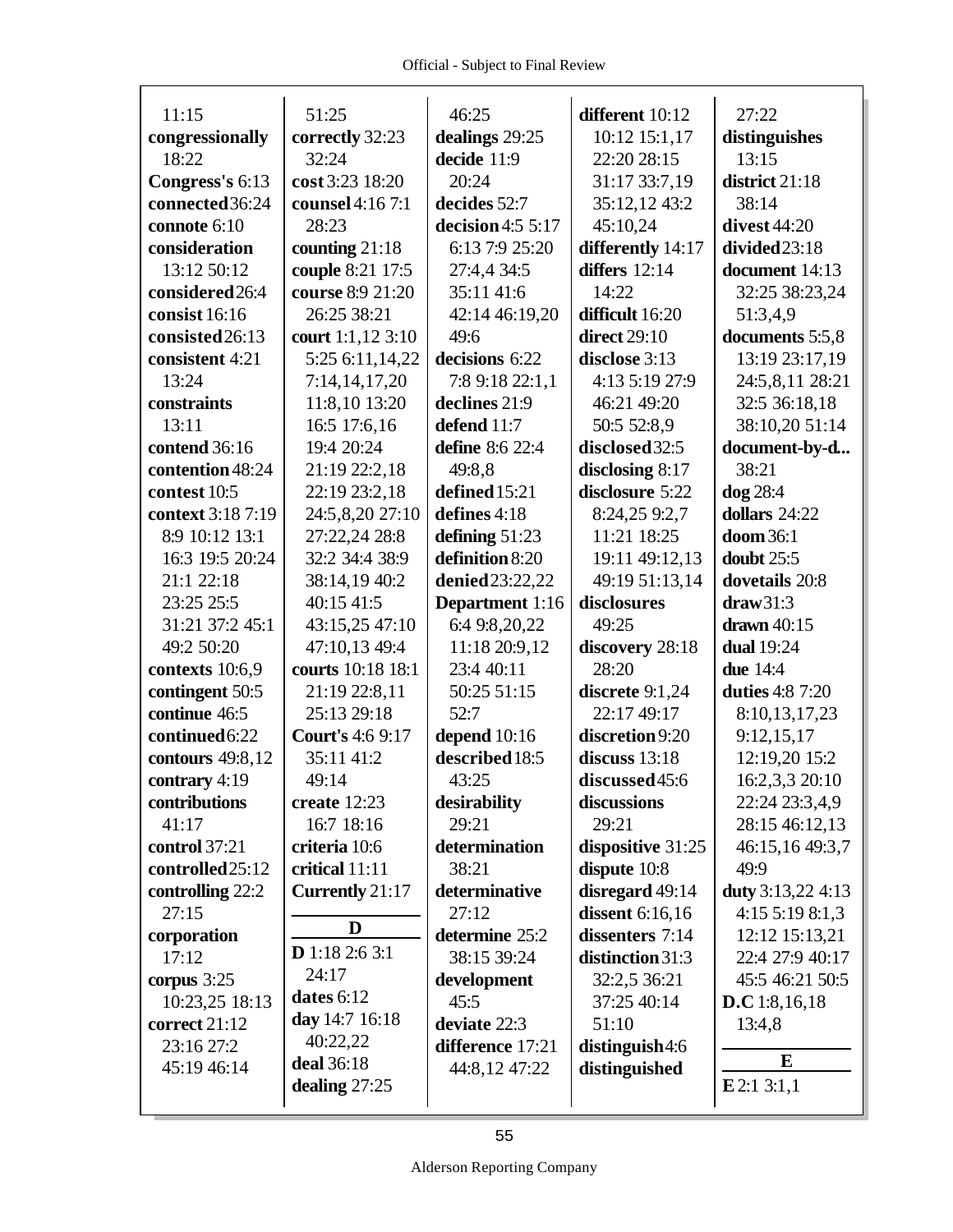| easily $44:20$     | example 5:23      | fact 4:20 6:21         | fill 16:1          | frequently 45:2   |
|--------------------|-------------------|------------------------|--------------------|-------------------|
| easy 11:25         | 10:17,19 13:4     | 9:21 15:25             | financial 46:5,6   | friend 50:9       |
| educational        | 13:17,18 14:3     | 18:14 21:24            | find 33:2341:15    | fulfilled28:14    |
| 12:19 22:13        | 32:15 45:16       | 25:20 26:23            | 42:14 43:3,9       | full 6:15 20:13   |
| either 26:15 35:3  | 46:6 50:1         | 30:18 31:23            | <b>fine</b> 43:21  | 51:8              |
| 36:17 51:14        | excepting 5:21    | 38:3,6 40:23           | first $3:176:8,13$ | full-fledged 28:8 |
| employee 47:19     | exception 3:20    | 42:15,16 44:11         | 12:10 17:6 22:6    | 28:10 40:16,20    |
| enforce 9:12,15    | 4:11 5:20 6:1     | 47:3 50:10,15          | 27:6 29:16         | 48:24 49:1        |
| enforceable 8:10   | 10:2,5,7,10,14    | 52:1,3,4               | 43:16 44:25        | function 3:18     |
| 9:17 41:3          | 10:20 11:12       | factor $13:14$         | 48:12              | fund $5:4,67:25$  |
| enforcement 4:8    | 12:6 15:5,9,11    | 27:10,15 32:10         | fits $23:1$        | 13:1,1 27:21      |
| 9:12 12:19         | 18:9, 11, 16 19:5 | 50:7,8,18              | five 23:19         | 35:25 41:17       |
| 22:12              | 20:16,17,25       | factors 3:19           | flesh49:16         | fundamental       |
| engaging 40:20     | 23:13 24:9        | 10:18 11:12            | flows $23:7$       | 17:21 34:13       |
| English $10:19$    | 25:21 26:2,21     | 18:8, 15, 19 50:6      | focus 19:24        | 51:10             |
| 11:1               | 26:22 34:18,25    | fairly 49:24           | 36:14              | funds 3:24 4:17   |
| entire 34:2        | 38:7 48:17,19     | fall 34:18             | focused 37:8       | 5:6 8:11 12:4     |
| entitled 5:7       | 48:20,21          | far 16:22 19:21        | 38:9               | 13:20 16:4,4      |
| 24:24 25:1         | exceptions 36:14  | fear 16:19             | focuses 33:3       | 18:22 26:12       |
| 26:25 32:11        | exclusive 3:22    | <b>Federal 3:12,21</b> | FOIA 34:7,10       | 28:1 30:14        |
| 36:11 37:17,19     | exercising 8:2    | 5:17 10:14             | 35:13 51:20,22     | 31:24,24 36:5     |
| 40:11 46:24        | exist 5:6 15:2    | 11:17 15:6,6           | 52:1,4             | 36:19 37:8,13     |
| 47:11              | 26:15             | 21:19 25:13,13         | followed25:3       | 42:7,17 49:4      |
| <b>ERISA</b> 31:18 | existence 5:21    | 26:2,4 38:9,19         | following $11:25$  | further 24:12     |
| especially 12:15   | 10:5,8 12:12      | 39:25 40:2             | 51:19              |                   |
| ESQ 1:15,18 2:3    | 45:12             | 42:11 43:21            | footnote 34:6      | G                 |
| 2:6.9              | existing 6:6 23:9 | 48:12 50:24            | forgot 43:2        | $G$ 3:1           |
| essence 15:15      | exists 8:3 26:22  | felt 29:18             | form $8:3$         | gamut $6:15$      |
| essential 3:19     | expense 13:10     | fiduciaries 3:12       | formal 12:10,11    | general 1:16      |
| essentially 9:1    | 19:8              | 37:10                  | 13:13              | 4:13 5:19 7:11    |
| establish21:7      | expenses 10:22    | <b>fiduciary</b> 3:20  | forth 4:9 8:12,23  | 10:3 16:6 20:16   |
| 43:24 44:13        | explain 5:3 7:21  | 4:11,19,21 5:20        | 8:25 9:8,19,25     | 20:22 21:4        |
| established 10:3   | 22:6              | 6:1,11,15,20           | 16:5 23:2,4        | 22:22 23:7        |
| estimate 21:16     | explaining 5:11   | 8:1 10:2,5,9,14        | 41:4 49:3,7,18     | 25:23 27:9        |
| evidence 10:14     | explicitly 27:14  | 10:20 13:16,24         | 49:24 50:23,25     | 36:18 40:17       |
| 15:7 25:12         | exposes 39:10     | 15:2,9,11,13           | 51:15 52:3         | 49:12,19 50:5     |
| 39:22,25 40:1      | extend 12:18      | 16:20 17:14            | fortunately 42:2   | 51:5,6,16         |
| 46:22 47:11        | extends 5:20      | 18:9,11,16 19:4        | forward 11:10      | generally 36:18   |
| 48:13              | extent 9:7,10     | 20:24 23:12            | framework 12:23    | getting 37:7      |
| evidentiary        | 26:22             | 24:9 25:17,21          | frank $20:13$      | 40:10             |
| 14:25              | extremely 9:1     | 26:2 28:12,14          | frankly $14:24$    | <b>GINSBURG</b>   |
| eviscerate 52:9    |                   | 29:17 36:14            | 42:10              | 5:12 11:3 19:6    |
| exactly 21:12      | F                 | 38:7 40:8 41:10        | Freedom 4:4        | 19:19 21:14       |
| 38:19              | face 39:17        | 47:9                   | 19:3 34:2 51:16    | 26:8 27:20        |
|                    | facet 50:23       |                        |                    | 37:25 44:3        |
|                    |                   |                        |                    |                   |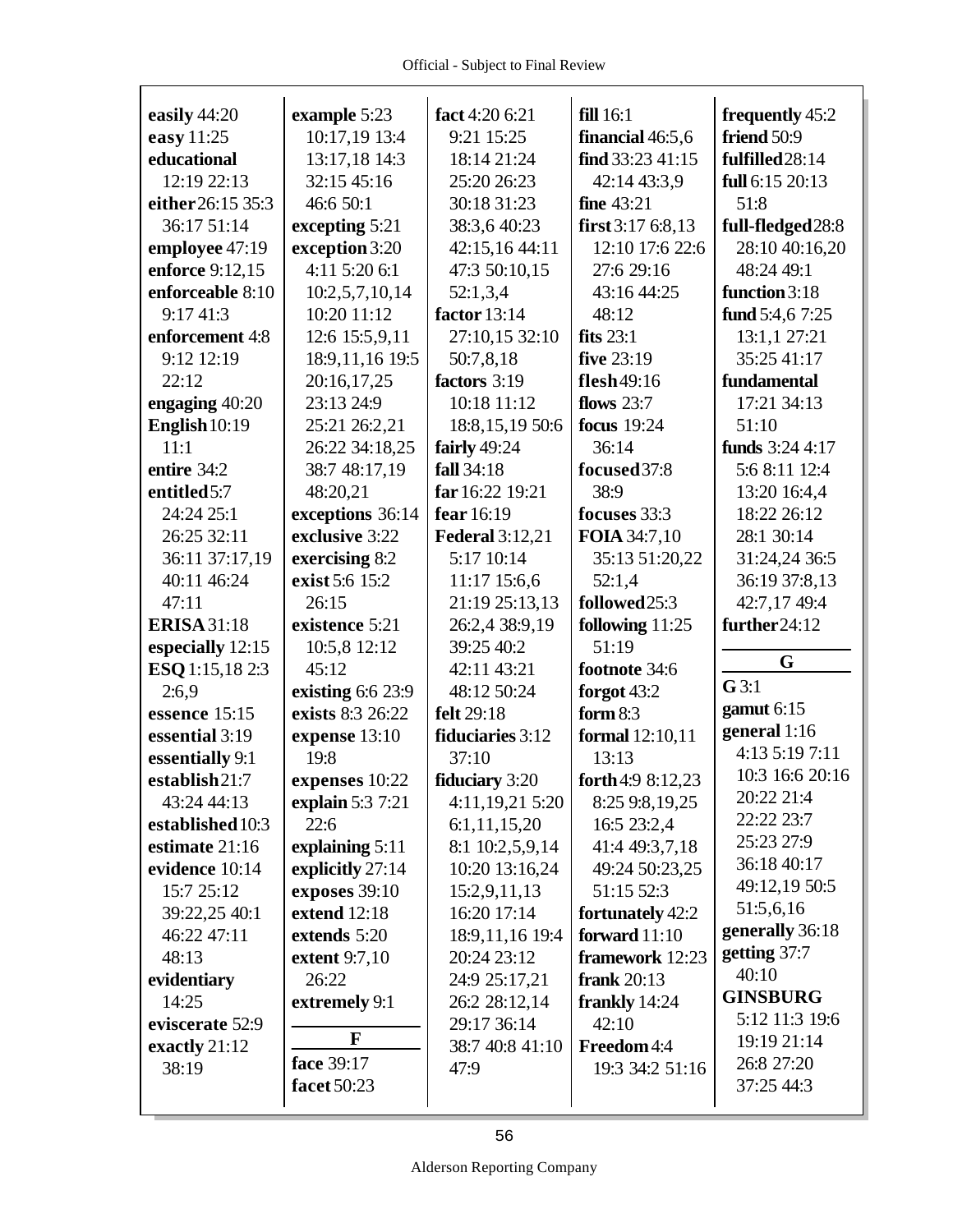Г

| give 10:25 11:1   | 11:14,16,19     | $\bf H$                | 41:11,21 42:1            | independent 5:1         |
|-------------------|-----------------|------------------------|--------------------------|-------------------------|
| 16:25 17:3 29:9   | 12:1,7,17 13:6  | hand 19:21 44:5        | 42:10 43:5,12            | 47:4                    |
| 31:25 33:15,18    | 14:17,21,25     | 44:6                   | 44:9,24 45:19            | Indian $3:14,18$        |
| 36:15 45:16       | 15:4,6,10 16:2  | handful 26:1           | 45:25 46:8 47:7          | 4:2,9 5:7,24            |
| given $17:1$      | 16:7,12,24      | happen $42:4,5$        | 47:16,21 48:10           | 7:10,18,25 9:5          |
| gives $43:18$     | 17:17 18:6,20   | happened 38:19         | 52:11                    | 9:23 12:17,25           |
| go 8:8,18 11:10   | 18:23,24 19:9   | happy $41:21$          | huge $42:7$              | 13:21,23 14:3           |
| 16:11 35:9        | 19:13,20,24     | hard 15:16             | humorous 42:16           | 17:20 19:18             |
| goes 9:13 50:4    | 20:1,2 24:6,11  | hard-earned            | hurt $21:10$             | 22:11,21 28:10          |
| going 19:8 28:21  | 24:22,24 26:21  | 28:16                  | <b>hurts</b> 29:12       | 35:15 36:19             |
| 29:8,9,11 30:5    | 28:11 31:17     | harm 18:5 19:9         | hypothetical             | 42:2,20 47:11           |
| 30:6,13,13        | 32:20 33:18,24  | harmful 20:20          | 14:21 17:11,12           | 49:2 50:1               |
| 31:22 32:25       | 34:1 36:2,16    | <b>hats</b> 44:4       |                          | <b>Indians</b> 7:13 9:6 |
| 33:11 37:21,22    | 37:7,20 39:9,23 | heads $43:25$          | 1                        | 12:17 22:10             |
| 43:9 50:11,14     | 39:24 40:4,7,17 | 48:14                  | identical 14:18          | 35:21 37:19             |
| 50:16             | 40:20 41:1,16   | health $12:19$         | 14:20 17:2               | 41:2 46:13,16           |
| good 49:22        | 41:24 42:17     | 22:13                  | <b>imagine</b> 16:12,15  | indicative 50:19        |
| Gordon 1:18 2:6   | 43:16,18,22     | hear $3:3$             | impartiality 45:5        | individual 4:2          |
| 24:16,17,19       | 44:3,10,14,23   | Heckman 17:7           | implemented9:9           | 5:23,24 6:3 9:6         |
| 25:8,11,25 26:8   | 45:9,9,13 46:11 | hedged 30:7            | implementing             | 13:21,22                |
| 26:18 27:2,18     | 46:12,18,25     | hedging 29:9           | 48:13                    | information 4:4         |
| 28:3 29:6,15      | 47:3,15 48:2,13 | <b>held</b> 8:11       | <b>implication</b> 14:10 | 4:14 5:20 9:21          |
| 30:3,8,17 31:5    | 48:19 50:20,21  | help 44:16             | 16:23                    | 9:23,24 10:20           |
| 31:16 32:7,21     | 51:14,21 52:5,5 | highlight 43:15        | implications             | 19:3 21:10 27:9         |
| 33:2, 12, 16 34:4 | 52:6            | highly 11:22 19:1      | 28:25                    | 30:5 34:3 37:24         |
| 34:12,23 35:7     | governmental    | 37:23                  | <b>implies</b> 5:22 6:19 | 50:3 51:16              |
| 35:10,19 36:10    | 4:1 11:20 51:12 | hire 30:13 31:11       | 7:1523:5                 | inherently 12:14        |
| 37:4 38:6,18      | governments     | 31:13 35:25            | imply $6:14$             | 12:14 14:22             |
| 39:2,6,12 40:13   | 17:16           | hold 7:12,15 23:8      | important 29:18          | 19:16                   |
| 41:11,14,21       | government's    | <b>holders</b> 5:24,24 | 33:14,18 50:8            | initial 21:23           |
| 42:1,10 43:4,7    | 37:9 38:14      | 5:25 6:4               | 50:18                    | <b>Initially 38:2</b>   |
| 43:11 44:9,24     | 39:15,18 41:9   | <b>Honor</b> 5:16 8:7  | <b>impose</b> 9:3 48:1   | inquiry 33:1            |
| 45:19,25 46:8     | 41:17 43:14     | 8:21 10:4,16           | imposed 3:13             | instances 42:6          |
| 46:14,17 47:7     | 44:7 49:20 52:2 | 14:15,20 15:24         | 13:6                     | 44:15                   |
| 47:16,20 48:4,5   | governs $51:13$ | 17:5 18:7 19:12        | imposes $4:14$           | inter 34:16             |
| 52:13             | greater $15:13$ | 20:5,23 21:3           | 8:17                     | interacts 12:17         |
| govern $17:20$    | groups $41:9$   | 23:20,23 24:15         | imprecise 22:9           | 19:18                   |
| governed4:3       | guardian 19:22  | 25:25 28:3             | improper 19:11           | interest $4:24$ 7:4     |
| 11:21             | 44:5            | 29:16 30:9,17          | inapplicable 15:7        | $7:5,7$ 11:14           |
| governing 4:8     | guardianship    | 31:5,16 32:21          | including $4:2$          | 15:16 17:19             |
| 5:2 26:7 49:25    | 19:25           | 33:2,16 34:4,12        | 18:21 24:1,23            | 19:10,14,16             |
| government 3:21   | guardian-ward   | 35:10 36:10            | inconsistency            | 20:4 22:17              |
| 3:23,25 5:18      | 19:22           | 37:4 38:6,18           | 43:13                    | 45:12,21 46:9           |
| 7:4 8:13 11:5     | guess 47:14     | 39:2,7,12 40:13        | inconsistent             | 47:4 51:23              |
|                   |                 |                        | 15:25                    |                         |
|                   |                 |                        |                          |                         |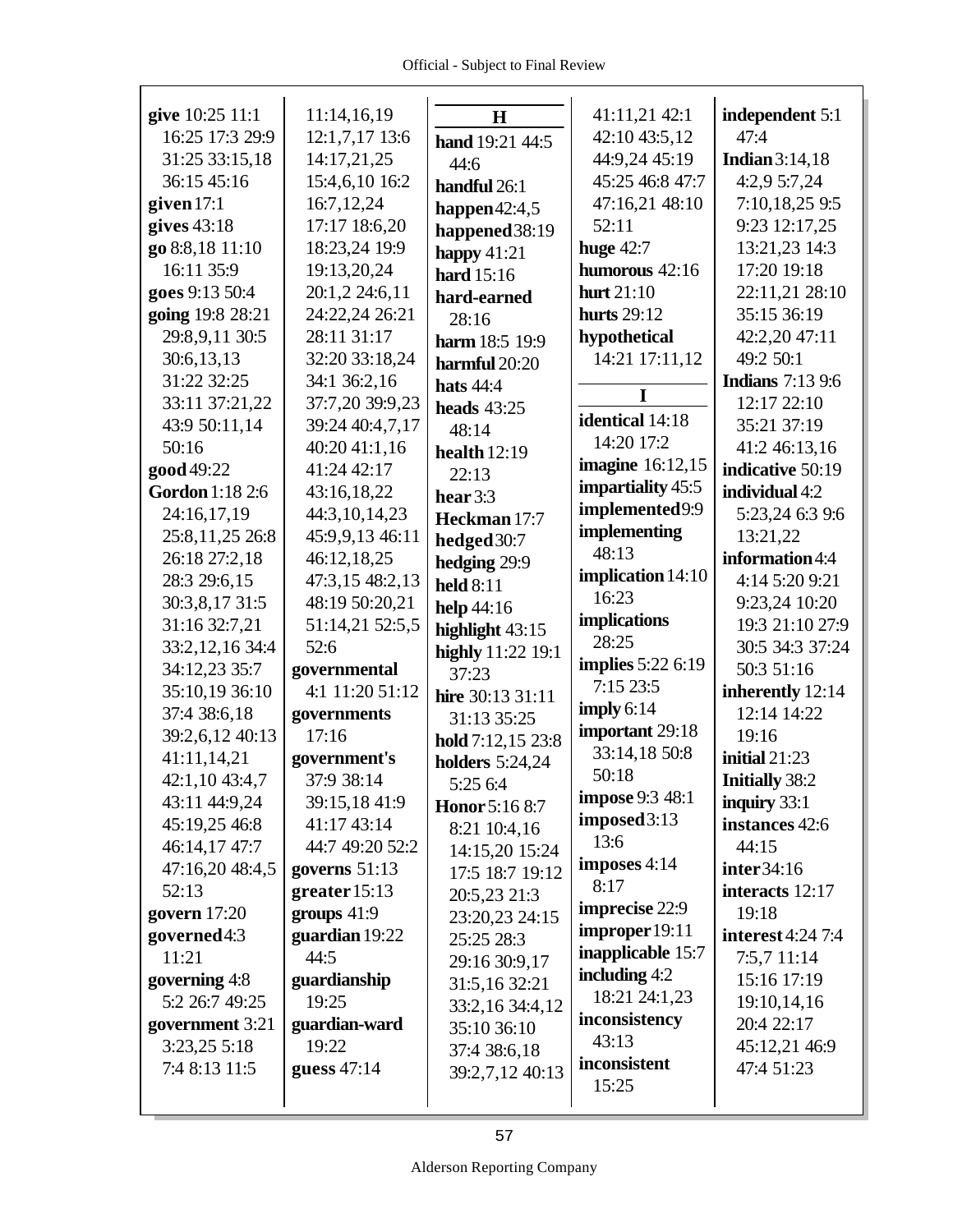| interested 20:2       | Jicarilla 1:6 3:5       | 47:17 48:3,6      | 27:22,23 28:1            | 33:25               |
|-----------------------|-------------------------|-------------------|--------------------------|---------------------|
| interests 7:2         | 24:21 43:23             | 50:9,13 51:2,18   | 29:3,3,24 30:13          | litigate 37:24      |
| 12:2,4 17:10,18       | judgment 13:20          | 52:12             | 30:14,15 31:12           | litigates 33:25     |
| 30:16 32:14           | 13:25 14:2              | Justice's 51:19   | 31:13 32:25              | litigation 5:21     |
| 40:5,10,18            | 46:23                   | justifications    | 33:23 47:18              | 14:11 16:22         |
| 44:25 45:8,10         | <b>Julian</b> 35:11,20  | 21:4              | 51:3,4                   | 34:22               |
| 45:16,18 46:6,7       | 43:4                    |                   | lawyers 20:11            | logical 37:5        |
| 47:8                  | jurisdictional          | $\mathbf K$       | 26:7 28:16 29:2          | long 9:13 31:12     |
| Interior 6:4 9:8      | 7:23                    | Kennedy 19:7      | 42:6,9                   | look 14:2,9 16:1    |
| 9:20,22 11:18         | jurisprudence           | 23:14,21,24       | lead 49:18               | 16:6,24 27:3,11     |
| 16:19 20:9,12         | 41:2                    | 24:4 31:20 32:7   | <b>lease</b> 32:20       | 40:7 48:15          |
| 23:3 50:24            | <b>Justice</b> 1:16 3:3 | 33:13 44:18       | leaves 30:9              | looked 32:10        |
| 51:15 52:7            | 3:9 4:16 5:10           | 47:2 50:9         | $led$ 45:4               | 42:25               |
| inter-agency          | 5:12 6:7,25 7:6         | Kennedy's 20:8    | legal 10:22,23           | looking $32:16$     |
| 34:20                 | 7:22 8:5,16             | kind 16:19 46:3   | 11:15 18:21              | 35:18               |
| intra-agency          | 10:1,11 11:3,23         | kinds 5:5 33:15   | 20:11,14 24:24           | lose 44:1 48:15     |
| 34:20                 | 11:24 12:10             | know14:12         | 25:1,17 27:11            | lot $22:2042:4,5,6$ |
| intrusive 49:19       | 14:5, 16, 23 15:3       | 22:15 29:7 30:1   | 28:13 29:14,24           | loyalty 3:22        |
| <b>invest</b> 16:4,4  | 15:12 16:8,11           | 33:5 35:17        | 30:23 31:9               |                     |
| 37:13                 | 16:15,18 17:22          | 37:14 40:10       | 32:19 37:12              | M                   |
| investing 8:19        | 17:25 18:4 19:6         | 42:21             | 41:24 46:22              | maintaining 44:4    |
| investment 8:2        | 19:7, 13, 15, 19        | knowledge 26:10   | 50:10,22 51:24           | majority 6:20       |
| 8:10,13,23            | 20:8,12,15 21:1         |                   | legally 9:17             | making 15:7         |
| 22:24 37:15           | 21:6, 13, 14, 22        | L                 | length $45:6$            | 42:23               |
| 49:17                 | 23:14,21,24             | lacks 3:19        | lesser 37:23             | manage 15:13        |
| investment-rel        | 24:4,14,16,19           | land $7:12,15,17$ | letting 28:4             | 30:23 31:2,14       |
| 49:3                  | 25:4,9,10,19            | 22:23             | level 37:5 40:23         | 32:4,16,23,24       |
| <b>invoke</b> 48:16   | 26:8,9,18,20            | lands $12:3$      | liability 30:20          | 33:3 36:12,19       |
| invokes 48:17         | 27:3,16,20              | larger $12:23$    | 31:1,14 32:3,15          | 36:23,25,25         |
| involve 4:23          | 28:23 29:7,22           | law3:11 4:4,13    | 36:1,8,12,23             | 37:22               |
| involves 13:19        | 30:4,12,25              | 5:19 6:15 8:5,6   | 37:1,8,9 38:16           | managed 35:16       |
| involving 28:9        | 31:11,20 32:7           | 8:9 11:1,22       | 39:10 50:15              | 35:22 37:20         |
| in-camera 38:15       | 32:18,22 33:9           | 12:18,19 13:8     | <b>liable</b> 31:2 33:7  | 47:13               |
| <b>issue</b> 4:23 5:2 | 33:13,21 34:9           | 15:2,4,9 16:1,6   | 33:10                    | management 5:5      |
| 11:17 12:21           | 34:14,24 35:8           | 18:9, 10, 17 21:8 | life $45:2,17$           | 5:7 7:16 12:2       |
| 13:19 21:20           | 35:17,23 36:20          | 22:12,15,18       | light 12:16 36:8         | 15:19 25:17         |
| 22:21 25:12,12        | 36:20 37:25             | 23:9 25:14,15     | limitation 7:1           | 28:9 36:5           |
| 28:3, 14, 17, 21      | 38:12,25 39:4,8         | 26:7 27:13        | 50:2                     | managing 12:4       |
| 30:17 31:6            | 39:14 40:3,11           | 34:21 38:7        | <b>limited</b> 4:22 15:8 | 17:19 24:25         |
| 32:13 36:11           | 41:7,12,19,23           | 39:17,20 43:16    | 18:4                     | 37:7                |
| 40:24 44:13,25        | 42:4,21 43:6,9          | 43:19,23,23       | limits $43:24$           | matter 1:11 6:24    |
| 45:4 49:10            | 44:3,18 45:15           | 48:17,18,20       | <b>lines</b> 50:13       | 10:3 12:12          |
| items $8:17$          | 45:20 46:2,11           | 49:15             | <b>link</b> 37:5         | 18:24 20:22         |
|                       | 46:15 47:2,14           | lawyer 14:8       | litigant $20:18$         | 21:25 23:11,11      |
| J                     |                         | 16:19 17:2,3      |                          | 25:23 28:18         |
|                       |                         |                   |                          |                     |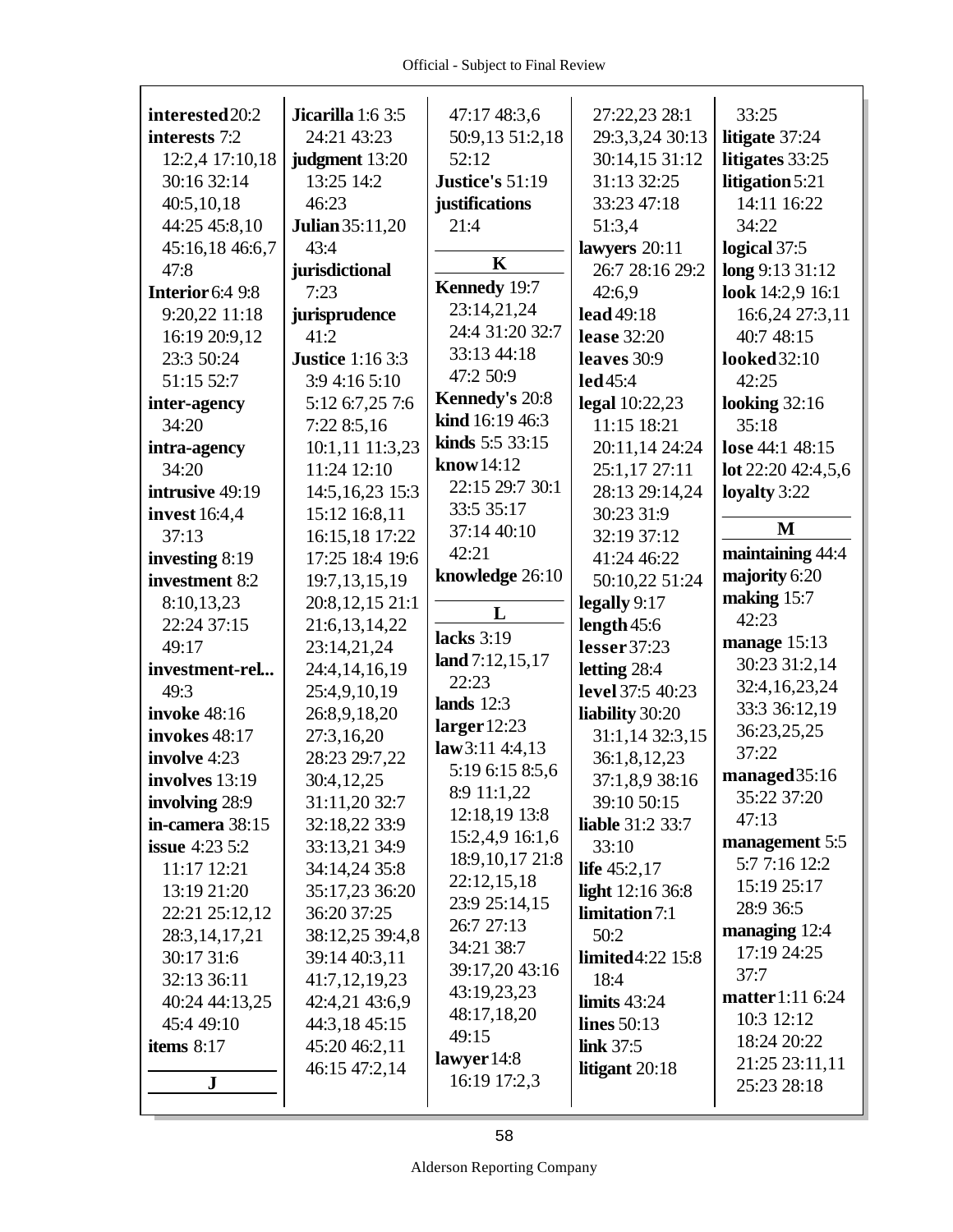| 42:15,16 46:22          | 35:15 37:22            | obligation 5:22   | overruling 41:5  | petition 4:25      |
|-------------------------|------------------------|-------------------|------------------|--------------------|
| 51:6 52:16              | morning $23:16$        | 7:24 13:5,7,10    | <b>owe</b> 3:21  | Petitioner 1:4,17  |
| mean 9:19 16:2          | Mountain 41:6          | 13:13 17:14       | owned 16:21      | 2:4,10 3:8 48:9    |
| 19:20 22:19,20          | multifaceted           | 21:5 23:5 40:4    | 26:13 52:5       | pick 39:13 40:14   |
| 22:23 28:17             | 12:16                  | 49:12,13,19,20    | ownership 50:6   | pieces 9:24        |
| 36:24 40:19             | murky 32:4             | 49:23 51:24       | 50:18,19 51:20   | place 43:16        |
| 42:5,645:16             | mushy 29:9             | obligations 4:21  | 51:23 52:2       | please 3:10 14:9   |
| meaning 7:2             |                        | 6:15,20 8:25      | owns 3:25 11:16  | 16:24 24:20        |
| meaningful              | N                      | 9:2,7 12:18       | 11:20 18:14,24   | 33:12              |
| 44:12                   | $N$ 2:1,1 3:1          | 13:24 16:7 25:6   | 23:17 50:21      | pocket 32:10       |
| means $15:15$           | name 43:2              | 41:3 49:17        |                  | point 5:13,14,17   |
|                         | <b>Nation 1:6 3:5</b>  |                   | ${\bf P}$        |                    |
| 33:13 49:1              | 6:22 7:9 8:15          | 51:15             | P3:1             | 6:9 8:8,14 9:16    |
| memo 16:25 17:1         | 9:18 22:1 24:21        | obliged 28:12     | <b>PAGE 2:2</b>  | 11:11 19:14        |
| 17:4 33:24 35:2         | 49:6,15                | 31:8              | paid 10:22 18:13 | 22:25 29:23        |
| memos 34:17,19          | naturally 6:19         | obtain 33:8 35:25 | 26:11,24 27:11   | 33:22 38:4,9       |
| 34:20                   | nature 3:17 12:3       | obtaining 27:7    | 27:14,21 28:1    | 44:19 48:23        |
| mentioned7:8            | 21:4 22:5 37:16        | obvious 19:9      |                  | 50:4               |
| 27:10 36:9              |                        | 33:22 35:4,5,8    | papers 26:13,23  | pointed 36:21      |
| merely 15:18,19         | 49:16                  | obviously 39:10   | part $5:10$      | 50:13              |
| 51:22                   | <b>Navajo 6:22 7:9</b> | office 20:12 36:4 | particular 15:8  | points 5:13 48:11  |
| messes 31:1             | 8:15 9:18 22:1         | 36:6              | 33:22 41:9       | policy 28:25       |
| millions 24:22          | 49:5,15                | officials 3:21    | party 28:22      | policy-based       |
| Minnesota 17:8          | <b>neat</b> 39:21      | 47:22             | 34:21            | 28:24              |
| minutes 48:7            | nebulous $20:4,6$      | Oh 21:3           | pay 13:25 30:14  | pool 37:13         |
| mismanagement           | necessarily 34:7       | okay 5:9 14:16    | 51:2,3           | posed 14:21        |
| 21:15                   | need 9:11 11:8         | 16:14,17 17:25    | paying $11:15$   | 17:12              |
| mismanaging             | 14:24 15:22            | 25:10             | 27:23 32:8,9     | poses $5:17$       |
| 24:22                   | 29:20 39:16            | old 10:19,25      | 50:10            | posit 33:5         |
| <b>Mitchell 6:12,13</b> | needs 20:11            | once 21:6         | payment 31:23    | positing 46:9      |
| 6:17,20,21 7:8          | neutral 47:4           | open 14:13        | 50:6,7,17,19     | position 10:12     |
| 7:8,9,10 8:14           | never 14:20 30:8       | operation 21:2    | 50:20            | 11:4 12:11,11      |
| 9:18 21:25              | 37:5                   | opposed $48:25$   | pays 3:23 18:20  | 29:1 31:17,18      |
| 22:21 28:8,9            | new40:25               | opposing 28:22    | 30:22            | 33:19 43:14        |
| 40:15,15,24             | nonprivileged          | option 30:9       | pending $21:18$  | possibility 36:7   |
| 48:25 49:5,14           | 50:3                   | oral 1:11 2:2,5   | 42:20            | posture 28:19      |
| <b>moment</b> 42:16     | normal $21:2,7,8$      | 3:7 24:17         | people 29:2      | potential 45:3     |
| moments 7:3             | notion 6:21 25:11      | order9:11 11:9    | 51:23            | potentially 7:3    |
| <b>money</b> 13:21      | 41:3 45:8              | 20:9,13           | performing       | powerful 47:3      |
| 25:1 28:5,6,10          | notwithstanding        | ordinarily 46:2   | 13:10            | practical 5:18     |
| 28:16 30:24             | 39:23                  | ordinary 20:18    | permit 5:3       | 12:5,7             |
| 32:17 35:21             | number $16:21$         | original 17:11    | person 21:9      | practically 47:21  |
| 36:12 37:19             | 37:10                  | ought 32:4        | 45:22            | practice 9:21      |
| 46:24 47:1,12           |                        | outside 6:5       | personal 30:20   | <b>PRATIK 1:15</b> |
|                         | $\mathbf 0$            |                   | 32:3,14 46:3,9   |                    |
| monies 24:23            | <b>O</b> 2:1 3:1       | overlook 12:13    | persons $35:12$  | 2:3,9 3:7 48:8     |
|                         |                        |                   |                  |                    |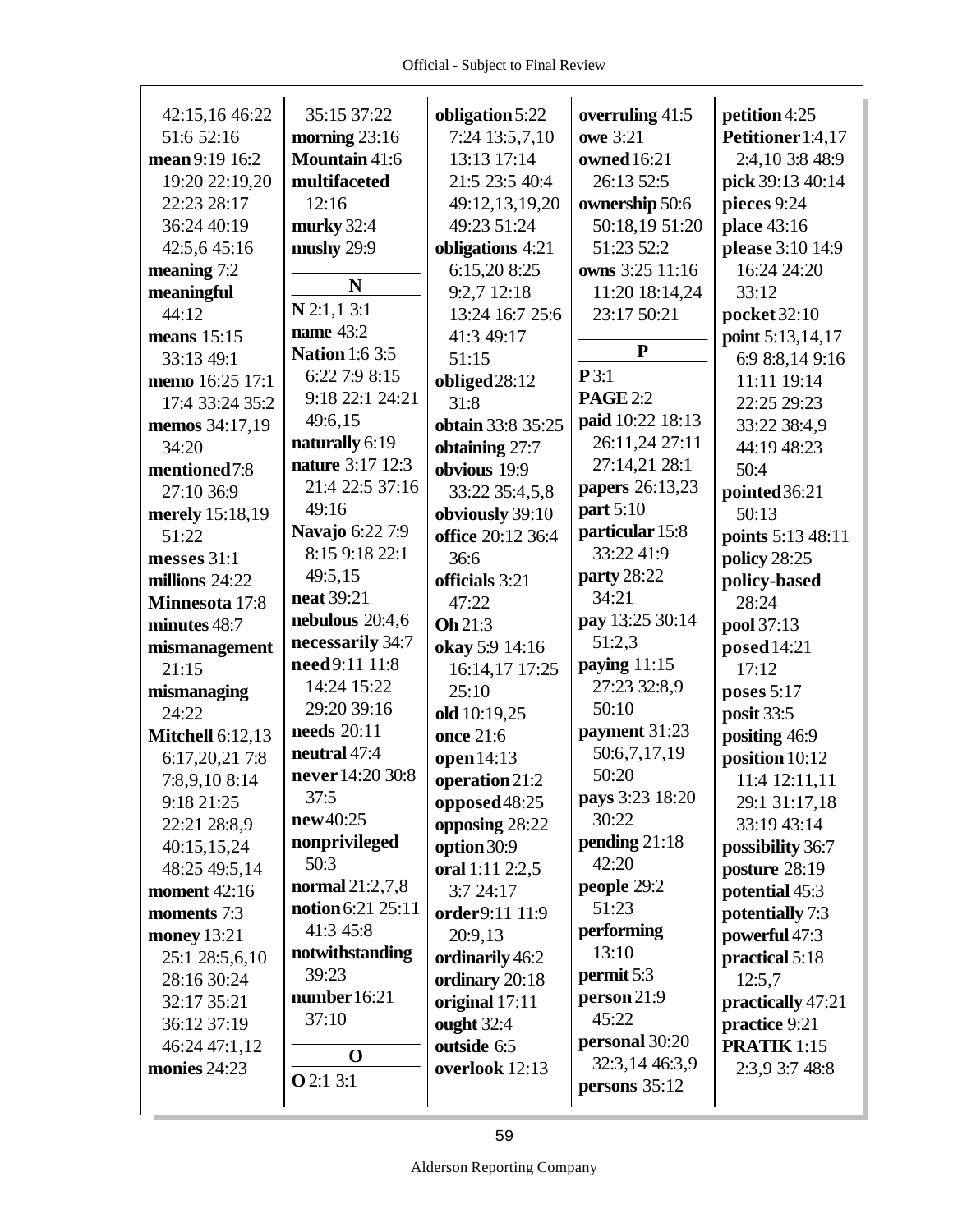| precedent 6:24    | 47:9 50:10         | 9:22 12:9 36:4    | reasons 3:16      | regulatory 6:6           |
|-------------------|--------------------|-------------------|-------------------|--------------------------|
| 21:25 22:2        | privilege 3:15     | 36:6              | 17:5 23:10        | 7:20 20:10               |
| 23:11 35:20       | 4:12 10:15 15:5    | providing 12:18   | 49:22             | 23:10 49:24              |
| precedents 4:6    | 24:1,10 25:14      | 20:17 22:12,13    | rebuttal 2:8 48:8 | 51:13 52:10              |
| 6:12 22:3,5       | 25:16,22 28:24     | proxy 27:7        | 48:11             | reinforced 39:25         |
| 49:14             | 30:10 31:25        | public 42:24      | received 24:25    | reiterated 17:7          |
| precisely 6:16,17 | 38:1,13,23         | published 42:13   | 28:13 31:9        | 49:5                     |
| precondition      | 39:24 42:22        | purely 13:1       | recognition 3:19  | reject 4:7 6:23          |
| 31:7              | 43:17,18,20,24     | purpose 20:16     | recognize 19:21   | rejected6:21             |
| preliminarily     | 48:16,18           | 32:12             | 26:3              | relate 5:5               |
| 5:14              | privileged3:14     | purposes 20:14    | recognized 10:19  | <b>related</b> 6:5 7:1   |
| premise 15:10     | 24:7 33:1,5,10     | 44:12             | 17:6 22:19 26:1   | 7:17                     |
| premised4:12      | 34:19 50:2         | puts 31:17        | 26:5              | relating $4:17$          |
| prepare 51:3      | privileges 24:7    | putting 12:23     | recognizing 7:2   | relation 19:25           |
| present 18:19     | problem9:14        |                   | 18:16 23:25       | relationship 4:19        |
| presented 15:19   | 16:20              | O                 | record $4:1,2$    | 6:11 11:6 19:22          |
| 44:13             | problems 5:18      | quarterly 9:4     | records 6:5       | 22:10 29:18,19           |
| president 14:7    | process 14:4       | question 5:15     | 10:24 11:16,17    | 40:22,24 41:9            |
| press 38:8        | produce 24:6       | 7:23,23 9:11      | 11:20,21 18:14    | relatively 42:18         |
| pressing 38:4     | 31:9               | 11:9,9 16:9,11    | 18:18,22,24       | release 4:1              |
| presumably 6:2    | product 24:1,7     | 20:8 21:23        | 19:1,8 24:2       | relevant 8:11            |
| 38:14             | 24:10 38:2,5,8     | 25:21 31:1        | 28:17 50:18,22    | 27:9 37:23               |
| prevail 47:5      | 38:11              | 33:21             | 50:24 51:12,21    | relies 43:16,19          |
| prevent 35:18     | production 23:22   | questions 6:8     | 52:2;5,6          | reluctance 23:8          |
| preventative      | professional       | 21:23 24:12       | referred43:1      | rely 4:22 18:16          |
| 33:14,17          | 48:1               | 32:1              | reflecting 3:17   | 43:22,23                 |
| principal 18:15   | prohibited 37:15   | quite 42:18 49:1  | refused 26:3      | Relying 3:11             |
| 41:14             | proper37:13        | quote 49:8        | refuses 20:19     | remainder24:13           |
| principally 26:23 | properly 16:4      | $\mathbf R$       | regard 5:21       | remainderman             |
| principle 23:8,12 | 20:9 33:3          | $\mathbf{R} 3:1$  | 33:19             | 45:3,17                  |
| principles 3:11   | property 4:9       | ratify 6:1        | regarding 9:23    | remaining 48:7           |
| 22:6 25:15        | 17:20 22:17        | rationale 5:3 6:2 | 36:5,7,7 42:20    | rendering 15:22          |
| 39:18,20          | proposed 14:18     | 27:6,8            | regardless 30:22  | 20:14                    |
| private $3:12,19$ | proposing $40:25$  | rationales 27:5   | 47:2              | renegotiate              |
| 3:20 4:7,12       | 41:1               | reach 11:9        | regime 6:6 19:1   | 32:20                    |
| 10:6,17 11:5,13   | proposition $6:23$ | read 39:21        | 23:10 49:25       | represent 11:4           |
| 12:6, 15 13:15    | prospective 33:4   | Reading 34:15     | 51:13 52:10       | request 6:5              |
| 14:6 20:18,23     | 36:1,7 38:16       | <b>real</b> 20:7  | regulation 4:10   | 38:10 47:13              |
| 22:14 28:12       | 39:1,5,6,7         | really 17:23 18:1 | 4:14 9:8,19       | <b>require</b> 4:20 21:9 |
| 29:17,21 31:18    | protect 8:17       | 21:10 22:14,22    | 18:25 22:4 41:4   | 23:2                     |
| 31:21 33:20       | 32:14,14           | 37:8              | 50:24 51:16       | required 19:10           |
| 35:24,24 36:15    | protection 27:24   | reason 13:8 36:2  | regulations 4:3   | 26:16                    |
| 37:10,18,19       | protects 34:18     | 42:19 50:21       | 11:18 17:19       | requirement              |
| 44:15 45:1,5,10   | provide $9:3,5,20$ | 51:1              | 19:2 23:4 50:25   | 15:18                    |
|                   |                    |                   |                   |                          |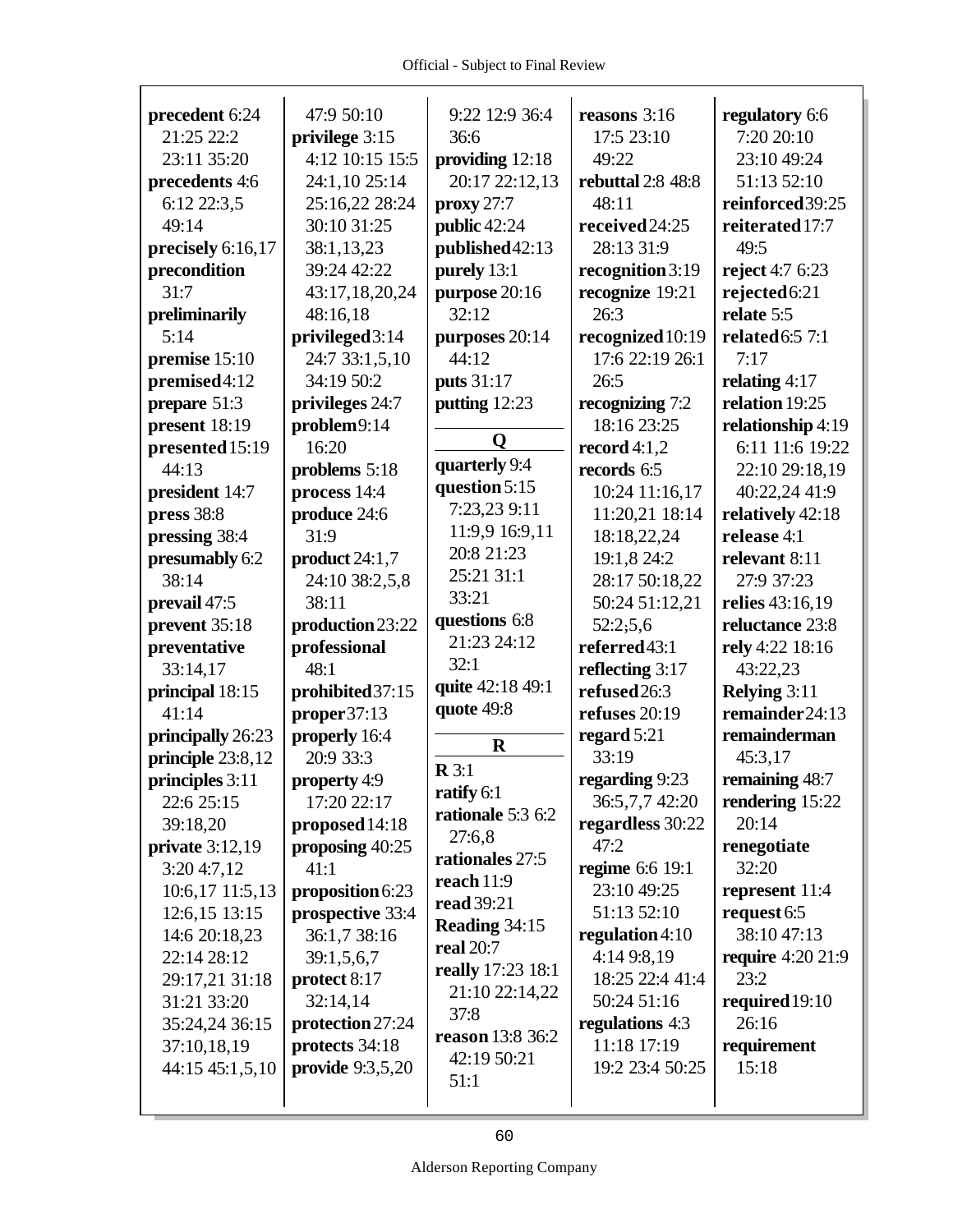| requires 8:20          | retrospective           | saying $15:21$           | 22:13,14          | 18:5 24:23         |
|------------------------|-------------------------|--------------------------|-------------------|--------------------|
| 39:19 51:22            | 38:16 39:1,3,9          | 17:22 31:12              | serving $30:15$   | 28:11 45:24        |
| reserve 24:13          | reversed3:16            | 43:19                    | set 4:9 6:8 8:12  | 48:15              |
| reserves 25:20         | review 38:15            | says 4:18,22             | 8:23,25 9:7,18    | size 22:25         |
| resolve 25:14          | reviewed 38:20          | 14:7 16:19               | 9:25 14:22 16:4   | sketching 6:18     |
| <b>resort</b> 49:15    | <b>Riggs</b> 27:4,20,21 | 27:14 33:9,11            | 23:2,4 36:3       | <b>Smith 14:14</b> |
| resources 7:17         | 28:1                    | 34:15,16 38:7            | 41:4 49:7,11,18   | Smith's 14:8       |
| respect $7:6,23$       | right 10:25 11:1        | 39:17,23 40:1            | 49:24 50:23,25    | sole 50:7          |
| 8:10 13:22 40:9        | 11:1 14:14              | 43:22                    | 51:15 52:3        | solely 10:21       |
| 40:21 41:16            | 18:17 20:16             | <b>Scalia</b> 20:15 21:1 | sets 7:20 49:3    | 17:14              |
| 45:22 48:12            | 21:11 24:3,4            | 21:6,13 26:9,18          | severed 37:6      | Solicitor 1:15     |
| 49:4,25                | 27:18 28:2,19           | 26:20 27:16              | Shah 1:15 2:3,9   | solicitor's 36:4,6 |
| respectfully 37:6      | 29:6 30:3 31:15         | 30:12 31:11              | 3:6,7,9 5:9,12    | somewhat 42:23     |
| respond 5:15           | 34:23 35:13,14          | 36:20 38:25              | 5:16 7:6 8:4,7    | sorry 43:7         |
| 32:7                   | 35:15 37:23             | 45:15,20 46:2            | 8:21 10:4,16      | sort 6:10 43:25    |
| responded 50:9         | 39:9,11 40:5            | 46:11,15 50:13           | 11:3,8 12:9       | 49:11              |
| <b>Respondent 1:19</b> | 44:1,2 46:7             | scenarios 22:16          | 14:15,19 15:3     | sorts 31:19        |
| 2:724:18               | rights 14:3 34:7        | scheme 52:3              | 15:24 16:10,14    | Sotomayor 4:16     |
| responding 33:1        | 35:12                   | screwed 33:6             | 16:17 17:5,24     | 5:10 6:7,25 7:6    |
| response 14:19         | <b>ROBERTS 3:3</b>      | <b>Sears</b> 34:5 42:25  | 18:3,7 19:6,12    | 7:22 8:5,16        |
| 29:15 48:24            | 24:14,16 25:4           | second 4:5 27:8          | 20:5,22 21:3,12   | 11:24 14:23        |
| 50:9                   | 25:10 28:23             | 48:23                    | 21:17 23:20,23    | 15:3,12 19:15      |
| responses 8:21         | 29:7,22 30:4,25         | Secretary 16:18          | 24:3,14,15 48:6   | 39:4,14 51:18      |
| 12:10                  | 32:18,22 33:9           | section 8:12 45:6        | 48:8,10 51:5,25   | Sotomayor's        |
| responsibilities       | 38:12 39:8 40:3         | 49:10                    | 52:12             | 21:23              |
| 7:16 12:21             | 41:7,12,19,23           | see 25:1 26:20           | shape $44:22$     | sought $10:21$     |
| 44:21 46:18            | 47:14,17 48:3,6         | 35:15 42:25              | share 51:22       | 18:12              |
| 48:1 49:16             | 51:2 52:12              | 46:24                    | shared 29:8,11    | sovereign $3:17$   |
| responsibility         | room $14:1$             | seek 20:11 28:20         | 30:6,8            | 4:24 5:2 12:18     |
| 38:17                  | rule 10:13 12:13        | seeking 13:20            | shielding 19:20   | 13:12 17:18        |
| <b>Restatement</b>     | 14:25 15:6,6            | 20:13 30:19,19           | 20:2              | 25:5 44:6,7,11     |
| 26:6,6 27:14           | 21:8 25:13              | 30:22,23 32:13           | show 19:10 20:18  | 44:14,20           |
| 45:7                   | 39:16,25 41:1           | 37:12 38:2 47:4          | 21:10 28:12       | speaking 47:22     |
| <b>result</b> 10:23    | 43:21 47:11             | 47:25                    | shown $44:10$     | special 14:8       |
| 18:14 50:22            | 48:12 52:9              | selectively 30:10        | side 48:17        | specific 4:3,9     |
| resulting $4:1$        | <b>Rules</b> 10:14      | seminal 27:3             | significant 50:11 | 7:19 8:12,23       |
| 10:23,24 18:23         | 39:22 40:1              | sense 13:14,25           | simple $48:15$    | 12:12 13:13        |
| reticulated 19:1       | run $42:18\,50:16$      | 19:14 22:5 23:2          | simply $6:47:10$  | 16:3 19:14         |
| 49:24 52:10            | runs $41:25\,42:3$      | 28:17 47:21              | 8:1 13:25 17:9    | 22:23 23:3,4       |
| retiree 41:24          |                         | 51:8                     | 17:14 22:22       | 26:19 45:12        |
| retirees 41:16         | S                       | separate 36:24           | 48:19 49:7 50:6   | 49:2 51:14         |
| 42:12                  | S 2:1 3:1               | serious 5:18             | single $27:16$    | specifically 40:1  |
| retirement 42:7        | sacred 42:23            | seriously 7:24           | situation 14:9,17 | 50:2               |
| 42:17                  | sake 35:23              | services 12:19           | 14:20 15:1,17     | specifies 25:13    |
|                        | satisfied 10:7          |                          |                   |                    |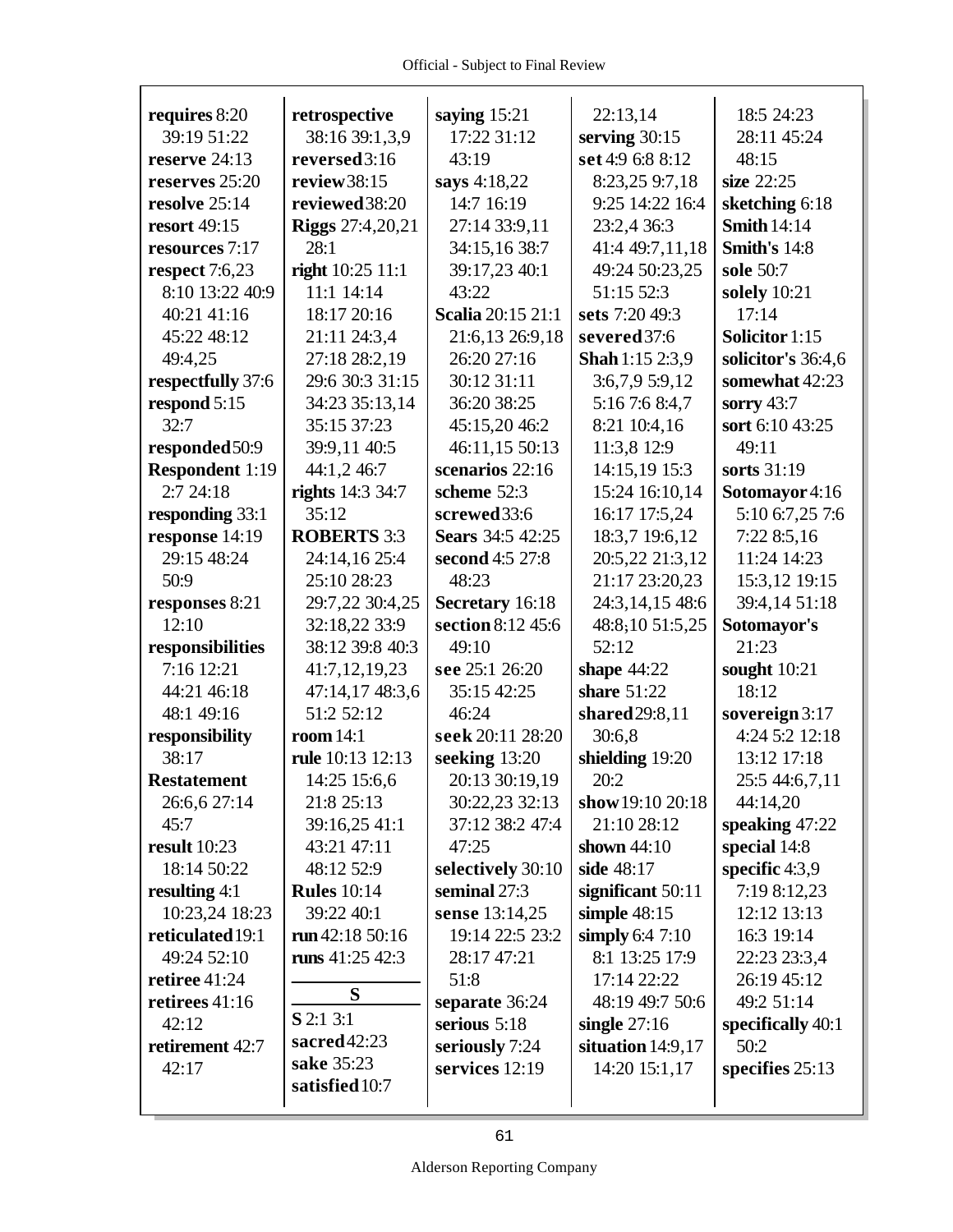| spell 43:10            | 36:13 51:12                   | taken 37:20           | thousand 6:3           | 18:13,14 21:7     |
|------------------------|-------------------------------|-----------------------|------------------------|-------------------|
| spent 28:15            | submit $25:18$                | takes 45:13           | 16:12,13               | 21:24 22:7,15     |
| stake 46:24            | 28:4 31:5 37:6                | talk 27:5             | threat $14:11$         | 22:19,21,22       |
| standard 38:22         | 44:2 45:25 47:8               | talked 13:5           | 16:22                  | 23:1 24:23        |
| start 6:8              | submitted52:14                | talking 8:22 12:2     | <b>three</b> 3:16 5:13 | 25:17,20 26:11    |
| starting 17:6          | 52:16                         | 12:4 13:2 19:15       | 48:11,11               | 26:12,12,13,16    |
| stated 24:6 26:5       | subsequent                    | 21:2 28:5,6,7,7       | thrust 11:23,24        | 26:22,24,25       |
| statement 9:4,4        | 27:13                         | 35:13,14,21           | time 15:16 19:7        | 27:21 28:1,7.8    |
| statements 9:13        | subsequently                  | 38:22 45:15,20        | 24:13 42:8             | 30:1,11,14 31:7   |
| <b>States</b> 1:1,3,12 | 14:13                         | 50:20                 | today 3:4              | 31:14,24 32:4     |
| 3:4,13,18,22           | subset 12:20                  | taxpayers 13:10       | top 5:24               | 32:23,24 35:15    |
| 4:7,15 7:11 9:3        | suddenly 42:23                | tell 16:22 33:12      | totally 17:23          | 36:19,23,25       |
| 9:5 10:4,13            | sued 24:21 32:25              | tensions 12:24        | 18:2 45:23 46:1        | 37:8,24 40:16     |
| 12:14,24 13:9          | suffice 30:16                 | 13:2 19:17            | transform $41:2$       | 40:16,21,24       |
| 13:11,15,21,24         | suggest 25:22                 | term 6:10,14,18       | treated $14:17$        | 41:25 45:1,14     |
| 14:1 17:9 19:18        | 27:12                         | 7:18 21:24 22:7       | 18:1,1                 | 45:23 47:12       |
| 19:23 22:10            | suggesting 7:25               | 22:12                 | trial 23:18 24:5,8     | 48:25,25 49:1,2   |
| 23:6,8 26:1            | 9:14 19:24                    | terminology 23:1      | 24:8                   | 49:4 50:14,22     |
| status 40:8            | suggests 9:11                 | terms $12:5,8$        | tribal $5:25,25$       | trustee $4:7,5:4$ |
| statute 4:10,14        | suit 30:11 31:6               | 32:11 42:11           | 13:20                  | 7:25 10:12 11:5   |
| 4:18 9:19 15:21        | 39:11                         | <b>Thank</b> 24:14,15 | tribe 3:15 4:2 5:7     | 11:13 12:6,15     |
| 18:25 22:3             | suits 21:15,18                | 48:3,5 52:11,12       | 7:5,139:15             | 13:22 14:10       |
| 34:16 37:21            | 36:8                          | theoretical 47:21     | 16:21 17:2             | 17:13,13,23       |
| 39:19 40:8 41:4        | suppose 14:5                  | <b>theory</b> 38:3,12 | 19:23,25 23:16         | 18:1,9 20:23      |
| 43:17 49:3,6           | 40:3                          | 39:15 40:6            | 38:3                   | 21:1 24:23 25:2   |
| 50:23                  | supposed 14:12                | things 10:25 12:3     | tribes 9:5,11,23       | 25:6,15 26:25     |
| statutes 4:3,17        | 31:2 40:7,9                   | 15:25 18:11           | 12:17,25 16:13         | 27:6,8,23 29:5    |
| 4:20 6:9 8:12          | 45:22                         | 22:20 34:19           | 22:11 47:11            | 29:10,11,12,13    |
| 8:22 9:2,25            | <b>Supreme</b> 1:1,12         | think $6:249:12$      | tribe's 52:9           | 29:19,23 30:6     |
| 16:5 17:19 19:2        | sure 5:16 8:4                 | 11:7,11 12:10         | trick 39:21 48:14      | 30:10,12,18,19    |
| 23:3 49:10,18          | 12:9 14:2 16:10               | 12:11,13,15,22        | true 12:15 34:9        | 30:21,21,23       |
| 50:1                   | 18:3 49:1                     | 12:25 13:14,25        | 47:2,21                | 31:8,11,12,21     |
| statutory 6:6          | swath $9:22$                  | 14:19 15:24           | trump $25:6$           | 31:23 32:9,13     |
|                        |                               |                       |                        |                   |
|                        |                               |                       |                        |                   |
| 7:19 15:17             | sweeping 23:5                 | 20:5,6,7 21:12        | trumps $29:20$         | 32:15,18 35:24    |
| 19:16 20:10            | 40:25                         | 21:25 22:1,5          | trust 3:11,18,20       | 36:11 44:5,15     |
| 23:9 49:7,24           | system 29:1 36:3              | 23:7,10,12            | 3:20,23,25,25          | 44:21 45:10,21    |
| 51:12 52:10            | T                             | 30:17 32:4 33:2       | 4:13,17,18 5:4         | 46:3,4,5,9        |
| step $46:4$            |                               | 33:4,7,7 34:17        | 5:20 6:5,10,14         | 47:14,18,18,19    |
| <b>STEVEN</b> 1:18     | T2:1,1                        | 40:13,18 47:20        | 6:19 7:12,15,18        | 47:23,24,24       |
| 2:6 24:17              | tail 28:4<br>tails 44:1 48:14 | 49:22 50:8,17         | 8:11,20 10:6,18        | 50:10             |
| straightforward        | take 11:4 13:12               | 51:1,5,5,6,10         | 10:22,24 12:20         | trustees 18:10    |
| 48:22                  |                               | third $5:13,14,16$    | 13:1,1 14:6,6          | 31:15 45:6        |
| strategies 8:2         | 14:1,12 23:24                 | thought $23:14$       | 15:15, 19, 23, 23      | trustee's 4:13    |
| subject 19:1           | 37:21 38:1<br>44:19           | 27:20 31:22           | 16:12 17:3             | 27:24 31:24       |